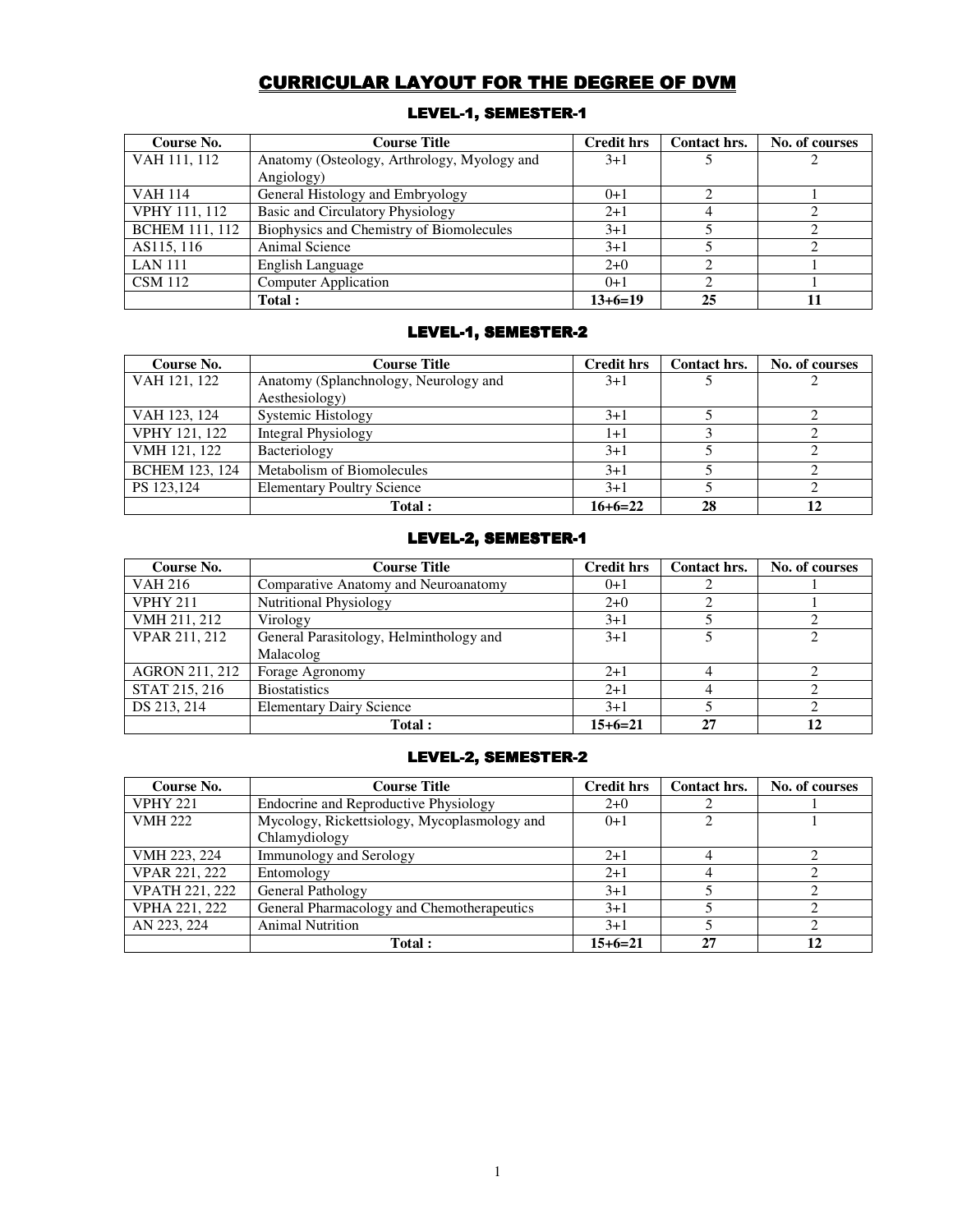# LEVEL-3, SEMESTER-1

| Course No.            | <b>Course Title</b>                                | <b>Credit hrs</b> | Contact hrs. | No. of courses |
|-----------------------|----------------------------------------------------|-------------------|--------------|----------------|
| <b>VAH 318</b>        | Applied Anatomy (Topographic and surgical anatomy) | $0+1$             |              |                |
| VMH 311, 312          | Animal and Poultry Hygiene and Management          | $3+1$             |              |                |
| VPAR 311, 312         | Protozoology                                       | $2+1$             |              |                |
| <b>VPHA 311</b>       | <b>Systemic Pharmacology</b>                       | $3+0$             |              |                |
| <b>VPATH 311, 312</b> | Systemic Pathology and Oncology                    | $3+1$             |              |                |
| VM 311, 312           | Clinical Methodology                               | $2+1$             |              |                |
| AS 311, 312           | Animal Waste Management                            | $2+1$             |              |                |
|                       | Total:                                             | $15+6=21$         | 27           |                |

# LEVEL-3, SEMESTER-2

| Course No.           | Course Title                                        | <b>Credit hrs</b> | Contact hrs. | No. of courses |
|----------------------|-----------------------------------------------------|-------------------|--------------|----------------|
| VPATH <sub>321</sub> | Pathology of Infectious and Non-Infectious Diseases | $2+0$             |              |                |
| VPHA 321, 322        | Toxicology                                          | $3+1$             |              |                |
| VM 321, 322          | Epidemiology and Preventive Medicine                | $3+1$             |              |                |
| VM 323, 324          | Systemic Diseases of Farm Animals                   | $3+1$             |              |                |
| VSO 321, 322         | <b>General Surgery</b>                              | $3+1$             |              |                |
| ABG 329, 330         | Genetics and Animal Breeding                        | $3+1$             |              |                |
|                      | Total:                                              | $17 + 5 = 22$     | 27           |                |

# LEVEL-4, SEMESTER-1

| Course No.            | <b>Course Title</b>                                | <b>Credit hrs</b> | Contact hrs. | No. of courses |
|-----------------------|----------------------------------------------------|-------------------|--------------|----------------|
| <b>VPATH 411, 412</b> | Poultry Pathology                                  | $2+1$             |              |                |
| VM 411, 412           | Small, Zoo and Laboratory Animal Medicine          | $3+1$             |              |                |
| VM 413                | Metabolic and Nutritional Diseases of Farm Animals | $2+0$             |              |                |
| VSO 411               | Anesthesiology                                     | $3+0$             |              |                |
| VSO 413, 414          | Obstetrics and Gynaecology                         | $3+1$             |              |                |
| FS 413, 414           | Livestock Farm Design and Environment              | $3+1$             |              |                |
| FPM 4101, 4102        | Farm Operation and Management                      | $3+1$             |              |                |
|                       | Total:                                             | $19 + 5 = 24$     | 29           |                |

# LEVEL-4, SEMESTER-2

| Course No.     | <b>Course Title</b>                     | <b>Credit hrs</b> | Contact hrs. | No. of courses |
|----------------|-----------------------------------------|-------------------|--------------|----------------|
| VM 421, 422    | Infectious Diseases of Farm Animals     | $3+1$             |              |                |
| VM 423, 424    | Poultry Medicine                        | $2+1$             |              |                |
| VSO 423, 424   | Radiology and Soundness                 | $2+1$             |              |                |
| VMH 421, 422   | Food Hygiene, Microbiology and Safety   | $2+1$             |              |                |
| VSO 425, 426   | Andrology and Artificial Insemination   | $2+1$             |              |                |
| AGEXT 423, 424 | <b>Agricultural Extension Education</b> | $3+1$             |              |                |
|                | Total:                                  | $14+6=20$         | 26           |                |

# LEVEL-5, SEMESTER-1

| Course No.       | <b>Course Title</b>                                 | <b>Credit hrs</b> | Contact hrs.                                                                                                                                                                                                                                                                                                                                                                                           | No. of courses |
|------------------|-----------------------------------------------------|-------------------|--------------------------------------------------------------------------------------------------------------------------------------------------------------------------------------------------------------------------------------------------------------------------------------------------------------------------------------------------------------------------------------------------------|----------------|
| <b>VPHA 512</b>  | Clinical Pharmacology and Pharmacy                  | $0+1$             |                                                                                                                                                                                                                                                                                                                                                                                                        |                |
| <b>VPATH 512</b> | Clinical Pathology and Necropsy                     | $0+1$             |                                                                                                                                                                                                                                                                                                                                                                                                        |                |
| VM 512           | Clinics (Medicine)                                  | $0+1$             | $\mathfrak{D}_{1}^{(1)}=\mathfrak{D}_{2}^{(2)}=\mathfrak{D}_{2}^{(1)}=\mathfrak{D}_{2}^{(1)}=\mathfrak{D}_{2}^{(1)}=\mathfrak{D}_{2}^{(1)}=\mathfrak{D}_{2}^{(1)}=\mathfrak{D}_{2}^{(1)}=\mathfrak{D}_{2}^{(1)}=\mathfrak{D}_{2}^{(1)}=\mathfrak{D}_{2}^{(1)}=\mathfrak{D}_{2}^{(1)}=\mathfrak{D}_{2}^{(1)}=\mathfrak{D}_{2}^{(1)}=\mathfrak{D}_{2}^{(1)}=\mathfrak{D}_{2}^{(1)}=\mathfrak{D}_{2}^{(1$ |                |
| VSO 512          | Clinics (Theriogenology)                            | $0+1$             | $\mathcal{D}_{\mathcal{L}}$                                                                                                                                                                                                                                                                                                                                                                            |                |
| VSO 514          | Clinics (Surgery)                                   | $0+1$             | $\mathcal{D}_{\mathcal{L}}$                                                                                                                                                                                                                                                                                                                                                                            |                |
| <b>VMH 511</b>   | Veterinary Public Health                            | $2+0$             | $\mathfrak{D}_{\mathfrak{p}}$                                                                                                                                                                                                                                                                                                                                                                          |                |
| VM 511           | Forensic Medicine, Jurisprudence and Animal Welfare | $2+0$             | $\mathfrak{D}_{1}^{(1)}=\mathfrak{D}_{2}^{(2)}=\mathfrak{D}_{2}^{(1)}=\mathfrak{D}_{2}^{(1)}=\mathfrak{D}_{2}^{(1)}=\mathfrak{D}_{2}^{(1)}=\mathfrak{D}_{2}^{(1)}=\mathfrak{D}_{2}^{(1)}=\mathfrak{D}_{2}^{(1)}=\mathfrak{D}_{2}^{(1)}=\mathfrak{D}_{2}^{(1)}=\mathfrak{D}_{2}^{(1)}=\mathfrak{D}_{2}^{(1)}=\mathfrak{D}_{2}^{(1)}=\mathfrak{D}_{2}^{(1)}=\mathfrak{D}_{2}^{(1)}=\mathfrak{D}_{2}^{(1$ |                |
| VSO 517, 518     | <b>Operative Surgery</b>                            | $3+1$             | 5                                                                                                                                                                                                                                                                                                                                                                                                      |                |
| AE 511, 512      | <b>Livestock Production Economics</b>               | $3+1$             |                                                                                                                                                                                                                                                                                                                                                                                                        |                |
|                  | Total:                                              | $10+7=17$         | 24                                                                                                                                                                                                                                                                                                                                                                                                     |                |
|                  | <b>Grand Total:</b>                                 | 187               |                                                                                                                                                                                                                                                                                                                                                                                                        |                |

# LEVEL-5, SEMESTER-2

| --<br>$\sim$ |
|--------------|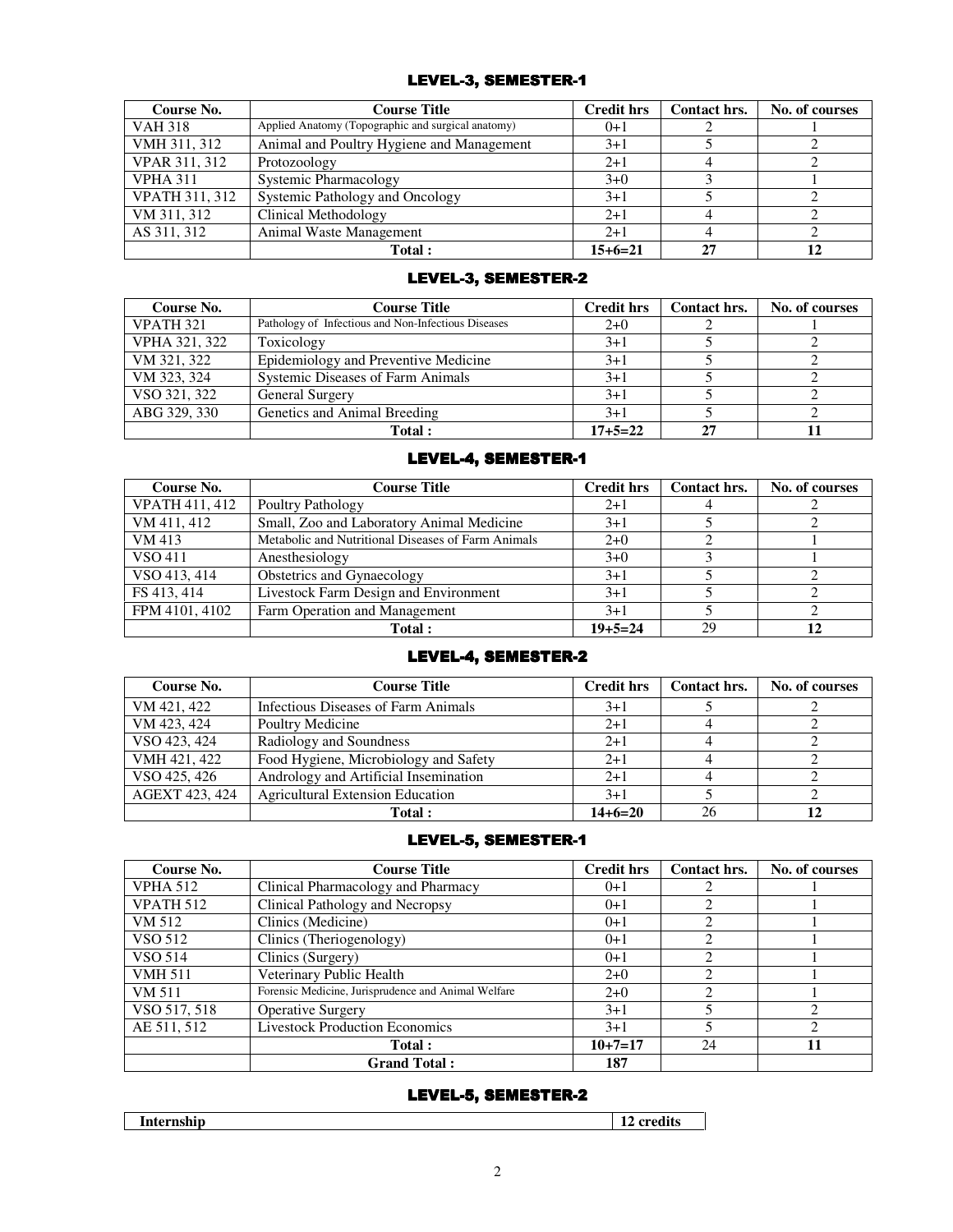# SYLLABUS FOR DVM DEGREE

# **Department of Anatomy and Histology**

Level I, Semester I

### COURSE NO.: VAH 111

Course Title: Anatomy (Osteology, Arthrology, Myology and Angiology)

Credit hour: 3

- 1. Introduction: Definition, importance, classification of anatomy, topographic and descriptive terms.
- 2. Osteology: Skeleton, structure, composition and classification of bones of domestic animals and birds.
- 3. Arthrology: Definition and classification of joints, characteristics of a typical joint and its associated structures of domestic animals and birds.
- 4. Myology: Muscles of the different regions of the body of domestic animals and birds.
- 5. Angiology: Organs of circulation of domestic animals and birds.

# Department of Anatomy and Histology

Level I, Semester I

# COURSE NO.: VAH 112

Course Title: Anatomy (Osteology, Arthrology, Myology and Angiology)

Credit hour: 1

Morphological characters of the bones, joints, muscles and organs of circulation as per theory courses.

#### **Books Recommended (VAH 111 & 112)**

- 1. Sisson and Grossman's The Anatomy of the Domestic Animals, Robert Getty, (1975). Vol. 1 & 2, 5<sup>th</sup> edition, W.B. Saunders Company Philadelphia, London, Toronto.
- 2. Bovine Anatomy, McLeod, W.M. (1964). 2nd edition, Burger publishing Company.
- 3. The Anatomy of Sheep, Neil D.S. May. (1977). 3rd edition, University of Queensland Press, Sydney.
- 4. A guide to Regional Ruminant Anatomy Based on the Dissection of the Goat Gheorgh M. Constantinescu, Iowa State University Press/Ames.
- 5. Anatomy and Physiology of Farm Animals, R.D. Frandson, T.L. Spurgeon, (1992). 5th edition, Lippincott Williams and Wilkins Company, Philadelphia, London.
- 6. Form and function in birds, King, A.S. and McLelland, J., Academic Press, London.
- 7. Sturkie's Avian Physiology, Whittow, G.G. (2000). 5<sup>th</sup> edition, Academic Press, London.

# **Department of Anatomy and Histology**

Level I, Semester II

#### COURSE NO.: VAH 121

Course Title: Anatomy (Splanchnology, Neurology and Aesthesiology)

#### Credit hour: 3

- 1. Splanchnology: The digestive, respiratory, urogenital and endocrine system of domestic animals and birds.
- 2. Aesthesiology: Special sense organs (eye, ear, olfactory and gustatory apparatus) and common integument of domestic animals and birds.
- 3. Neurology: Definition and classification of nervous system, neuron, structures/organs of the nervous system (brain, spinal card, nerve, nerve trunk and nerve plexuses) of domestic animals and birds.

# **Department of Anatomy and Histology**

# Level I, Semester II

#### COURSE NO.: VAH 122

Course Title: Anatomy (Splanchnology, Neurology and Aesthesiology)

#### Credit hour: 1

Morphological characters of all the visceral organs, sense organs, endocrine organs and organs of circulation of domestic animals and birds.

# **Books Recommended (VAH 121 & 122) :**

- Sisson and Grossman's The Anatomy of the Domestic Animals, Robert Getty, (1975). Vol. 1 & 2,  $5<sup>th</sup>$  edition, W.B. Saunders Company Philadelphia, London, Toronto.
- 2. Bovine Anatomy, McLeod, W.M. (1964). 2<sup>nd</sup> edition, Burger publishing Company.
- 3. Anatomy and Physiology of Farm Animals, R.D. Frandson, T.L. Spurgeon, (1992). 5<sup>th</sup> edition, Lippincott Williams and Wilkins Company, Philadelphia, London.
- 4. A guide to Regional Ruminant Anatomy Based on the Dissection of the Goat Gheorgh M. Constantinescu, Iowa State University Press/Ames.
- 5. Form and function in birds, King, A.S. and McLelland, J., Academic Press, London.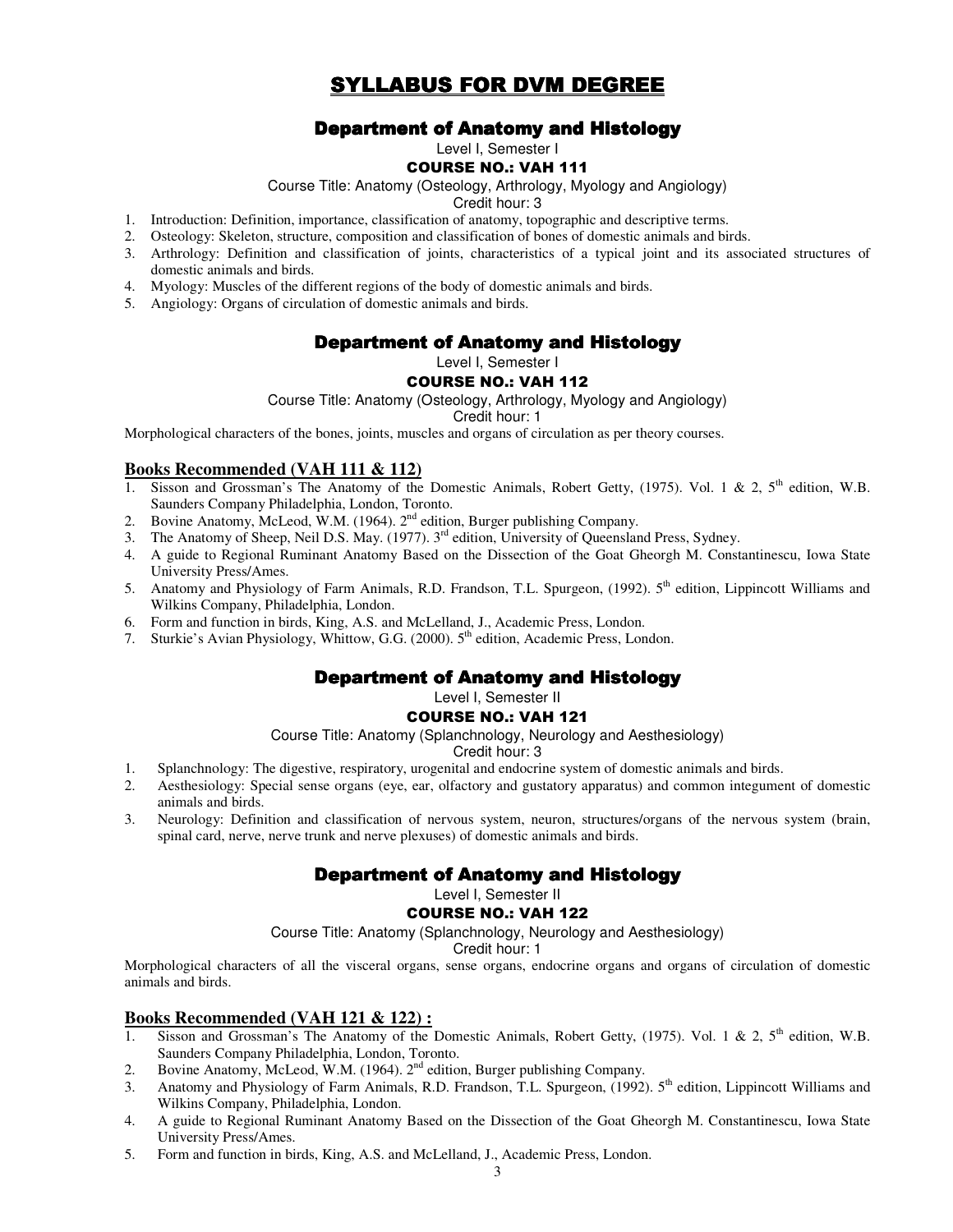6. Sturkie's Avian Physiology, Whittow, G.G. (2000).  $5<sup>th</sup>$  edition, Academic Press, London.

# **Department of Anatomy and Histology**

Level II, Semester I

# COURSE NO.: VAH 216

Course Title: Comparative Anatomy and Neuroanatomy

Credit hour: 1

# **Comparative Anatomy:**

Comparative study of the bones and visceral organs (digestive, respiratory, urogenital, cardiovascular and nervous system) of horse, cattle, goat, sheep, dog, cat and birds.

# **Neuroanatomy:**<br>1. Introduc

- 1. Introduction to Neuroanatomy<br>2. Structures of the central nervou
- 2. Structures of the central nervous system (CNS) and its coverings.<br>3. Blood and CSF circulation of brain.
- Blood and CSF circulation of brain.
- 4. Origin, course and distribution of cranial and spinal nerves.<br>5. Autonomic nervous system (ANS)
- 5. Autonomic nervous system (ANS)

# **Books Recommended**

- 1. Sisson and Grossman's The Anatomy of the Domestic Animals, Robert Getty, (1975). Vol. 1 & 2, 5<sup>th</sup> edition, W.B. Saunders Company Philadelphia, London, Toronto.
- 2. Bovine Anatomy, McLeod, W.M. (1964). 2<sup>nd</sup> edition, Burger publishing Company.
- 3. The Anatomy of Sheep, Neil D.S. May, (1977). 3<sup>rd</sup> edition, University of Queensland Press, Sydney.
- 4. Anatomy of the Dog, Miller, M.E. (1964). 1<sup>st</sup> edition, W.B. Saunders Company Philadelphia, London.
- 5. A Functional approach to neuroanatomy, Earl Lawrence House and Ben Pansky, (1967). 2<sup>nd</sup> edition, McGraw-hill Book Company, New York, Toronto, Sydney, London.
- 6. The Anatomy of the Nervous system by Ranson and Clark, 10<sup>th</sup> edition, W.B. Saunders Company, Philadelphia.
- 7. Anatomy and Physiology of Farm Animals, R.D. Frandson, T.L. Spurgeon, (1992). 5<sup>th</sup> edition, Lippincott Williams and Wilkins Company, Philadelphia, London.
- 8. Form and function in birds, King, A.S. and McLelland, J., Academic Press, London.
- 9. Sturkie's Avian Physiology, Whittow, G.G. (2000).  $5<sup>th</sup>$  edition, Academic Press, London.

# Department of Anatomy and Histology

Level III, Semester I

# COURSE NO.: VAH 318

Course Title: Applied Anatomy (Topographic and Surgical Anatomy)

Credit hour: 1

- 1. Introduction to topographic and surgical anatomy
- 2. Surface anatomy of the head, neck, thorax, abdomen, pelvis and limbs of domestic animals and surgical intervention.
- 3. Topographic location of the organs of different systems of the body of domestic animals and birds in relation to surgery.
- 4. Cranial and spinal nerves with reference to their surgical intervention of domestic animals and birds.

# **Books Recommended:**

- 1. Sisson and Grossman's The Anatomy of the Domestic Animals, Robert Getty, (1975). Vol. 1 & 2, 5<sup>th</sup> edition, W.B. Saunders Company Philadelphia, London, Toronto.
- Bovine Anatomy, McLeod, W.M. (1964). 2<sup>nd</sup> edition, Burger publishing Company.
- Dollar's Veterinary Surgery, J.J. O' Connor, (1980). 4<sup>th</sup> edition, C.B.S. Publishers & Distributors, India.
- 4. Veterinary Operative Surgery. (1966), Dr. H.C. Elwald Berge and Dr. H.C. Melchior Westhues. 1<sup>st</sup> edition, Medical Book Company, Denmant.
- 5. Essentials of Veterinary Surgery by A. Venugopalan, 8<sup>th</sup> edition Oxford and IBH Publishing Co. Pvt. Ltd.
- 6. Veterinary Surgical Techniques by A. Kumar,  $2^{nd}$  Reprint 2000, Typest at Print Craft, New Delhi-110 005.
- 7. Surgery to Reproductive tract by John E. Cox, 3<sup>rd</sup> edition, Liverpool University Press.

# Department of Anatomy and Histology

Level I, Semester I

# COURSE NO.: VAH 114

Course Title: General Histology and Embryology

Credit hour: 1

- 1. Microscope and its handling.
- 2. General staining technique and preparation of the histological slides.
- 3. Microscopic study of cell and cell division.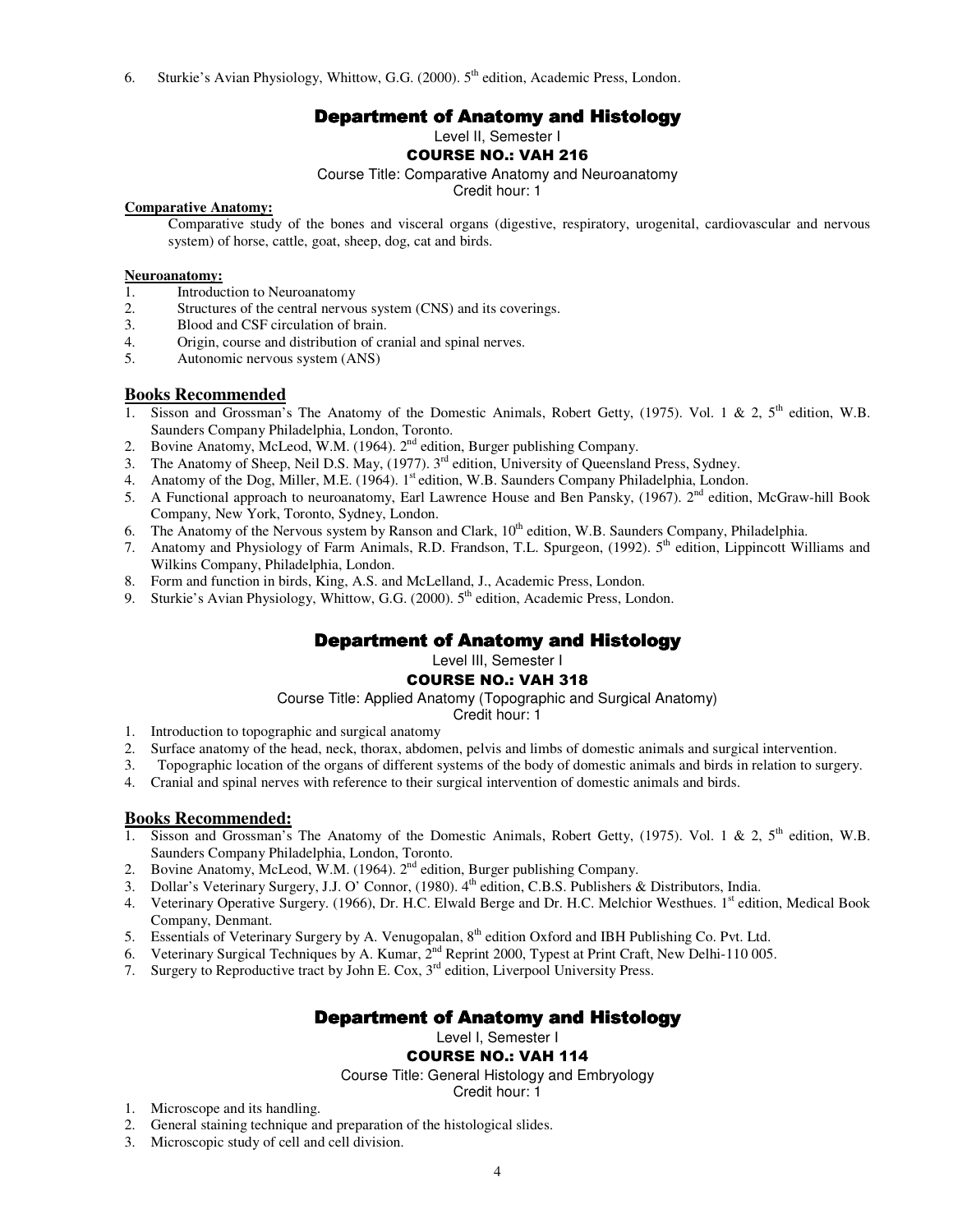- 4. Microscopic study of basic tissues of animal body: Epithelial tissue, connective tissue, muscular tissues, nervous tissue and blood.
- 5. Gametogenesis, cleavage and gastrulation.
- 6. Demonstration of chick's embryo at different stages of development.

# **Books Recommended:**

- 1. Color Atlas of Veterinary Histology, by William J. Bacha, Jr. Linda, M. Linda, M. Wood, Lea and Fiebiger, Philadelphia.
- 2. Color Atlas of Human Histology, by Mariano, S.H. Di. Fiora, 4<sup>th</sup> edition, lea and Fiebiger, Philadelphia.
- 3. Manual of histologic and special staining techniques. Gridley, M.F. McGraw-Hill Book Co., New York.
- 4. Animal tissue technique. Humason, G.L., W.H. Freeman and Co., London.
- 5. The Early Embryology of the chick, Bradley M. Pattern, (1971). 5<sup>th</sup> edition, McGraw-Hill Book Company New York.
- 6. Foundations of Embryology, Bradley M. Pattern and Bruce M Carlson, (1774), 3rd edition, McGraw-Hill book Company New York.

# **Department of Anatomy and Histology**

Level I, Semester II

# COURSE NO.: VAH 123

Course Title: Systemic Histology

#### Credit hour: 3 **Histology of different systems of domestic animals and birds:**

- 1. Digestive system: Segments of the alimentary tract and accessory organs.
- 2. Respiratory system: Nasal passages, larynx, trachea and the lungs.
- 3. Circulatory system: Organs of circulation (heart and blood vessels), lymphatic tissues and organs.
- 4. Urinary system: Kidney, ureter, urinary bladder and urethra.
- 5. Genital system: Male and female reproductive organs.
- 6. Endocrine system: Pituitary, adrenal, thyroid, parathyroid, pancreas and gonads.
- 7. Skin and appendages.

# **Department of Anatomy and Histology**

Level I, Semester II

# COURSE NO.: VAH 124

### Course Title: Systemic Histology

#### Credit hour: 1

Histological study of the organs of different systems of domestic animals and birds as per theory courses.

# **Books Recommended (123 & 124)**

- 1. Textbook of Veterinary Histology by B.D. Dellmann. 1998,  $5<sup>th</sup>$  edition, Lea and Fiebiger, Philadelaphia.
- 2. Fundamentals of the Histology of Domestic Animals by Trautmann, Alfred and Fiebiger Tosel. 1957, 13<sup>th</sup> edition Itheca, Comstock pub. Associates.
- 3. Bailey's Test Book of Histology by Copenharver W.M. and Bunge R.P. 1975,  $16<sup>th</sup>$  edition, The William and Alikins company/Daltimare.
- 4. Basic Histology, by L. Carlos Junqueira, J. Carneiro, Robert, O. Kelly, 7<sup>th</sup> edition, Prentice-Hall International Inc.
- 5. Color Atlas of Veterinary Histology, by William J. Bacha, Jr. Linda, M. Linda, M. Wood, Lea and Febiger, Philadelphia.
- 6. Color Atlas of Human Histology, by Mariano, S.H. Di. Fiora, 4th edition, lea and Febiger, Philadelphia.
- 7. The histology of the fowl. Hodges, R.D., Academic Press, London.

# Department of physiology

# **Level-I, Semester-1**

# COURSE NO: VPHY - 111

Course Title: Basic and Circulatory Physiology Credit hour: 2

#### **Introduction:**

Organization of the cell, Physical structure and functional system of the cell.

Physiological phenomenon, Transport through the cell membrane- Active and Passive process . Membrane potentials, Action potentials, excitation and rhythmicity.

Blood:

Properties, Cellular and chemical constituents of blood, Hemoglobin, Hematopoiesis, Fate of blood cells, Blood volume, Abnormalities of blood cells (anemia, polycythemia, leukocytosis, blood cancer etc), Blood coagulation, Haemaglutination, Blood groups and immunogenetics, Plasma and serum, Clinical parameters of blood.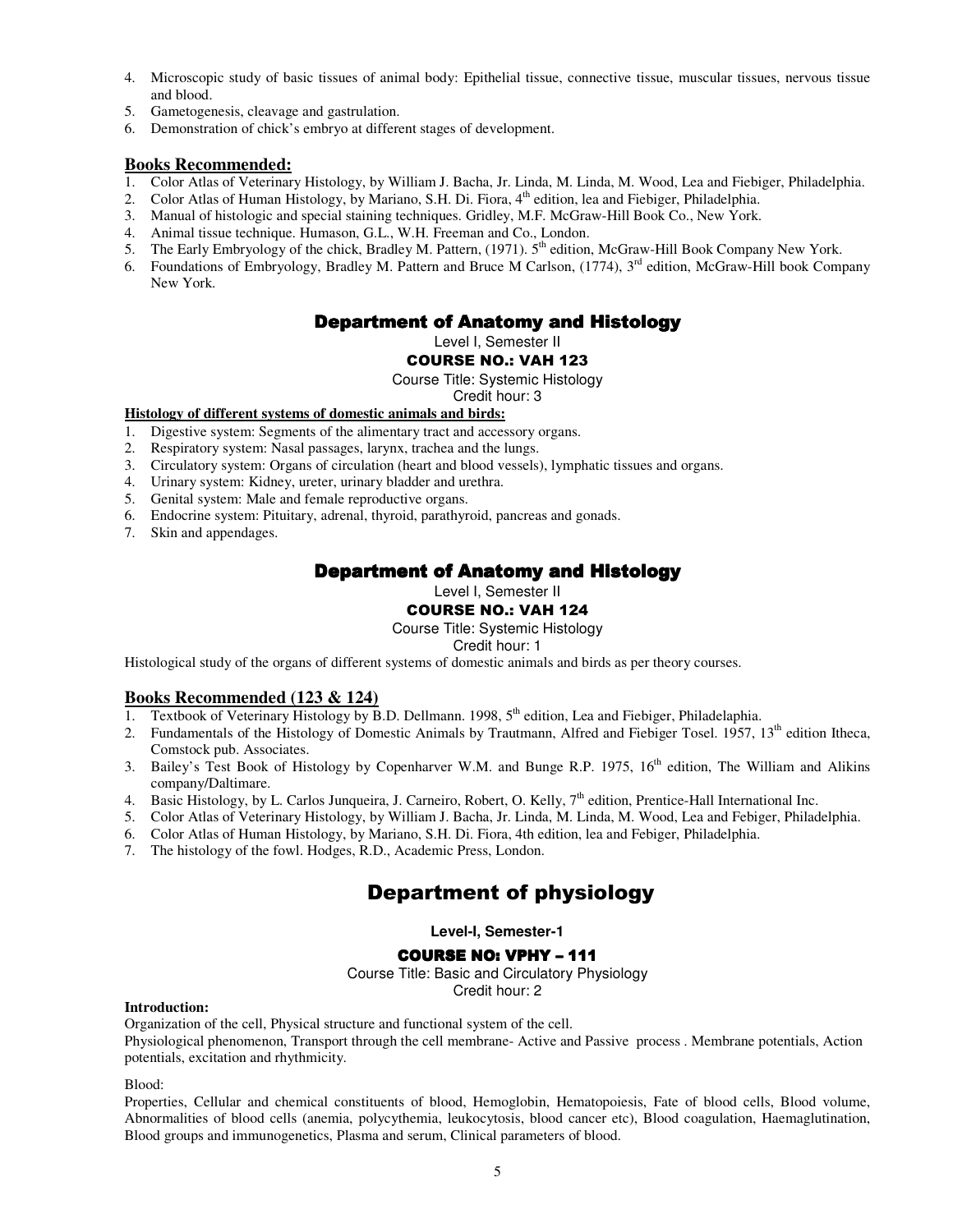#### **Other body fluid:**

Tissue fluid, lymph, synovial fluid and cerebrospinal fluid, their formation and functions.

#### **Cardiovascular Physiology:**

Heart, Courses of circulation, Special circulations, Origin and conduction heart beat, action potential and cardiac cycle, Electrocardiogram, Heart sounds, Heart block, Regulation of heart. Blood vessels, Blood pressure, vasomotor mechanism.

# Department of physiology

**Level-I, Semester-1** 

#### COURSE NO: VPHY – 112

Course Title: Basic and Circulatory Physiology

Credit hour: 1

Preparation of chemicals and reagents for hematological studies.

Collection of blood from different animals and birds.

Study of hemolysis and estimation of hemoglobin,

Determination of erythrocyte sedimentation rate and Packed cell volume,

Total count of RBC and WBC, differential leukocyte count, Hemin test.

Effects of temperature and drugs in heart.

# **Books Recommended:( VPHY-111 & 112)**

- 1. Dukes Physiology of Domestic Animals by Melvin J Swenson 9<sup>th</sup> Edn.2000, Cornel University Press, USA.
- 2. Text Book of Medical Physiology by Arther C Guyton and John E Hall 9<sup>th</sup> 1996, Edn. W B Saunders Company, USA.
- 3. Review of Physiology by L L Langley 3rd Edn. McGraw Hill Book Company, USA.
- 4. Hematology and Urinalysis by S L Lamberg and R Rothstein, AVI Publishing Company, USA.

# Department of physiology

**Level-I, Semester-2** 

#### COURSE NO: VPHY – 121

Course Title: Integral Physiology

Credit hour: 1

#### **Urinary system:**

Functions of kidney. Urine formation, urine volume regulation, micturition, renal clearance.

#### **Respiratory system:**

Definition, types, mechanisms of respiration, exchange and transport of respiratory gases, volumes of air respired, regulation of respiration, pulmonary compliance, Respiration in birds.

#### **Muscular system:**

Properties and functions of muscles, isotonic and isometric contraction, changes in the muscle during contraction, rigormortis. **Nervous system:** 

Neuron, classification, nerve, stimuli, receptors, synapse, nerve impulse, autonomic nervous system.

#### **Temperature regulation:**

Core and shell temperature, adaptation of animals in different climatic conditions, hypothermia and hyperthermia, hibernation, heat stroke and sunstroke, frostbite.

#### **Homeostasis:**

Acid and Base balance. Buffers, role of different systems in maintenance of acid bases balance. Clinical aspects of acid bas balance.

# Department of physiology

**Level-I, Semester-2** 

#### COURSE NO: VPHY – 122

Course Title: Integral Physiology Credit hour: 1

Tests for bile constituents.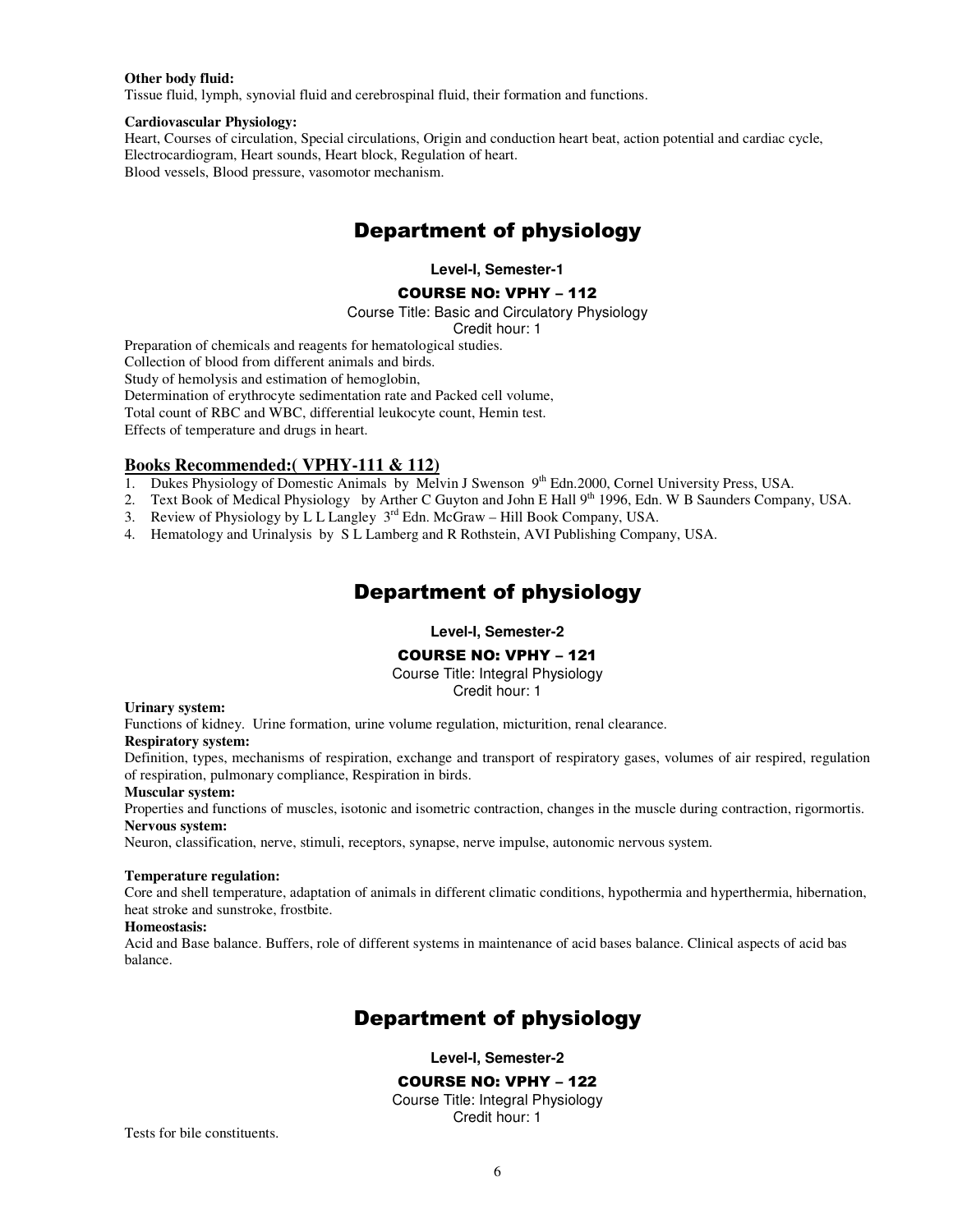General chemistry of urine. Physical examination of urine e.g. volume, colour, odour, transparency. Determination of specific gravity of urine.

Estimation of ammonia, chloride, phosphate.

Test for abnormal constituents of urine eg. glucose, albumin, acetone, calcium, bile pigment, bile salts etc. Microscopic examination of urinary sediments.

Pregnancy determination by barium chloride test.

Determination of respiratory air volumes.

#### **Books Recommended:(VPHY-121 & 122)**

- 1. Dukes Physiology of Domestic Animals by Melvin J Swenson  $9<sup>th</sup>$  Edn. 2000 Cornel University Press, USA.
- 2. Text Book of Medical Physiology by Arther C Guyton and John E Hall 9<sup>th</sup> Edn. 1996 W B Saunders Company, USA.
- 3. Review of Physiology by L L Langley  $3^{rd}$  Edn. 1971, McGraw Hill Book Company, USA.
- 4. Hematology and Urinalysis by S L Lamberg and R Rothstein, 1978, AVI Publishing Company, USA.

# Department of Physiology

**Level-2, Semester-1** 

#### COURSE NO: VPHY – 211

Course Title: Nutritional Physiology Credit hour: 2

#### **Livestock feed:**

Feeds of ruminants, monogastric animals and birds, composition of feed stuffs, feed supplements, balanced diet **Digestion:** 

Digestion of feed stuffs, factors of digestion, prehension, mastication, composition, function and regulation of digestive juices. Digestion in simple and compound stomached animal. Movement of gastrointestinal tract, feces and defecation. Digestion in birds.

#### **Absorption of Nutrients:**

Sites, routes and mechanism of absorption. Absorption of carbohydrate, protein, fat, vitamins, minerals and water.

#### **Utilization of Nutrients:**

Metabolism of carbohydrate, protein and Fat. Nutrients homeostasis. Nutrient exchange and utilization by body tissues. Disorders of carbohydrate, protein and fat metabolism. Factors affecting metabolism.

#### **Vitamins and Minerals:**

Fat and Water Soluble Vitamins - their sources, functions and deficiency symptoms in animals and birds. Major (Calcium, Phosphorus, Magnesium, Sodium, Potassium, Sulphur) and trace (Iron, Copper, Cobalt, Manganese, Zinc) elements- their sources, functions and deficiency symptoms in animals and birds.

#### **Books Recommended:**

- 1. Dukes Physiology of Domestic Animals. Melvin J Swenson 9<sup>th</sup> Edn. 2000, Cornel University Press, USA.
- 2. Text Book of Medical Physiology. Arther C Guyton and John E Hall 9<sup>th</sup> Edn. 1996 W B Saunders Company, USA.

3. Review of Physiology. L.L. Langley  $3^{rd}$  Edn., 1971, McGraw – Hill Book Company, USA.

4. Animal Nutrition. P. Mcdonald, RA Edward and JFD Greenhalgh, Latest Edn, ELBS/ Longman., USA.

# Department of physiology

**Level-2, Semester-2** 

#### COURSE NO: VPHY – 221

Course Title: Endocrine & Reproductive Physiology

Credit hour: 2

#### **Endocrinology:**

Introduction, Hormone: classification, mode of action, regulation of hormone secretion. Hormones of pituitary, thyroid, adrenal, parathyroid, pineal, pancreas, testis, ovary, corpus luteum, uterus and placenta - their secretions, mode of action and function.

#### **Reproductive Physiology:**

**Male:** Spermatogenesis, transportation of spermatozoa, semen, capacitation. Preservation of spermatozoa for artificial insemination, Thermoregulation of testis. Male sex hormones, their mode of action and functions.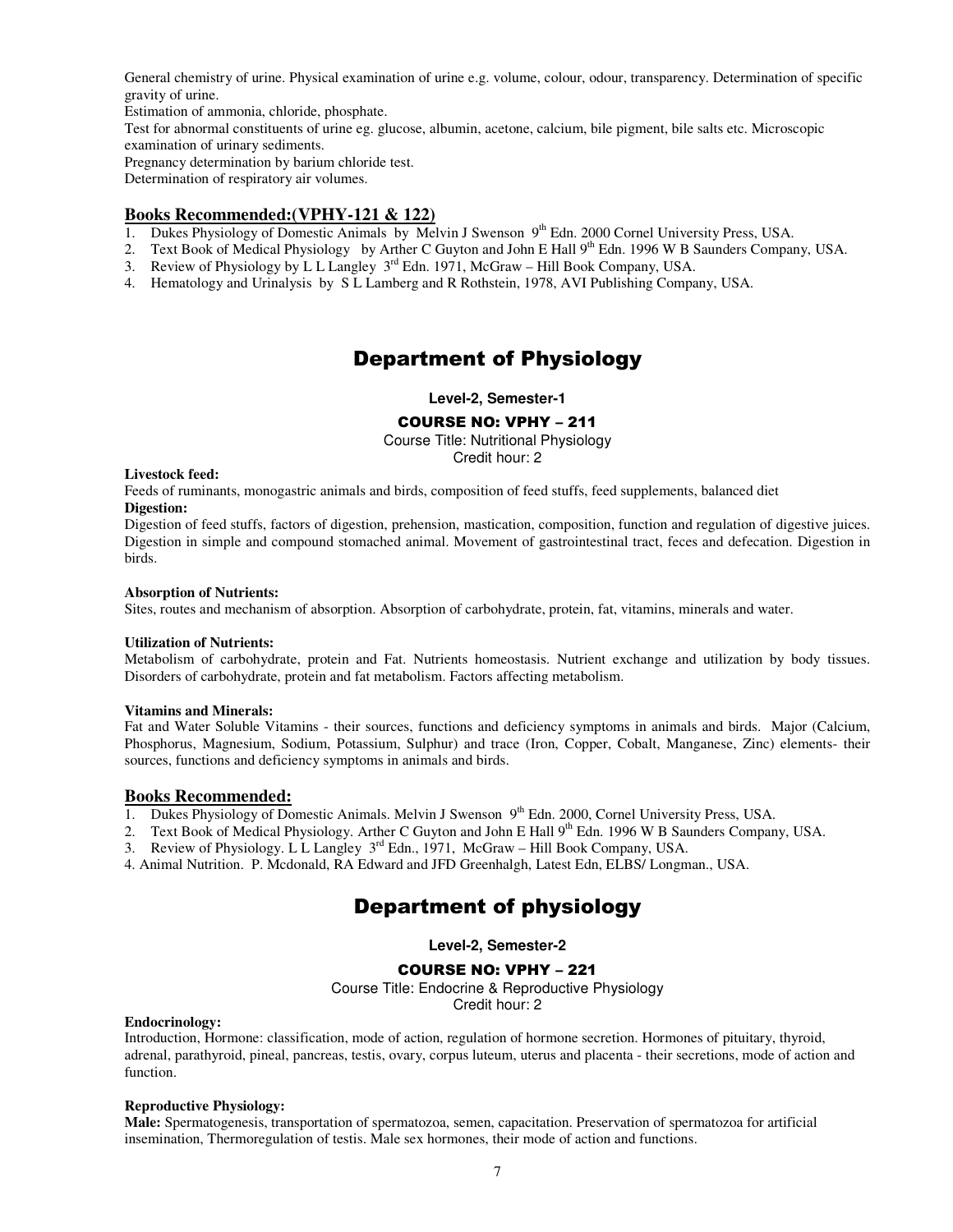**Female:** Functions of ovary, folliculogenesis, ovulation and transport of ova, reproductive cycle, corpus luteum- its formation and function, fertilization, cleavage and implantation, establishment of pregnancy, gestation and prenatal physiology, parturition, role of foetus in initiation of parturition, lactation. Post purtum reproduction. Nutritional aspects of reproduction. Reproductive failure in females.

Physiology of superovulation for embryo transfer.

**Reproduction in birds:** Spermatogenesis, ovogenesis, maturation of eggs, eggshell formation and laying. Factors affecting reproduction in birds.

#### **Books Recommended:**

- 1. Dukes Physiology of Domestic Animals by Melvin J Swenson 9th Edn. 2000, Cornel University Press, USA.
- 2. Text Book of Medical Physiology by Arther C Guyton and John E Hall 9<sup>th</sup> Edn, 1996, W B Saunders Company, USA.
- 3. Veterinary Endocrinology and Reproduction by L. E. McDonald, 1980, Lea and Febiger, Philadelphea, USA.
- 4. Reproduction in Farm Animals by EE Hafez, 6th Edn, 1993, Lea and Febiger, Philadelphea, USA.

#### Department of Microbiology and Hygiene

Level 1, Semester 2

#### COURSE NO.: VMH 121

Course Title: Bacteriology

Credit hour: 3

History, development and concepts of Microbiology with special emphasis on Bacteria. Definition and general properties of Bacteria. Differentiation of prokaryote from eukaryote. Morphology, microscopic and ultramicroscopic structures including their composition and function of Bacteria. Nutrition, cultivation and growth of Bacteria.

Physiology and metabolism of Bacteria.

Bacterial genetics: Replication of DNA and RNA, plasmid, gene transfer (transformation, conjugation, transduction, F-factor, C-factor and R-factor) mutation and their effects.

Pathogenic microorganisms and their relationship to diseases; Mechanisms of infection. Microbial virulence: Factors influencing virulence, Koch's postulate.

Toxins: Exotoxin, endotoxin and their effect on host tissues; role of antitoxin against toxins. Sterilization and disinfection: Methods of sterilization, types of disinfectants and their characteristics. Classification of bacteria. Studies of the morphological, biochemical, cultural characteristics of Streptococcus, Staphylococcus, Bacillus, Clostridium, Corynebacterium, Listeria, Erysipelothrix, Actinomyces, Actinobacillus, Escherichia, Salmonella, Pasteurella, Shigella, Klebsiella, Proteous, Yersinia, Vibrio, Pseudomonas, Mycobacterium, Leptospira, Campylobacter, Brucella, Borrelia, Bordetella, Spherophorus, Spirillium, Nocardia and Moraxella with a brief reference to their pathogenicity.

Molecular Bacteriology: Genomic DNA, Plasmid DNA, PCR, Gel electrophoresis, Pulse-field gel electrophoresis, Recombinant DNA technology: Cloning and gene expression, hybridization techniques, SDS-PAGE, Western blotting, and immuno-chemiluminescent assay.

# Department of Microbiology and Hygiene

Level 1, Semester 2

#### COURSE NO.: VMH 122

Course Title: Bacteriology

Credit hour: 1

Collection of samples for bacteriological investigations. Methods of sterilization, preparation of culture media and staining techniques. Cultural characteristics of bacteria. Isolation and identification of bacteria by animal inoculation, biochemical tests, serological tests and molecular techniques: PCR, SDS-PAGE, Western blotting. Extraction and analysis of genomic and plasmid DNA from selective bacteria. Competent cell preparation and transformation. Drug sensitivity of different types of bacteria.

#### **Books Recommened : (VMH 121 & 122)**

- 1. Molecular biology. 2<sup>nd</sup>. Edition. Kumar, H.D. 2000. Vikas Publishing House. Pvt. Ltd.
- 2. Molecular genetics of bacteria. 3<sup>rd</sup> edition. Dale, J.W. 1998. John Wiley and Sons, Inc. 605, Third Avenue, New York.
- 3. Animal Microbiology, Vol. 1. Buxton, A. and Frazer, G. 1977. Blackwell Scientific Publication.
- 4. Veterinary Bacteriology and Virology.  $7<sup>th</sup>$  edition. Marchant, I. A. and Packer, R.A. 1967. The Lows state University press, Ames, lowa, USA.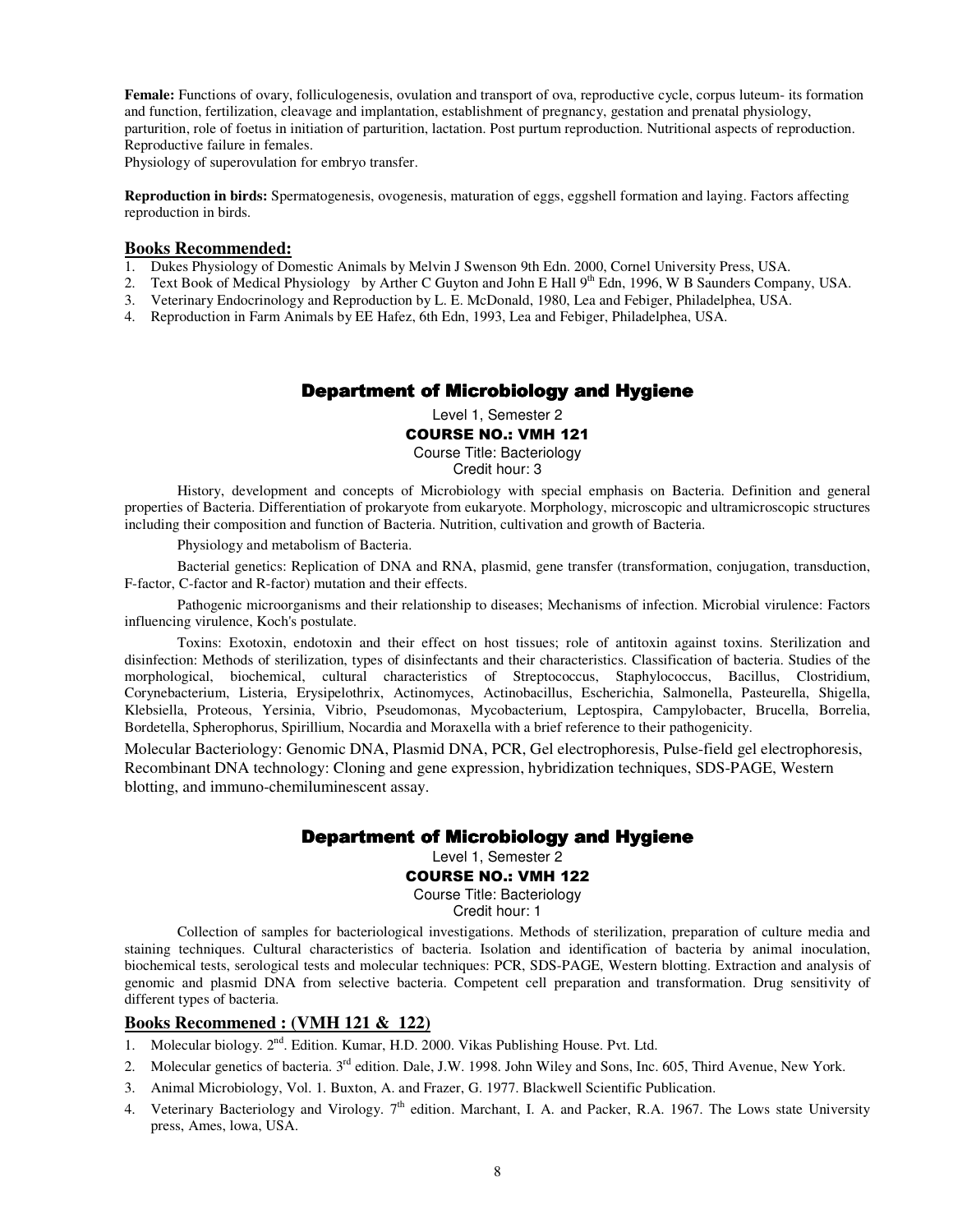- 5. Burrows Textbook of Microbiology. 1<sup>st</sup> edition. Freeman, BA. 1979. W.B. Saunders Company; philadephia. London, Toronto.
- 6. Topley and Wilson's principles of Bacteriology, Virology and Immunity, Vol, 1.2 and 3. Smith, G.R.Ed. 1984. Arnold Heinemann.
- 7. Microbiology. Davis, B.D. 1980. Harper and Row Publication.
- 8. Essential immunology. Roit. I.M. 1980. Blackwell Scientific Publication.

# Department of Microbiology and Hygiene

Level 2, Semester 1

### COURSE NO.: VMH 211

Course Title: Virology

Credit hour: 3

History of Virology, definition, general properties of Virus and differentiation of Virus from other Microorganisms.

Composition and functions of viral structures, antigenic determinants or epitopes.

Physical, chemical and biological properties of Viruses. Nomenclature and classification of Viruses.

Viral genetics: Scope, Genetic map and viral genome organization.

Inactivation and preservation of Viruses.

Purification of Viruses.

Replication of Viruses and their effects on host at cellular and multi-cellular level.

Molecular Virology: Definition and scope of Molecular Virology. Viral DNA and RNA, PCR, RT-PCR, Gel electrophoresis, Pulse-field gel electrophoresis, Recombinant DNA technology: Cloning and gene expression, Hybridization techniques, SDS-PAGE, Western blotting and Immuno-chemiluminescent assay.

Bacteriophage.

Epidemiology of Viral Infection.

Resistance to Viral infection and immunity: Interference phenomenon and interferon.

Viral vaccines and chemotherapy.

Persistent Viral infection and slow Viruses.

Studies on the properties, cultivation, pahthogenicity, transmission, immunity and diagnosis of different Virus families: Paramyxoviridae, Orthomyxoviridae, Rhabdoviridae, Coronaviridae, Retroviridae, Picornaviridae, Reoviridae, Togaviridae, Flaviviridae, Bunyaviridae, Birnaviridae, Circoviridae, Poxviridae, Parvoviridae, Papovaviridae, Adenoviridae, Herpesviridae and Iridoviridae of animals, birds and human.

#### Department of Microbiology and Hygiene

Level 2, Semester 2

#### COURSE NO.: VMH 212

Course Title: Virology

#### **Credit hour: 1**

Selection, collection, transportation, preservation and preparation of virological specimens for laboratory examination. Filters and filtration techniques. Cell culture media and other necessary biologics, chemicals and reagents preparation. Cultivation and titration of viruses in intact host system, embryonated eggs, cell culture system. Purification of virus. Virus infectivity assay: Plaque assay, Focus assay. Identification of viral diseases through different serological tests. Extraction of virus RNA. Identification of Viruses by PCR and RT-PCR, Virus gene expression, analysis of viral proteins using SDS-PAGE: coomassie brilliant blue and silver stain, Western blotting and Immuno-chemiluminescent assay.

# *Books Recommened : (VMH 211 & 212)*

- 1. Molecular cloning. Laboratory Manual. T. Maniatis and E.F. Fritsch, 2000. Clod spring Harbor Laboratory, USA.
- 2. Animal Microbiology, Vol. 1. Buxton, A. and Frazsr, G. 1977. Blackwell Scientific Publication.
- 3. Principles of Animal Virology. Joklik, W.K., 1988. Appletoncentury-crofts, New York.
- 4. Viral and rickettsial infection of Animal. Bets A.O. and York, C.J., 1967. New York Academic press.
- 5. Topley and Wilson's Principles of Bacteriology, Virology and Immunity, vol. 4. Smith, G.R. (Rdt.). 1984. Arnold-Heinemann.
- 6. Veterinary Viruses. Russel, P.H. andEdingon, N., 1985. Edington Russel Publisher.
- 7. Genes VII. 1<sup>st</sup> edition. Benjamin, L., 2000. Oxford University Press.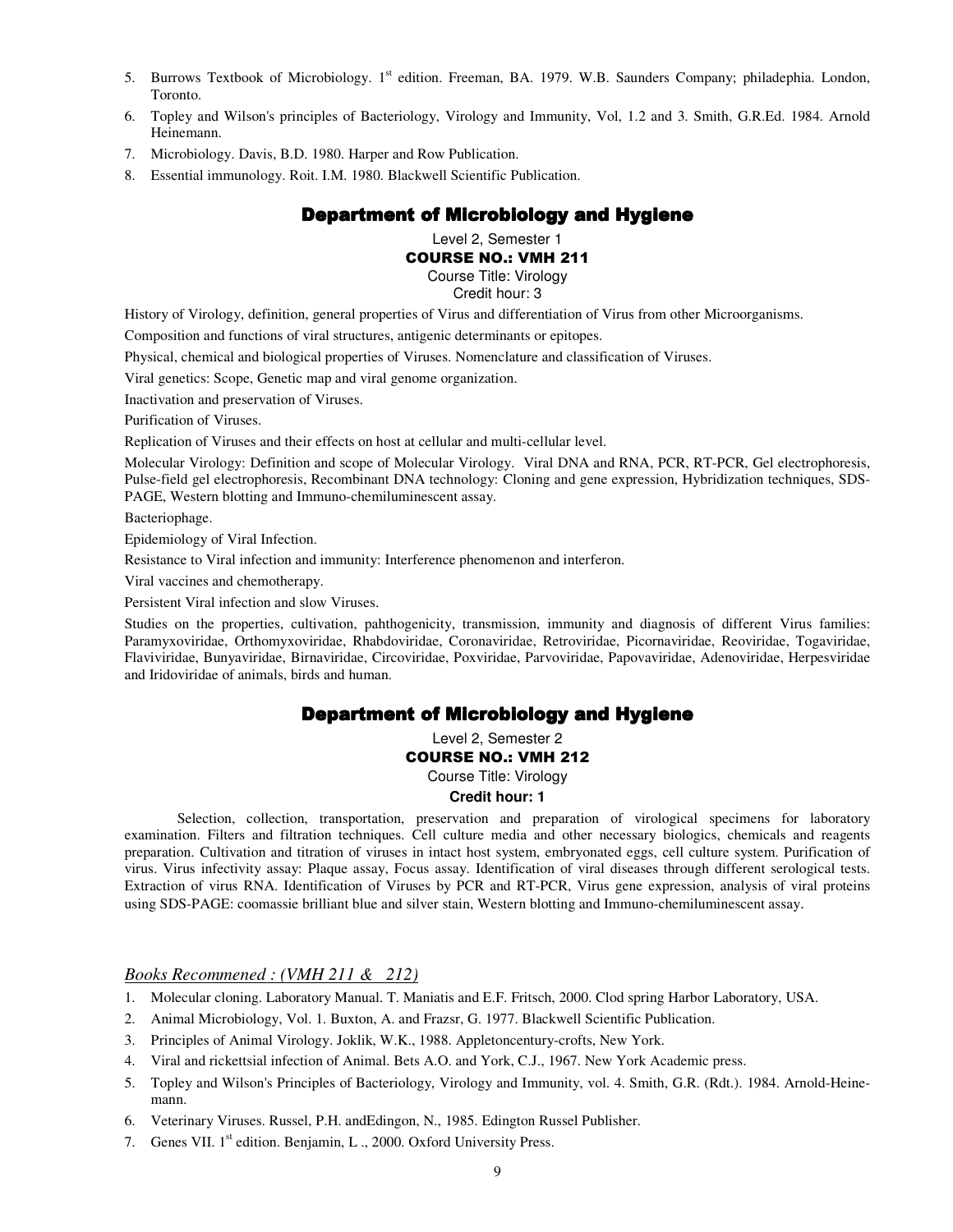# Department of Microbiology and Hygiene

Level 2, Semester 2

#### COURSE NO.: VMH 222,

Course Title: Mycology, Rickettsiology, Mycoplasmology and Chlamydiology

Credit hour: 1

Fungi: Classification, properties, sample collection, preservation, transportation and cultivation of the important fungi of animals, poultry and man. Diagnosis of fungi by culture, staining, biochemical tests and molecular techniques.

Mycoplasma: Classification, properties, sample collection, preservation, transportation cultivation of the important animal and

poultry mycoplasma. Diagnosis of mycoplasma by culture, staining,biochemical and serological tests and molecular

techniques.

Rickettsia: Classification, properties, sample collection, preservation, transportation cultivation of the important animal and

human rickettsia: Diagnosis of rickettsia by culture, staining, biochemical and serological tests and molecular techniques

Chlamydia: Classification, properties, sample collection, preservation, transportation cultivation of the important animal, poultry and human chlamydia. Diagnosis of chlamydia by culture, staining, biochemical and serological tests and molecular techniques.

#### *Books Recommened*

- 1. Medical mycology. Beueke, E. S. 1996. Burgess Publishing Co. 426, South Sixth Street, Minnesota.
- 2. Animal Microbiology, Vol. II. Buxton, A. and Frazsr, G. 1977. Blackwell Scientific Publication.
- 3. Viral and rickettsial infection of animals. Betts, A. O. and York, C. J. 1967. New York Academic Press.
- 4. Atlas of Medical mycology. 2<sup>nd</sup> edition. Moss, E.S. and Mconown, A.L. 1969. Williams and Wilkings Co. Baltimore.
- 5. The biology of fungi. Ingold, C.T. 1973. The English language book society and Hutchinson of London.

# Department of Microbiology and Hygiene

Level 2, Semester 2

COURSE NO.: VMH 223

Course Title: Immunology and Serology

Credit hour: 2

History and modern concepts of Immunology and Serology.

Organs and cells associated with immunity.

Definition and types of immunity and resistance. General features and mechanism of immune response. Antigen: Definition, composition, properties, types and functions. Processing of antigen and their relationship with Major Histo-compatibility Complex (MHC) molecules. Response of B and T cell to antigen. Antigen binding sites and their genetics.

Antibody: Definition, properties, types and function. Theory of antibody (Ab) production. Antigen-antibody reaction and their consequences.

Chemical Mediators of the Immune system. Complement system and their role in immunity.

Induction of immune response and immune effector mechanisms. Hypersensitivity and immune tolerance: Different types of hypersensitivity, factors responsible for immune tolerance. Principles of different serological tests: Agglutination test, precipitation test, hemagglutination activity, Hemagglutination–inhibition, Passive hemagglutination tests, Complement fixation test, Fluorescent antibody technique (FAT), Radioimmunoassay, Immunohistochemistry, Enzyme linked immunosorbent assay (ELISA), Immunodiffusion test, Serum neutralization test (SNT), Focus inhibition test (FIT), counter immuno-electrophoresis and Protection test (PT).

# Department of Microbiology and Hygiene

Level 2, Semester 2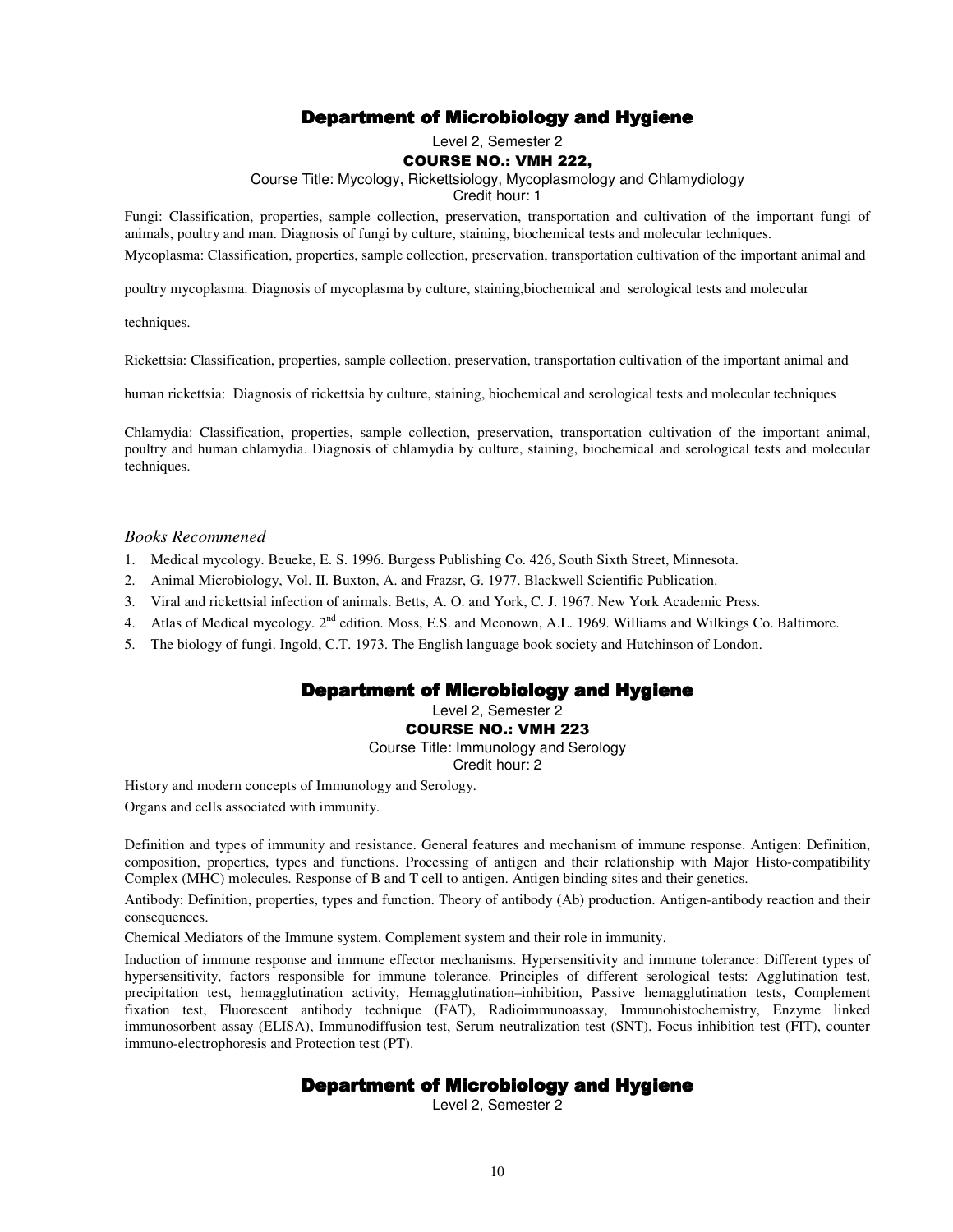#### COURSE NO.: VMH 224

Course Title: Immunology and Serology Credit hour: 1

Preparation and purification of antigens. Reagents employed in serological tests, detection and measurement of antibody. RBC suspension preparation. Collection of sera from immunized and non-immunized animals, poultry and laboratory animals. Hyperimmune sera preparation. Procedures and uses of different serological tests: Agglutination test, precipitation test, hemagglutination activity, Hemagglutination –inhibition, Passive hemagglutination tests, Complement fixation test, Fluorescent antibody technique (FAT), Enzyme linked immunosorbent assay (ELISA), Immunohistochemical techniques, Immunodiffusion test, Serum neutralization test (SNT), Focus inhibition test (FIT) and Protection test (PT).

# *Books Recommened :( VMH 223 & 224)*

- 1. An introduction to Veterinary Immunology, 5<sup>th</sup> Edition. Tizard, I. 1982. W.B. Saunders Co., Philadelphia. London. Toronto.
- 2. Essential Immunology. Roit, I.M. 1980. Blackwell Scientific Publication, Oxford.
- 3. Practical immunology. 3rd edition. Hudson, L. and Hay, F.C. 1989. Blackwell Scientific Publication, Oxford.
- 4. Immunology II. Bellanti, J.A. 1978. W.B. Saunders Company, Philadelphia, London.
- 5. Immunology. 2nd edition. Hood, L.E., Weissman, I.L.l Wood, W.B. and Wilson, J.H. 1984. The Benjamin Cummings Publishing Company, Inc.
- 6. Fundamentals of immunology. 2nd edition. Bier, O.G., Silva, D.D., Gotze, D. and Mota, I. 1986. Springer Verlag, berlin Heidelberg, New York.

# Department of Microbiology and Hygiene

Level 5, Semester 1

### COURSE NO.: VMH 511

Course Title: Veterinary Public Health

Credit hour. 2

Definition, scopes, objectives of Veterinary Public Health. The common basis for veterinary and Public Health practices. Human-animal interaction & animal production systems & veterinary public health.

Pubic Health Team: Organization, administration and function. The role of veterinarians and other related professional in the protection of human health through the safe production of foods of animal origin.

Zoonoses: Concepts and classification. Factors affecting the spread of zoonotic diseases. Impact of zoonosis on health. Role of reservoir host and vectors in transmitting zoonotic diseases. Emergent zoonotic diseases. Prevention, control and eradication of zoonotic diseases and their control program.

Concepts, scope, objective and type of Epidemiology. Ecology and ecological imbalance. Disease surveillance and risk analysis. Disseminating information on veterinary public health; quality and safety assurance in food production (meat, milk and eggs).

Causes of multifactorial diseases: Agents, host and environmental factors.

General methods of epidemiological investigation of zoonotic diseases.

Environmental Hygiene: Water and air pollution and their remediation. Water related infections. Indicator bacteria and their characteristics. Effect of acid rain and green house on health of man and animal.

The consumer: food technology & veterinary public health

#### Books Recommened

- 1. Veterinary Medicine and Human Health. Schwabe, C.W., 1965. Baltimore, William and Wilkins Company.
- 2. The zoonoses. 1<sup>st</sup> edition. Johan C. Bell, Stephen, R., Palmer and Jack, M. Payne (1988). Edward Arnold.
- 3. Diseases of animals transmissible to man. Thapaliyal, D.C. 1999. Internationals Book Distributing Company. Lowa State University Press/Ames.
- 4. Veterinary Epidemiology. 2<sup>nd</sup> edition. Martin, S.W., Meek, A.H. and Willeberg, P. 1987. Principles and methods.
- 5. Veterinary Epidemiology. 2<sup>nd</sup> edition. Thrushfeld, M. 1986. Blackwell Science.
- 6. Fundamentals of Animals Hygiene and Epidemiology. Thapaliyal, D.C. 1999.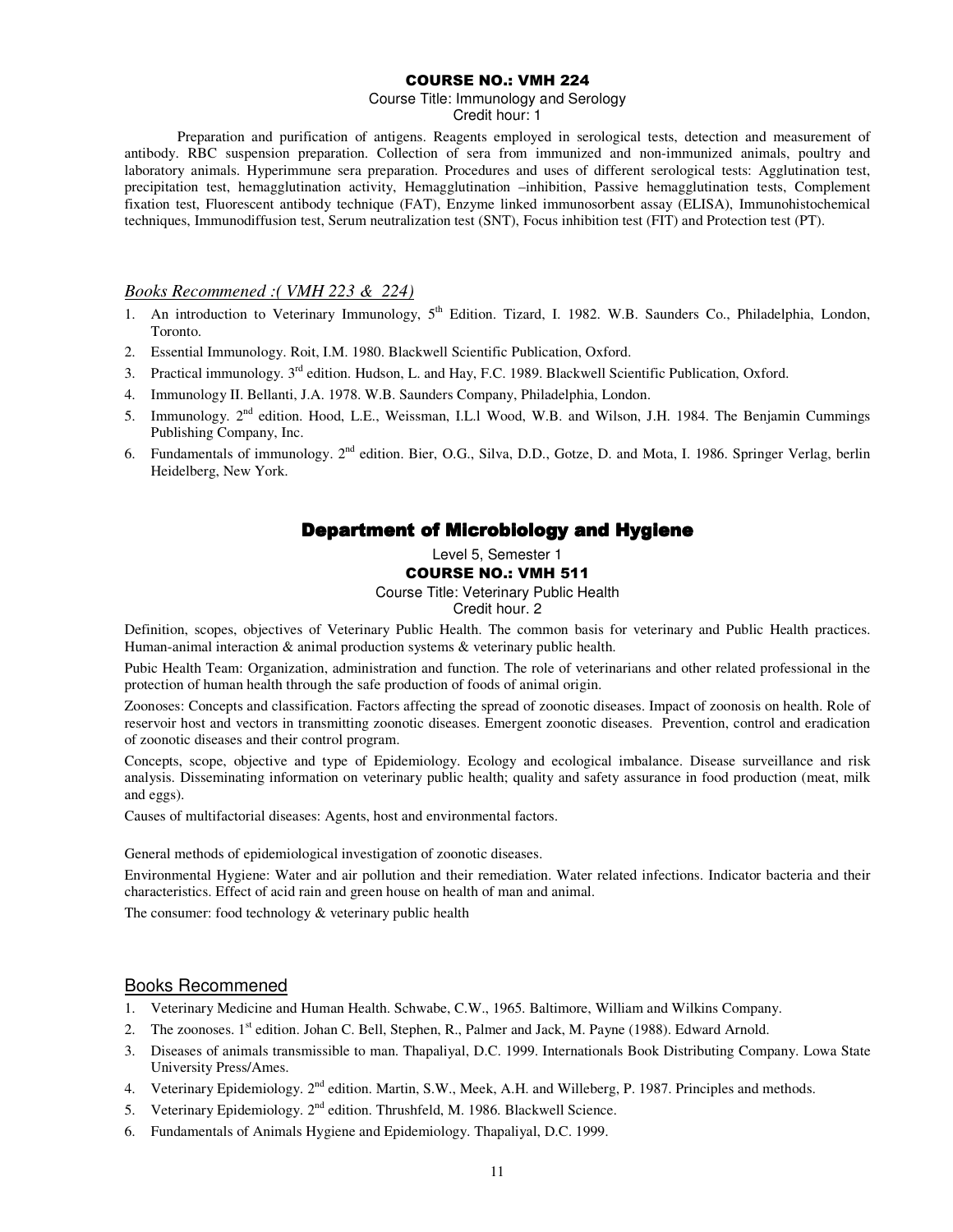# Department of Microbiology and Hygiene

# Level 4, Semester 2

#### COURSE NO.: VMH 421

Course Title: Food Hygiene, Microbiology and Safety

#### Credit hour: 2

History of microorganisms in food. Role and significance of microorganisms in nature and foods.

Microorganisms important in foods of animal and avian origin. General principles of food preservation and spoilage.

Meat hygiene practices: Antemortem and post-mortem examination; transportation of meat animals; slaughtering of animals and birds. Slaughter-house management, use, treatment and disposal of abattoir by-products. Preharvest and postharvest technology of foods at farm and manufacturing level.

Abattoir: Principles for planning of an abattoir and situation in Bangladesh. Inspection of carcasses, judgment of carcasses and examination reports. Adulteration and misrepresentation of meat foods. Diseases transmitted through meat and meat products.

Milk Hygiene: Contamination and spoilage of milk and milk products, adulteration of milk. Diseases transmitted through milk and their significance on health. Bacteriological quality of milk and milk products.

Fish-borne diseases: Contamination and spoilage of fish products; factors affecting kinds and rate of spoilage. Preservation of fish and fish products.

Eggs: Contamination and spoilage of eggs; preservation of eggs.

Food poisonings: Food borne infections and intoxication. Investigation of food-borne disease outbreaks. Microbiology in food plant sanitation. Food legislation, standards and codes of practices.

# Department of Microbiology and Hygiene

Level 4, Semester 2

#### COURSE NO.: VMH 422

Course Title: Food Hygiene, Microbiology and Safety

#### Credit hour: 1

**Applied techniques in sampling of foods of animal origin and other related materials for Microbiological studies:** 

- i) Sampling of solid, liquid and surface samples.
- ii) Preparation of dilutions, determinations of MPN index and general viable counts.
- iii) Detection and enumeration of indicator bacteria.
- iv) Detection and enumeration of pathogenic and toxigenic organisms.
- v) Determination of F-value, D-values and Z-values.

#### **Microbiological examination of specific foods:**

(i) Meat and Meat product. (ii) Liquid milk, dry milk and other milk products.

(iii) Fish and fish products. (iv)Canned foods. (v) Frozen foods. (vi)Egg and egg products.

Determination of milk fats

Sample collection and laboratory examination for assessment of hygienic quality of meat.

PH determination of meat, chemical and organoleptic equality assessment.

Determination of quality of foods in terms of safety and quality assurance (report writing)

Differentiation between perfect and imperfect bleeding. Inspection and judgement of carcasses and meat of various food animals.

Field trips to slaughterhouse milk and fish processing plants.

# *Books Recommened:(VMH 421 & 422)*

- 1. Food Microbiology. 4<sup>th</sup> edition. Frazier, W.C. and Westhoff, D.C. 1995. Tata McGraw-Hill Publishing Company Limited new Dellei.
- 2. Textbook of meat hygiene.  $6<sup>th</sup>$  edition. Thonton, H. and Gracy, J.F. 1974. Bailliere Tindall, London.
- 3. Meat science. 3rd edition. Lawrie, R.A. 1979. Oxford, Pergamon Press.
- 4. Fish as food. Vol. 1. Borgstrom, G. 1961. New York and London.
- 5. Meat Hygiene. 9<sup>th</sup> edition. Gracey, J.F. and Collins 1992. Baillere Tindall, UK.
- 6. Meat hygiene.  $2<sup>nd</sup>$  edition. Miller, A. R. 1958. Lea and Febiger, Philadelphia.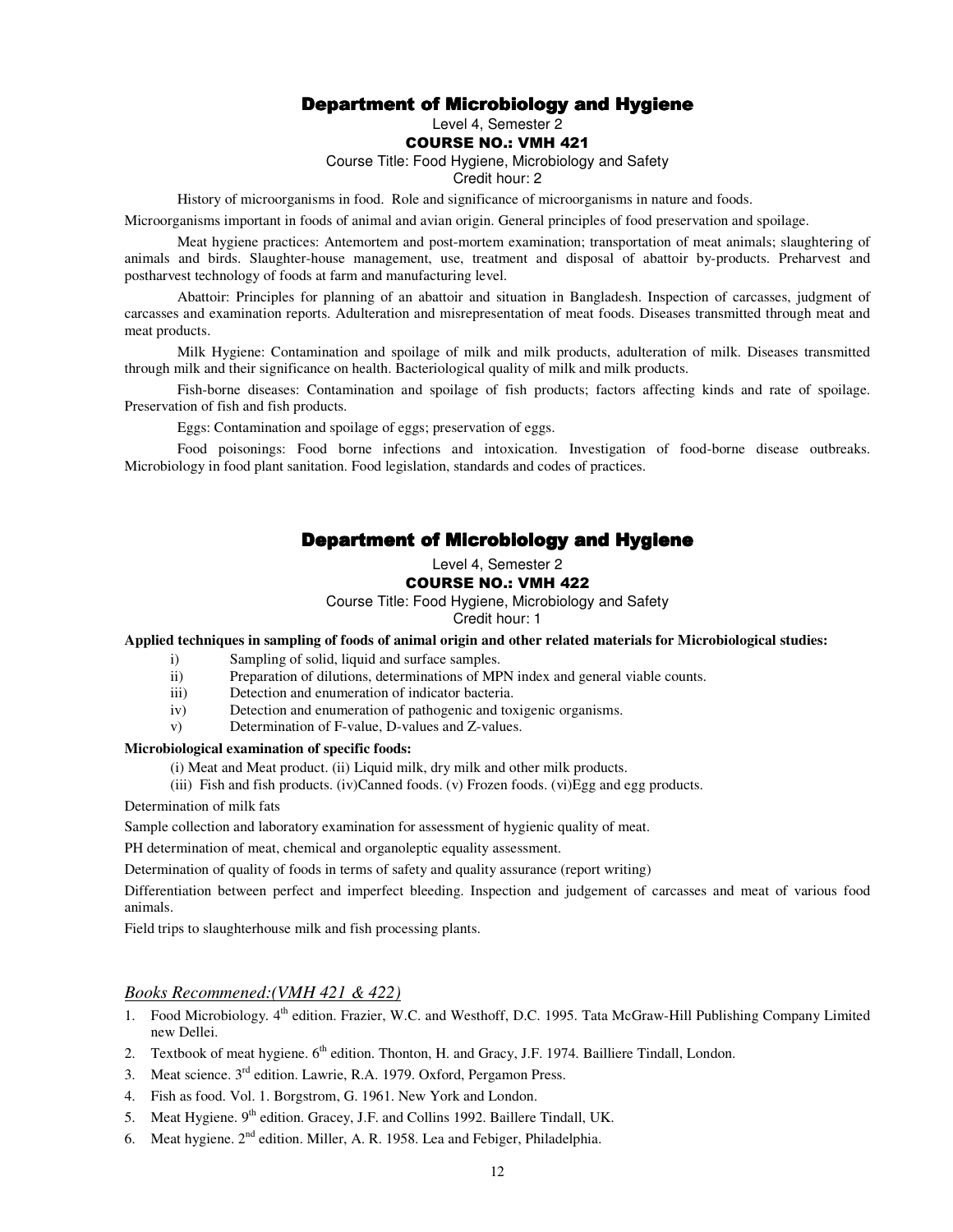- 7. Meat science, milk science and technology. 3<sup>rd</sup> edition. Cross, H.R. and Overby, A. J. 1988. Elsevier Science, Oxford.
- 8. Food borne infections and intoxications. 2<sup>nd</sup> edition. Fred, W. Tanner 1952. The Garrard Press.
- 9. Food safety and quality assurance. 2<sup>nd</sup> edition. Hubbert, W.T.; Hagstad, H.V.; Spangler, E.; Hinton, M.H. and Hughes, K.L. 1996. Lowa State, University Press/Ames.
- 10. Fundamentals of Meat Hygiene, Ist edn., 2001,Kabco, Dhaka.
- 11. Hygiene, Microbiology and Safety of foods of Animal origin, Ist edn, M.M. Rahman. 2003. Published from Department of Microbiology and Hygiene.
- 12. Basic Food Hygiene, Ist edn, M.M. Rahman. 2003. Published from Department of Microbiology and Hygiene.

# Department of Microbiology and Hygiene

# Level 3, Semester 1

#### COURSE NO.: VMH 311

#### Course Title: Animal and Poultry Hygiene and Management

#### Credit hour:3

Objectives and scopes of livestock and poultry hygiene and management. Definition of common terms used for livestock and poultry. General characteristics of common breeds of livestock and poultry. Common abnormal behaviors of Livestock and Poultry. Principles of handling of livestock and poultry. Dentition and ageing of livestock. Rearing and Management of Livestock and Poultry.

Influences of environmental factors: Soil, Air, Ventilation, Water and housing on animal and poultry health.

Sanitation: Definition and objectives, drainage, sewerage system and disposal of wastes. Cleaning and disinfections of poultry houses and equipments; disinfectants and their application; fumigation and its importance. Hygienic and economic importance of housing and selection of sites for animal and poultry farm, concepts of modern housing, internal arrangement and space requirement for housing of livestock and poultry including laboratory animals. Safety of animal and poultry feed ingredients. Hygienic preparation of livestock and poultry houses before receiving the newly introduced livestock and poultry. Hygienic environments for rearing of livestock and poultry.

Hygienic requirements of pre-brooding and brooding conditions for the management of chicks.

Hygienic environments for rearing of livestock and poultry. Hygienic Management of hatchery, breeder, layer and broiler farms. Hygienic management concerned with breeding, feeding and transport of livestock and poultry. Bio-security and biosafety of livestock, poultry and laboratory animals. Vaccine and vaccination schedule. Hygienic measures for the prevention and control of infectious and contagious diseases of livestock and poultry.

# Department of Microbiology and Hygiene

# Level 3, Semester 1

COURSE NO.: VMH 312

Course Title: Animal and Poultry Hygiene and Management

Credit hour: 1

#### **Demonstration of external points of livestock and poultry. Identification of livestock and poultry: Breed, species etc.**

#### **Manipulation and restraining of livestock and poultry.**

Demonstration of grooming, bedding, dipping, clipping, shearing, shoeing, bandages and casting of livestock. Dusting and spraying of birds. Determination of livestock and poultry health by external appearances. Practical demonstration of ageing of livestock. Livestock and poultry carcass inspection, post-mortem techniques and examination. Methods of sterilization of different instruments used in livestock and poultry farms. Sanitation of animal and poultry farms and hatcheries. Common practices for bio-security and bio-safety measures. Demonstration of carcass disposal methods. Drug administration, vaccination schedule and method for livestock and poultry.

# **Books Recommened : (VMH 311 & 312)**

- 1. Animal Microbiology, by Buxton, by A. and Fraser, G. (1977). First Edition. Blackwell Scientific Publication, London, U.K.
- 2. The UFAW handbook on care and management of farm animals-edited by UFAW (1971). UFAW Churchill livingstone, Edinburgh, U.K.
- 3. Livestock Husbandry Techniques, by McNitt, J.I. (1993). Granada Publishing Ltd. London.
- 4. A text Book of Animal Husbandry, by banerjee, G.C. (1999). Eight Edition, Oxford and IBH publishing Co. new Delhi 11001. India.
- 5. an Introduction to Animal Husbandry in the Tropics, by Williamsong, G. and Payne, W.J.A. (1978). Third Edition, Longman Group Ltd., England.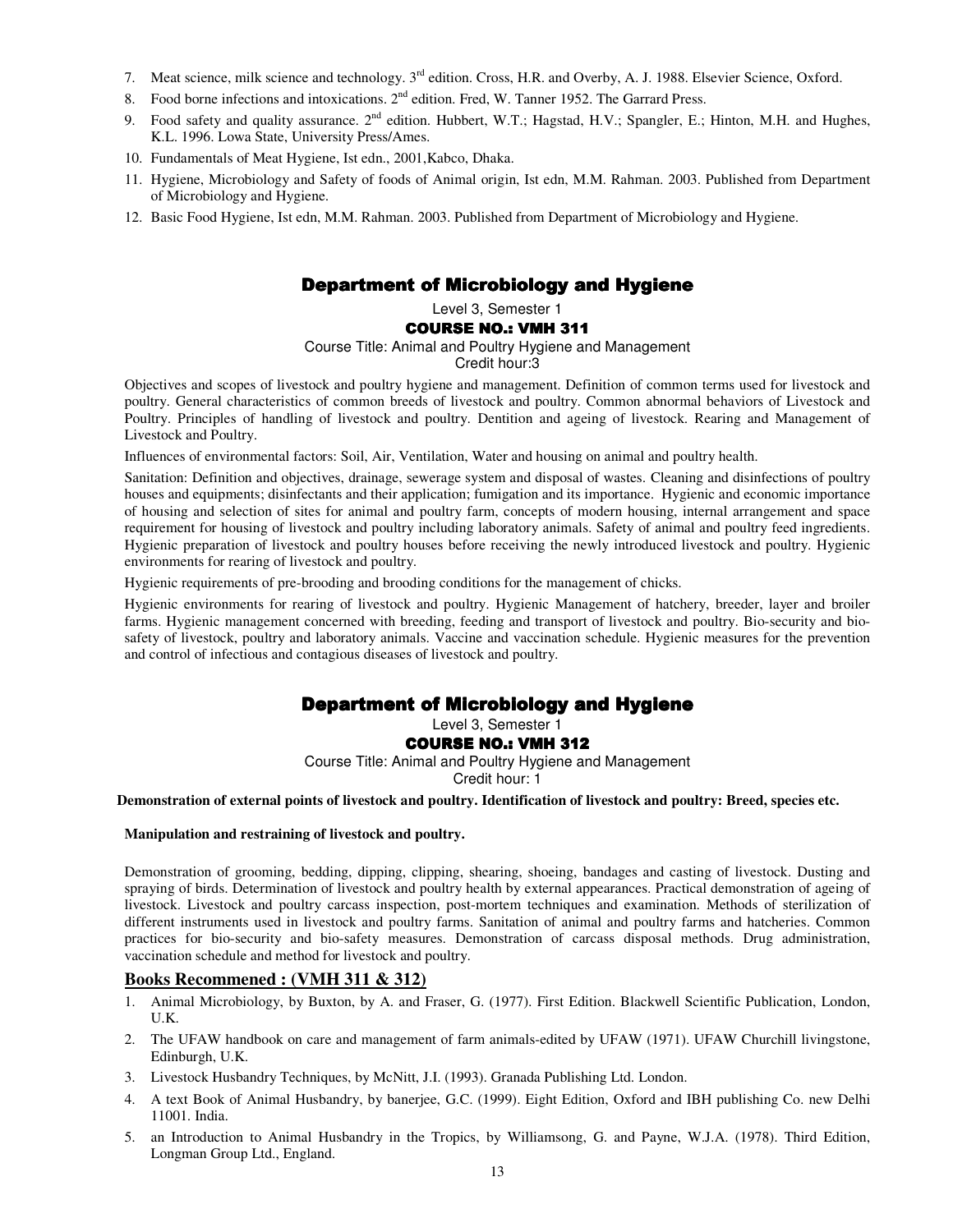- 6. Fundamentals of Animal Hygiene and Epidemiology, by Thapliyal, D.C. (1996). First Edition, international Book Distributing Co.
- 7. Haq, A. and T. Ahmad. 2001. Poultry hygiene and Disease Prevention Pak Book Empire, Lahore, Pakistan.
- 8. James, W. E. 1999. Handbook on Poultry Disease. American Soybean Association, New Delhi, India.
- 9. Herenda, D. C. and Franco, D.A. 1996. Poultry disease and Meat Hygiene, A Color Atlas. Iowa State University Press, Ames, Iowa, USA.
- 10. Jordan, F.T.W. (Editor) 1996. Poultry Diseases. English Language Book Society, London.
- 11. Rahman, M. M. *et al.,*2004. Practical Animal and Poultry Hygiene and Management. 1st Edition Published by Department of Microbiology and Hygiene, BAU, Mymensingh, Bangladesh.

# **Department of Parasitology**

Level 2, Semester I

### COURSE NO. VPAR 211

Course title: General Parasitology, Helminthology and Malacology

#### Credit hour: 3

A brief introduction to Parasitology, types of animal association and parasitism, and types of parasites and hosts.

History of Parasitology, origin and evolution of parasites.

Host - parasite relationship and adaptation of parasites.

Host specificity, organ specificity and host range.

Zoological nomenclature and classification of parasitic helminth.

General morphology of helminths.

Geographical distribution and transmission of parasites.

Definition and general pattern of life cycle of helminth.

Principles of parasitic immunity and expression of immunity against parasites.

A brief study on the morphology, geographical distribution, life cycle, economic importance and control principles of the following helminths of livestock and poultry.

**Trematoda:-** Fasciolidae, Paramphistomatidae, Schistosomatidae, Dicrocoeliidae, Echinostomatidae, Prosthogonimidae, Troglotrematidae, Notocotylidae and Opisthorchiidae.

**Cestoda:-**Taeniidae, Dilepididae, Davaineidae, Anoplocephalidae, Hymenolepidae, Diphyllobothriidae.

**Nematoda:-** Ascarididae, Heterakidae, Oxyuridae, Strongylidae, Stephanuridae, Syngamidae, Ancylostomatidae, Trichostrongylidae, Dictyocaulidae, Metastrongylidae, Protostrongylidae, Filaroididae, Strongyloididae, Filariidae, Dracunculidae, Spiruridae, Acquaridae, Tretrameridae, Thelaziidae, Gnathostomatidae, Trichuridae, Trichnellidae, Dioctophymatidae.

A brief introduction to Malacology,

Classification, Morphology, Biology and Ecology of common fresh water snails.

Role of mollusks in the transmission of common helminth parasites of livestock and poultry.

Principles of snail control.

General control principles of parasites.

# **Department of Parasitology**

Level 2, Semester I

#### **COURSE NO. VPAR 212**

Course title: General Parasitology, Helminthology and Malacology

Credit hour : 1

Preparation of reagents and their uses Identification of Helminth's eggs Faecal sample examination: Qualitative Methods Faecal sample examination: Quantitative Methods Identification of cercariae

**Identification of metacestodes** 

Identification of nematode larvae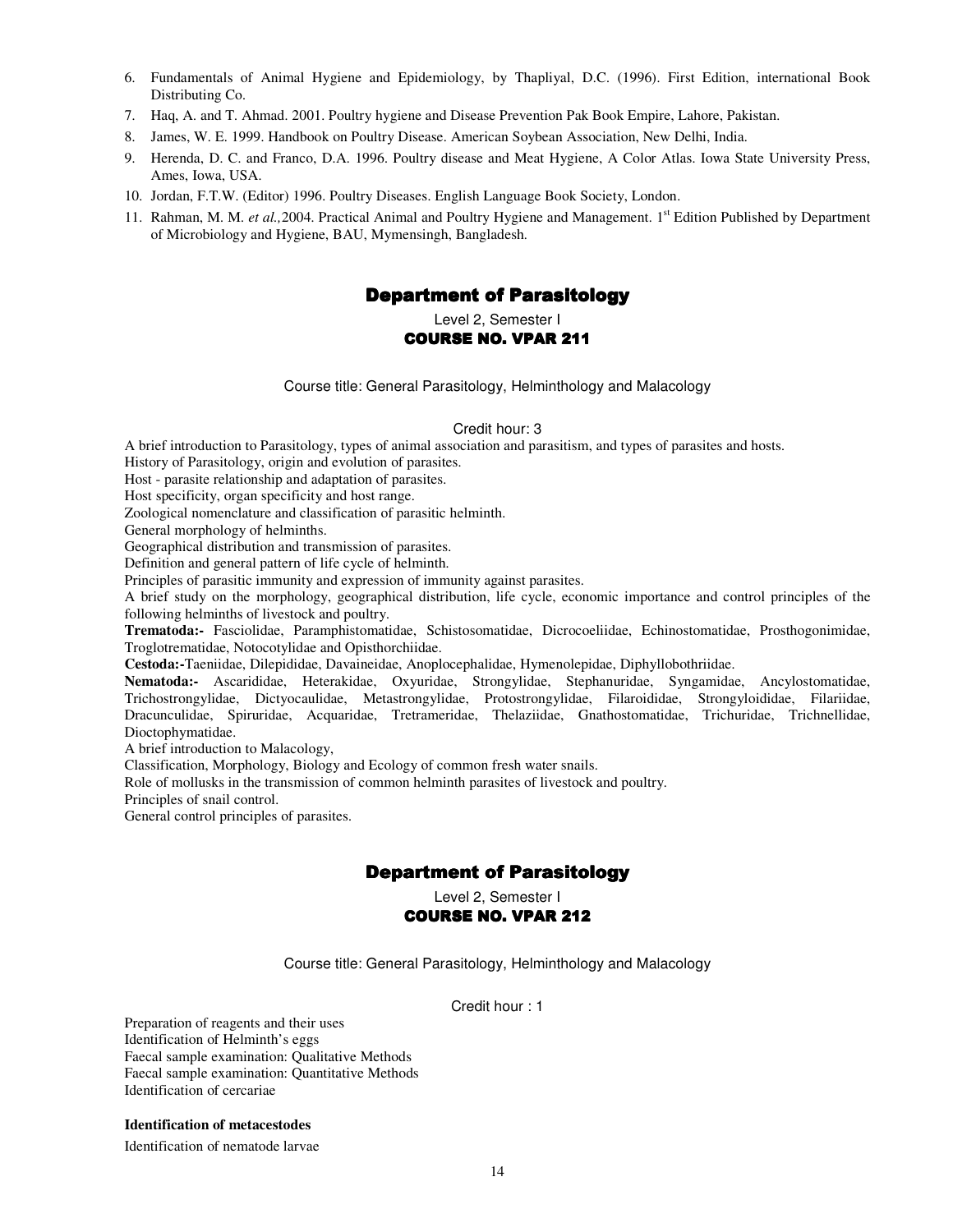#### Coproculture

Collection of helminths from visceral organs of ruminants and their preservation Collection of helminths from visceral organs of poultry and their preservation Detection of nematode larvae from field sample(grass, herbage, etc) by using Baermenn's Apparatus Rodent perfusion for the collection of blood fluke Preparation of permanent slide Preparation of temporary slide and supravital staining Identification of Trematodes Identification of Nematodes Identification of Cestodes Microscopic measurement of helminths and their eggs Collection and shipment of snails Morphological study of snails and their identification Examination of snails for the recovery of cercariae Immunodiagnosis of parasitic infection

#### **Books Recommended: (VPAR 211 & 212)**

- 1. General Parasitology, Cheng T.C. 1986., Second Edition (first published in India, 1999 by Replica Press Pvt. Ltd. Delhi 110-040, India), Academic Press Inc. USA
- 2. Helminths Arthropods and Protozoa of Domesticated Animals. Soulsby, E.J.L. 1982. Bailliere and Tindall, London, UK.
- 3. Veterinary Parasitology. Urquhart G.M., Armour J., Duncan J.L. Dunn A.M. and Jennings F.W., 1987 Longman Group UK Ltd., London, UK
- 4. Veterinary Helminthology, Dunn A.M., 1978. William Heinemann Medical Books LTD. London, UK 5. Malacology, Malek E.A. (1974). Burgess publishing Co. Minneapolis.
- 6. Parasitology in Focus-Facts and Trends: Mehlhorn H. (1998). Springer-Verlag, Berlin, Germany.
- 7. Introduction to Helminth Parasites of Animals and Birds in Bangladesh Rahman M.H., Ahmed S. and Mondal M.M.H. (1996). Sheba Printing Press, Dhaka, Bangladesh.

# **Department of Parasitology**

Level 2, Semester II COURSE NO. VPAR 221

Course title: Entomology Credit hour: 2

Introduction to Veterinary and Medical Entomology.

Classification and structure of common insects and arachnids, Vectors and vector status.

Morphology, biology, disease relationship, economic importance and control of insects and arachnids of the following groups: **Diptera:** Culicidae, Ceratopogonidae, Psychodidae, Simuliidae, Tabanidae, Glossinidae, Muscidae, Fanniidae, Calliphoridae, Sarchophagidae, Oestridae, Hippoboscidae.

Siphonaptera, Hemiptera, Phthiraptera, Dictyoptera, Coleoptera, Lepidotera, Hymenoptera.

**Acari:**

Mites: Astigmata, Oribatida/Cryptostigmata, Prostigmata, Mesostigmata.

Ticks: Ixodida – Argasidae and Ixodidae

Pentastomida

Control principles of arthropod pests and vectors.

Pesticides and pesticide formulations and pesticide resistance.

# **Department of Parasitology**

Level 2, Semester II

#### **COURSE NO. VPAR 222**

Course title: Entomology

Credit hour: 1

Collection, Shipment and preservation of arthropod samples Preparation of permanent slides, storage and handling of arthropod samples. Diagnostic techniques and identification of important insects (Fly, Mosquitoes, lice, flea etc), arachnids (Ticks, Mites) and Pentastomida (Tongue warm).

#### **Books Recommended: (VPAR-221 & 222)**

Medical and Veterinary Entomology. Kettle. D.S. 1995. CAB international, UK.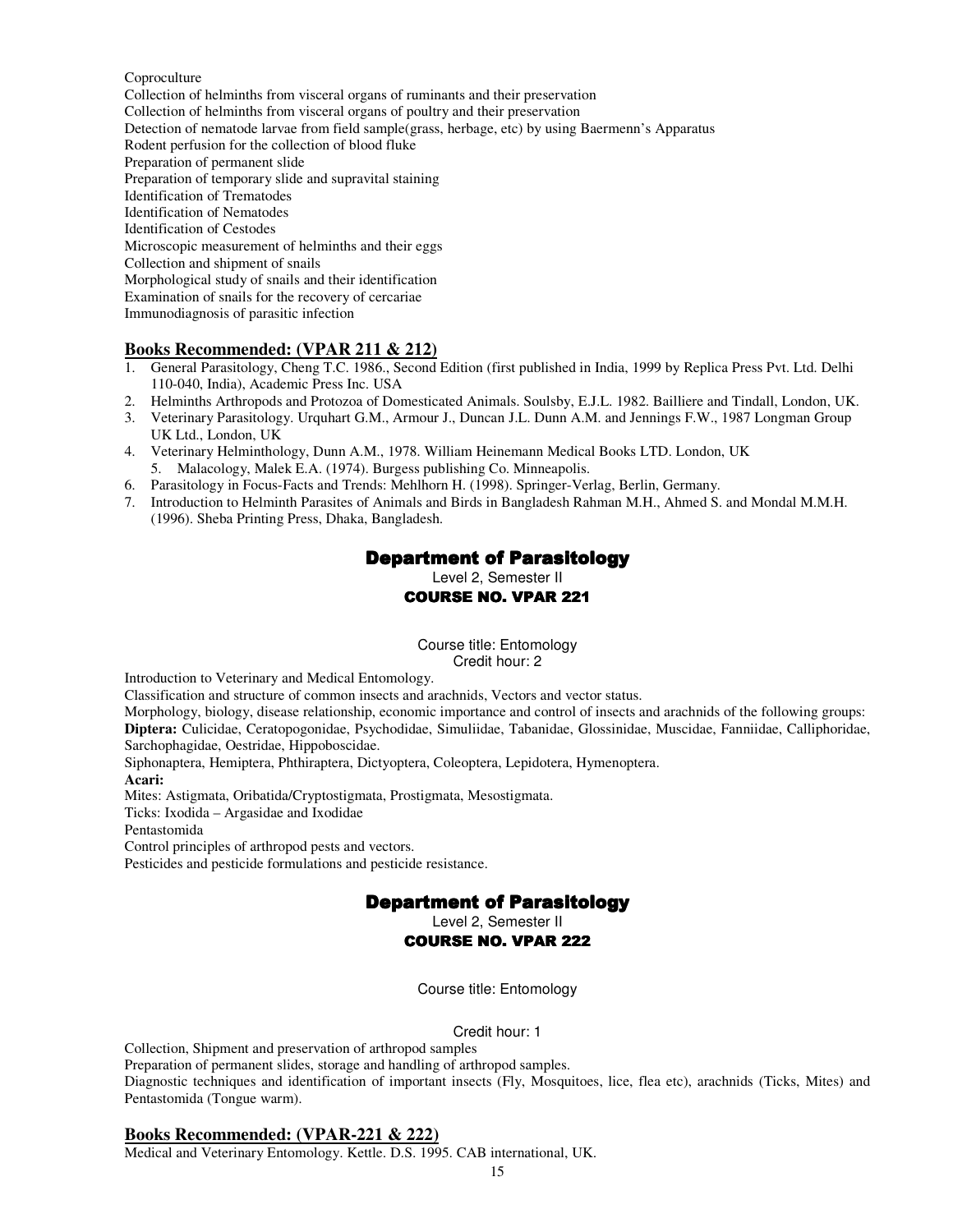Helminths, Arthopods and Protozoa of domesticated Animals. Soulsby E.J.L. 1982. Bailliere and Tindall, London, UK.

Veterinary Parasitology, Urquhar G.M., Armour J., Duncan J.L., Dunn A.M. and Jennings F.W. 1987. Longmsan Group UK Ltd., London.

Arthopods in Livestock and poultry Production, Lancaster J.L. and Meisch M.V., 1986. Ellis Horwood Ltd.

Livestock Entomology, Williums R.E., Hall R.D., Broce A.D., Scholl P.J. 1985 John Wiley & Sons. Medical Insects and Arachnids. Lane R.P. and Crosskey R.W. 1993. Chapman & Hall., London.

# **Department of Parasitology**

Level-3, Semester-I

**COURSE NO. VPAR 311** 

Course title: Protozoology Credit hour: 2

Introduction to Protozoa and Protozoology.

Taxonomy, morphology, life cycle, epidemiology, immunology and economic importance of the protozoa belonging to the following families: Trypanosomatidae, Hexamitidae, Monocercomonadidae, Trichomonadidae, Vahlkampfiidae, Endamoebidae, Haemogregarinidae, Eimeriidae, Cryptosporidiidae, Sarcocystidae, Plasmodidae, Babesiidae, Theileriidae, Balantidiidae.

Brief account of the pathogenesis, clinical sings and lesions caused by the important protozoa. Diagnosis and control of the important protozoa. Important Rickettsiales of Animals and Poultry in Bangladesh.

# **Department of Parasitology**

Level-3, Semester-I

### COURSE NO. VPAR 312

Course title: Protozoology Credit hour : 1

Preparation and examination of faeces, blood lymph, excretions and secretions for protozoan parasites/parasitic stages.

Quantification of Protozoa in different materials.

Study of the morphological characters of the protozoa of livestock and Poultry in Bangladesh. Demonstration of the lesions produced by protozoa of livestock and Poultry in Bangladesh. Immunodiagnostic techniques in Protozoology.

# **Books Recommended: (VPAR 311 & 312)**

General Parasitology., Cheng T.C. 1986 Second. Edition (first published in India, 1999 by Replica Press Pvt. Ltd. Delhi 110- 040, India), Academic Inc. USA.

Helminths, Arthropods and protozoa of Domesticated Animals. Soulsby E.J.L., 1982. 7<sup>th</sup> Edition, Bailliere and Tindall, London, UK.

Veterinary Protozoology, Levine N.D. 1985. First Edition, lowa State University Press, Ames, USA. Veterinary Parasitology, Urquhart G.M., Armour J., Duncan J.L., Dunn A.M. and Jennings F.W. 1988. First ELBS Edition. Longman Scientific & Technical, UK.

Manual of Veterinary Parasitological Techniques, Ministry of Agriculture, Fisheries and Food, UK. 1979. Technical Bulletin No. 18. laboratory Techniques. Her Majesty's Stationary office, London, UK.

# **Department of Pathology**

Level II, Semester II

# **COURSE NO. : VPATH 221**

Course Title: General Pathology Credit hour : 3

**Introduction:** Definition, branches and scope of Pathology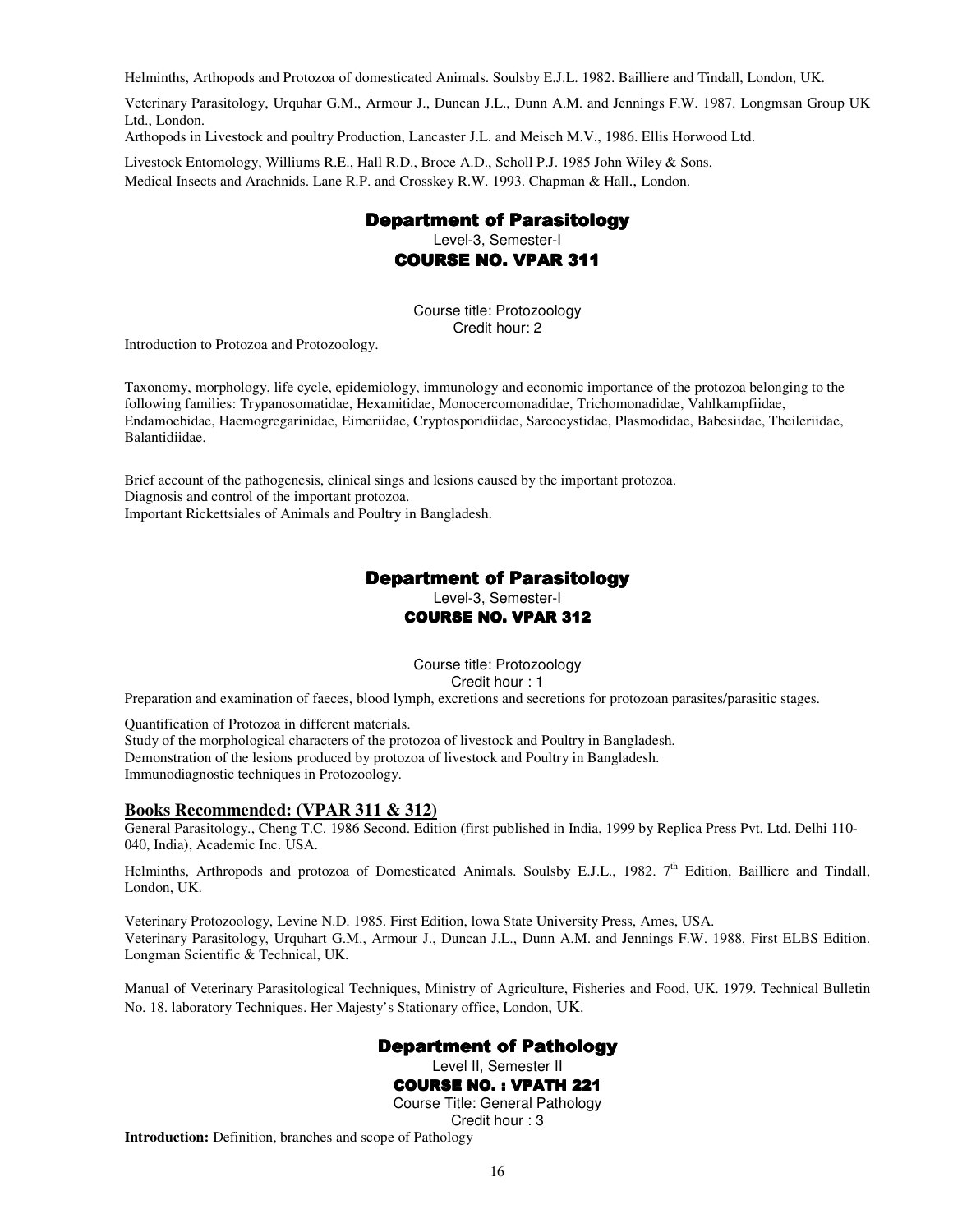- **Cell injury, cell death and necrosis:** Causes of cell injury and death, biochemical and ultrastructural changes in accidental cell death and apoptosis, characteristics of necrotic cells and tissues; differentiation of necrosis and postmortem autolysis; types of necrosis; disposition of necrotic tissues; gangrene; infarct.
- **Intracellular and extracellular depositions; degenerations:** Fatty change, extracellular accumulation of lipids; glycogen deposition and glycogen storage diseases; lysosomal storage diseases; extracellular deposition of proteins – amyloid, albumin and fibrin.
- **Mineral deposits and pigments:** Pathologic calcifications and ossification; gout; exogenous pigments; endogenous pigmentsmelanosis, hemosiderosis, jaundice, photosensitisational dermatitis.

**Disturbances of growth:** Aplasia, hypoplasia, atrophy, hypertrophy, hyperplasia, metaplasia, anaplasia, dysplasia, neoplasia.

- **Disturbances of circulation:** Thrombosis and embolism; failure to clot and hemorrhage; hyperaemia and congestion; edema; shock.
- **Inflammation:** Definition and cardinal signs; vascular and cellular events in inflammation; chemical mediators of inflammation; cells of inflammation; types of inflammation; healing.

**Immunopathology:** Immune response and immune effector mechanisms; hypersensitivity; autoimmunity; immunodeficiency.

#### **Department of Pathology**

Level II, Semester II

#### **COURSE NO. : VPATH 222**

Course Title: General Pathology Credit hour : 1

Methods of collection, preservation, fixation, processing and staining of pathological specimens.

Study of basic alterations of cells and tissues using laboratory specimens, histopathological slides, illustrations and transparencies.

#### **Books recommended (VPATH 221 & 222)**

- 1. *Veterinary Pathology*. By Jones, T.C., Hunt, R.D. and King, N.W. 6th edition, Williams and Wilkins, Philadelphia, USA. 1997.
- 2. *Cells, Tissues and Disease: Principles of General Pathology*. By Majno, G. and Joris, I. Blackwell Scientific Publications, London. 1996.
- 3. *Veterinary Immunology*. By Tizard, I.R. 5th edition, W.B. Saunders Co., London. 1996
- 4. *Basic Pathology*. By Kumar, V., Cotron, R.S. and Robins, S.L. 5th edition. W.B. Saunders Co., London. 1992.
- 5. *Manual of Histologic Staining Methods of the Armed Forces Institute of Pathology.* By Luna L.G. [Ed]. 3<sup>rd</sup> edition, McGraw Hill Book Company, New York. 1968.
- 6. *Colour Atlas of Histopathology.* By Curran, R. C. 2nd Edition (reprinted). Harvey Miller Publishers, London, England. 1981.

# **Department of Pathology**

Level III Semester I

#### **COURSE NO. : VPATH 311**

Course Title: Systemic Pathology and Oncology

Credit hour : 3

- *Digestive system*: Pathological conditions of buccal cavity, salivary glands, oesophagus; tympanites, ruminal acidosis, traumatic reticulitis / peritonitis, gastritis, gastric ulcers, enteritis, intestinal obstruction, impaction of caecum, colitis, proctitis, peritonitis, hepatitis, cirrhosis, cholecystitis, cholelithiasis, pancreatitis, and neoplasms.
- *Respiratory system:* Pathological conditions of the upper respiratory tract; pneumonia, pneumonites, special types of pneumonia, bronchial asthma, pleuritis, atelectasis, emphysema and neoplasms.
- *Cardiovascular system*: Developmental anomalies; cardiac failure, myocarditis, cardiomyopathy, pericarditis, endocarditis, arteriosclerosis, arteritis, phlebitis, and neopasms.
- *Hemic and lymphatic system*: Pathological conditions of bone marrow, lymph nodes, spleen and thymus; anemia; and neoplasms.
- *Musculoskeletal system*: Introduction, muscular dystrophy, muscular hypoplasia and hyperplasia, muscle glycogenosis, ossification of muscle, steatosis, atrophy, hypertrophy, degeneration and necrosis, nutritional myopathy (white muscle disease), steatites, myositides, equine rhabdomyolysis, fracture of bone, arthritis and neoplasms.
- *Skin and appendices*: Introduction, disorders of epidermis, dermis and subcutis, dermatitis, autoimmune skin diseases, and neoplasms.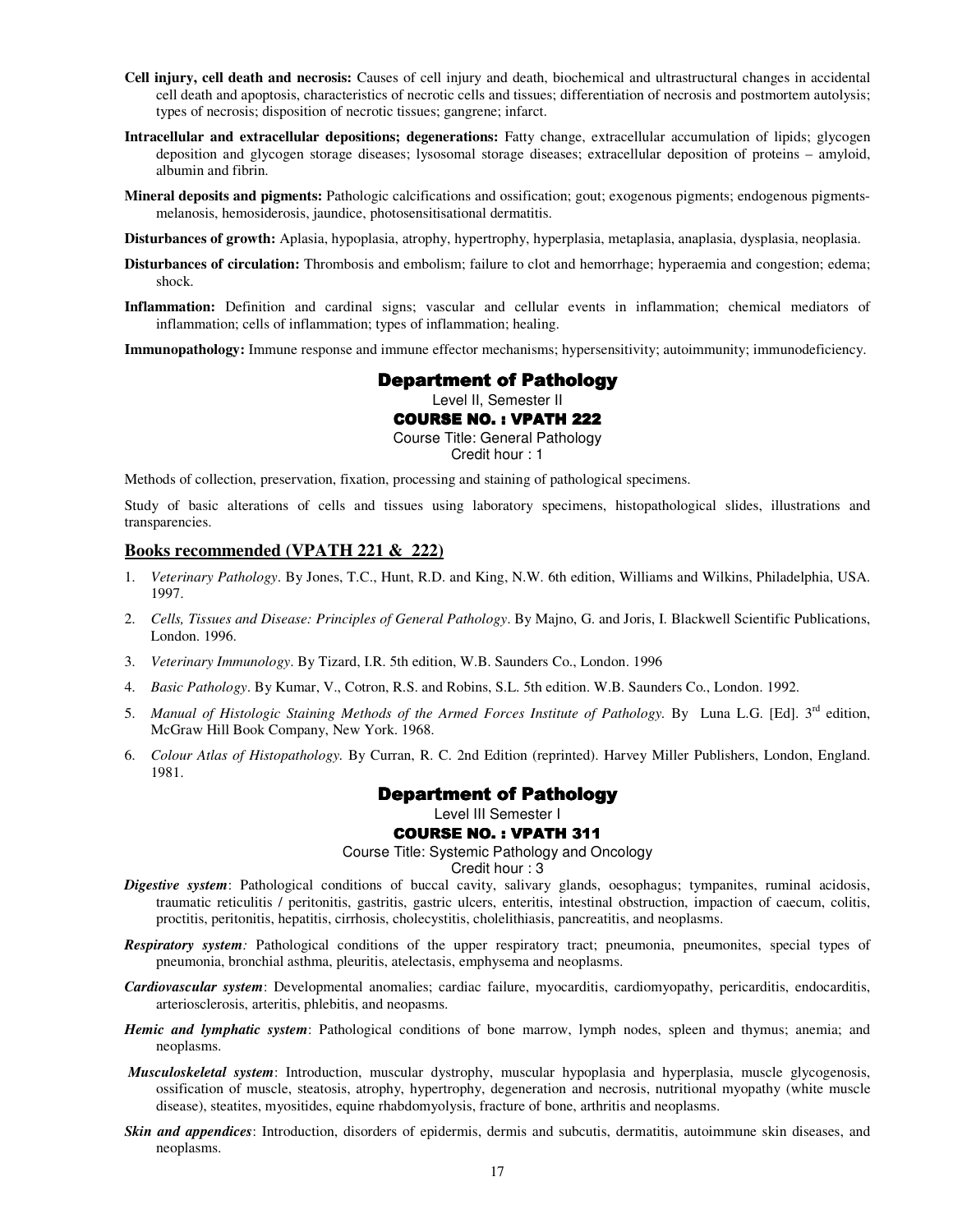- *Urinary system*: Congenital anomalies, glomerulonephritis, interstitial nephritis, pyelonephritis, nephosclerosis, cystitis, urolithiasis, and neoplasms.
- **Genital system**: Congenital anomalies of female and male reproductive organs; cystic ovary, oophoritis, salpingitis, metritis, abortifacient infections, vaginitis, vulvitis, mastitis; orchitis, schirrrous cord, gut tie, prostatitis, and neoplasms.
- *Endocrine system*: Pathological conditions of different endocrine glands; Cushing syndrome, goiter, hypoparathyroidism, hyperparathyroidism, diabetes mellitus, diabetes insipidus, and neoplasms.
- *Nervous system*: Pathological conditions of brain, spinal cords and peripheral nerves; encephalitis, myelitis, epilepsy, spongiform encephalopathy, and neoplasms.
- *Organs of special senses*: Pathological conditions of eye and ear; conjunctivitis, blepharitis, keratitis, cataract, gluocoma, otitis, otorrhea and neoplasms.

# **Department of Pathology**

Level III Semester I

#### **COURSE NO. : VPATH 312**

Course Title: Systemic Pathology and Oncology

Credit hour : 1

Gross and histopathological studies of diseases, disease conditions and neoplasms of different systems using laboratory

specimens, histopathological slides, illustrations and transparencies.

#### **Books recommended (VPATH 311 & 312)**

- 1. *Veterinary Pathology*. By Jones, T.C., Hunt, R.D. and King, N.W. 6th Edition. Williams and Wilkins, Philadelphia, USA. 1997.
- 2. *Tumors in Domestic Animals.* By Moulton, J.E. 3rd Edition, University of California Press, Berkeley, California, USA. 1990.
- 3. *Colour Atlas of Histopathology*. By Curran, R.C. 2nd Edition (reprinted). Harvey Miller Publishers, London, England. 1981.
- 4. *Pathology of Domestic Animals, Vol. 1, 2 and 3.* By Jubb, K.V.F., Kennedy, P.C. and Palmer, N. 4th Edition. Academic Press, Inc., New York, USA. 1993.
- 5. *Reproductive Pathology of Domestic Mammals*. By McEntee, K. Academic Press, Inc., New York, USA. 1990. *Veterinary Medicine. A Textbook of Diseases of Cattle, Sheep, Pigs, Goats and Horses.* By Radostits, O.M., Gay, C.C., Blood, D.C. and Hinchcliff, K.W9th Edition, W.B. Saunders Co. Ltd., London, U.K. . 20

#### Department of Patholog

Level III Semester II

#### **COURSE NO. : VPATH 321**

Course Title: Pathology of Infectious and Non-infectious Diseases

Credit hour : 2

Pathology and Pathogenesis of the following diseases:

- *Bacterial diseases*: Anthrax, black quarter, pasteurellosis, clostridial infections, strangles, glanders, colibacillosis, brucellosis, campylobacteriosis, tuberculosis, paratuberculosis, actinomycosis, actinobacillosis, shigellosis, listeriosis, leptospirosis, dermatophillosis, leprosy.
- *Viral diseases*: Rinderpest, hog cholera, peste des petits ruminants, foot and mouth disease, bovine virus diarrhea-mucosal disease complex, ephemeral fever, infectious bovine rhinotracheitis, rabies, pseudorabies, infectious canine hepatitis, canine distemper, pox, papillomatosis, prion diseases.
- *Parasitic diseases*: Fascioliasis, stomach worm infection, hookworm infection, stephanofilariasis, ascariasis and other nematodiasis, coccidiosis, toxoplasmosis, babesiosis, trypanosomiasis, trichomoniasis, hydatidosis and other tapeworm infections, mite infections.
- *Fungal diseases*: Rhinosporidiosis, coccidioidomycosis, cryptococcosis, ringworm, aspergillosis, candidiasis, histoplasmosis, blastomycosis.
- *Diseases caused by Mycoplasma*: Bovine pleuropneumonia, contagious caprine pleuropneumonia, infectious bovine keratoconjunctivitis, enzootic pneumonia of calves, bovine mycoplasmal arthritis, swine mycoplasmal arthritis and polyserositis.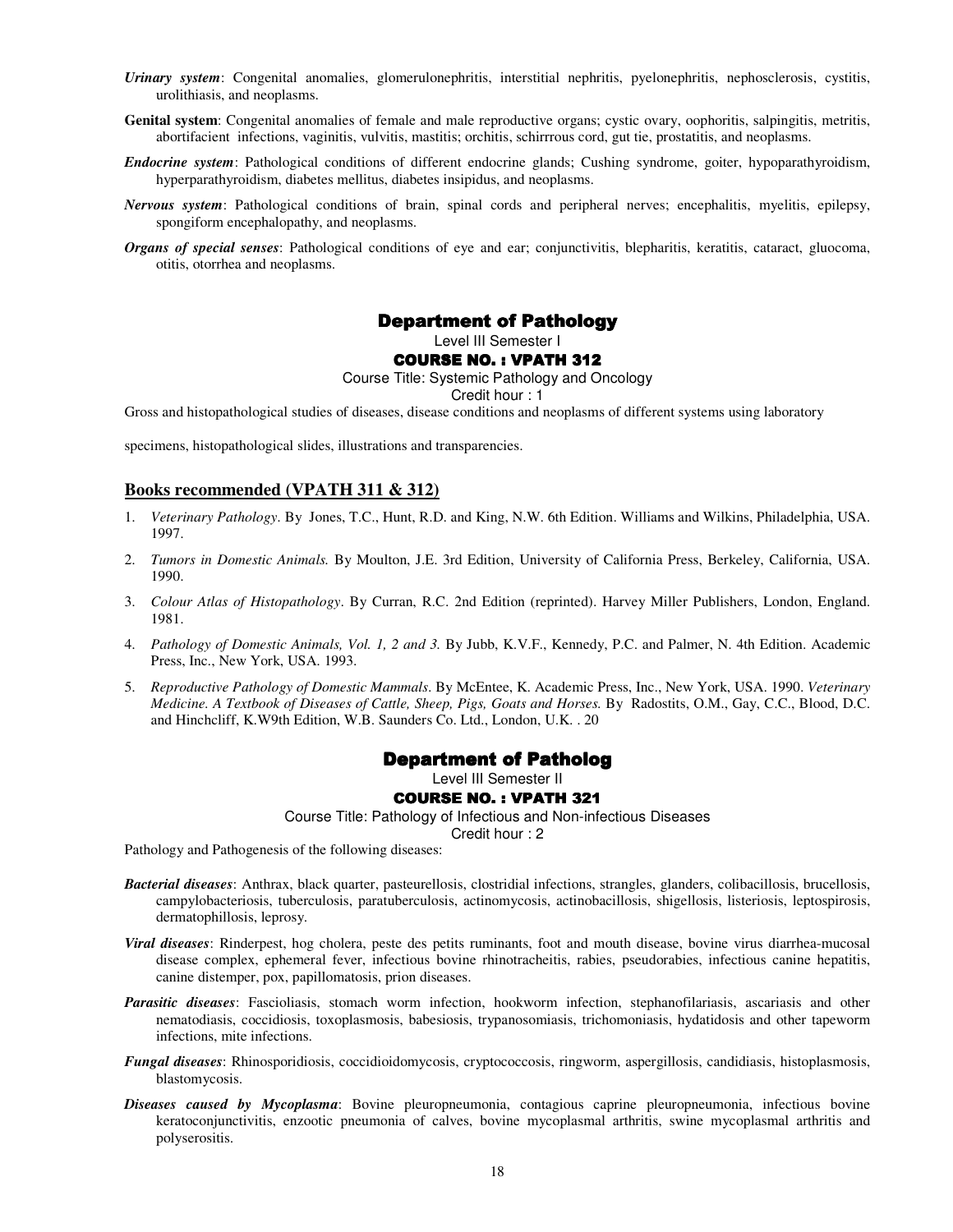- *Diseases caused by Rickettsia*: Q fever, salmon disease of dogs and foxes, "Heartwater" of cattle, sheep and goats, anaplasmosis, haemobartonellosis, eperythrozoonosis.
- *Diseases caused by Chlamydia*: Psittacosis, sporadic bovine encephalomyelitis, enzootic abortion of ewes, chlamydial abortion in cattle, chlamydial pneumonia of cattle and sheep.
- *Diseases caused by extraneous poisons*: Classification of extraneous poisons on the basis of pathologic features. Pathology of snake venoms, arsenic, urea, oleander, copper, carbon tetrachloride, gossypol, vetch, sulfonamides, selenium, dicoumarin, bracken fern, nitrate, nitrite, kale, rape, mycotoxins, organophosphates, strychnine, lathyrus, coffee senna, coyotillo.
- *Nutritional and metabolic diseases*: Deficiencies of fat soluble and water soluble vitamins; deficiencies of calcium, phosphorous, iron, copper, zinc, iodine; deficiency of protein; ketosis, milk-fever, grass tetany, rickets, osteomalacia, fibrous osteodystrophy.

#### **Books recommended :**

- 1. *Veterinary Pathology.* B**y** Jones, T.C., Hunt, R.D. and King, N.W. 6th Edition. Williams and Wilkins, Philadelphia, USA. 1997.
- 2. *Pathology of Domestic Animals, Vol. 1, 2 and 3*. By Jubb, K.V.F., Kennedy, P.C. and Palmer, N. 4th Edition. Academic Press, Inc., New York, USA. 1993.
- 3. *Veterinary Medicine. A Textbook of Diseases of Cattle, Sheep, Pigs, Goats and Horses.* By Radostits, O.M., Gay, C.C., Blood, D.C. and Hinchcliff, K.W. 9th Edition, W.B. Saunders Co. Ltd., London, U.K. 2000.

# **Department of Pathology**

Level IV Semester I

**COURSE NO. : VPATH 411** 

Course Title: Poultry Pathology

Credit hour : 2

*Introduction*: Present situation of poultry diseases in Bangladesh

- *Bacterial diseases*: Salmonellosis, colibacillosis, pasteurellosis, infectious coryza, tuberculosis, streptococcosis, staphylococcosis.
- *Viral diseases*: Infectious bursal disease, Newcastle disease, Marek's disease, avian leucosis, fowl pox, infectious bronchitis, infectious laryngotracheitis, avian influenza, chicken infectious anemia, egg drop syndrome, duck plague, duck viral hepatitis, viral arthritis.

*Parasitic diseases*: Ascaridiasis and other nematodiasis, tapeworm infections, coccidiosis, infestation by ectoparasites.

*Fungal diseses*: Aspergillosis, thrush, candidiasis.

*Mycoplasmal and chlamydial diseases:* Avian mycoplasmosis, avian chlamydiosis

*Non-infectious diseases*: Deficiencies of fat soluble and water soluble vitamins; deficiencies of calcium, phosphorous, copper, zinc; deficiencies of amino acids and protein, calories, water; common vices; mycotoxicoses and other poisonings.

Diseases of complex or unknown etiology: Gout, multicausal respiratory disease, hydropericardium-hepatitis syndrome, ascites and right ventricular hypertrophy, enteric disease complex, spiking mortality syndrome.

**Department of Pathology** 

Level IV Semester I

#### **COURSE NO.: VPATH 412**

Course Title: Poultry Pathology

Credit hour : 1

Investigation of poultry diseases; on-farm investigation, post mortem examination & interpretations, and laboratory investigation.

Study of various poultry diseases using laboratory specimens, histopathological slides, illustrations and transparencies.

# **Books recommended (VPATH 411 & 412)**

- 1. *Diseases of Poultry*. By Calnek, B.W., Barnes, H.J., Beard, C.W., McDougald, L.R. and Saif, Y.M.[Editors]. 10th edition. Iowa State University Press, Ames, Iowa, USA. 1997.
- 2. *Poultry Diseases.* By Jordan, F.T.W. and Pattison, M. [Editors]. 4th edition. W.B. Saunders Co. Ltd. London, UK. 1996.
- 3. *Avian Disease Manual*. By Charlton, B.R. [Editor]. 5th edition. American Association of Avian Pathologists, Pennsylvania, USA. 2000.
- 4. *Poultry Diseases, Diagnosis and Treatment*. By Chauhan, H.B.S. and Roy, S. New Age International (P) Ltd. Publishers, New Delhi, India. 1996.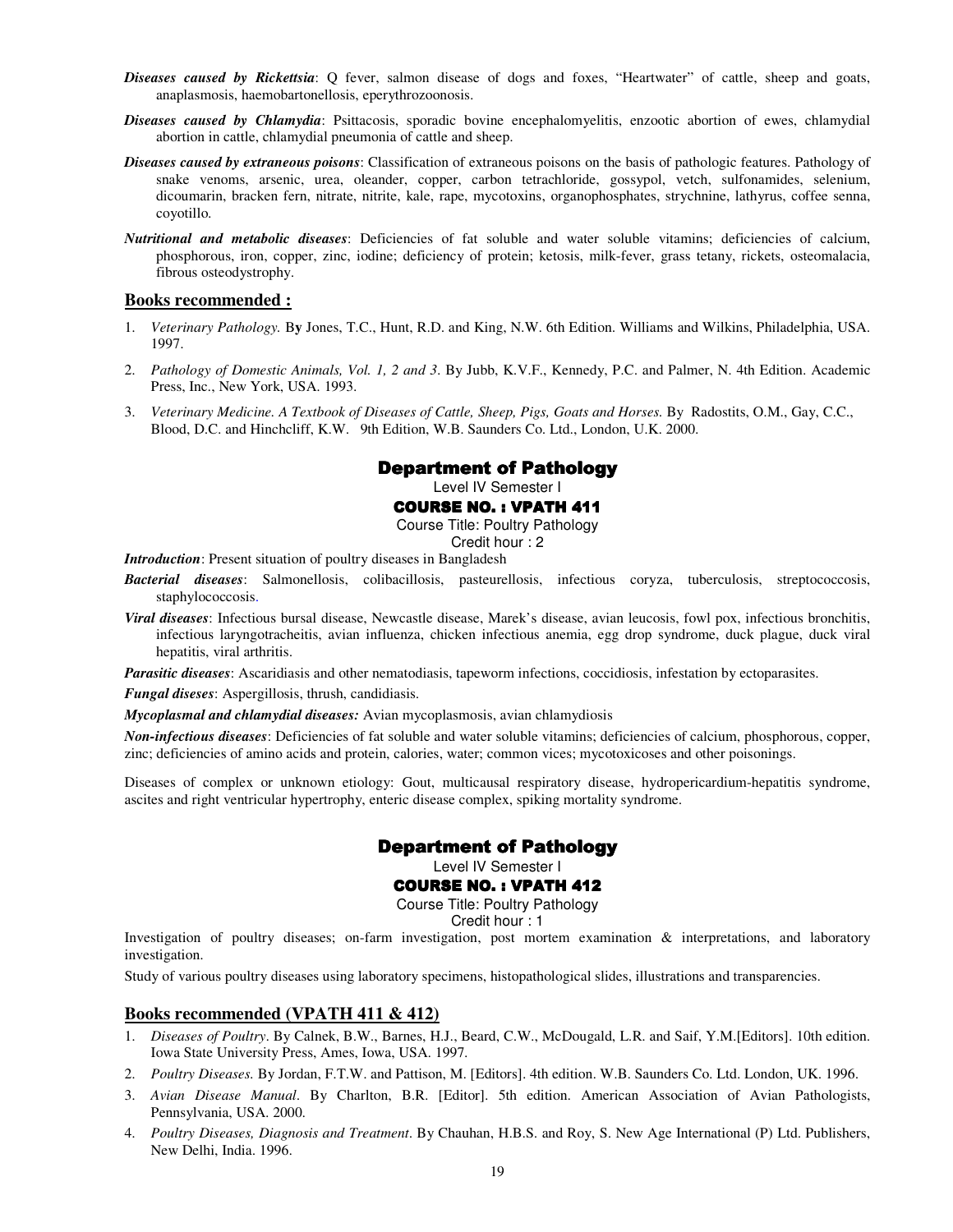5. *Avian Histopathology*. Riddell, C. The American Association of Avian Pathologists. University of Pennsylvania, USA. 1987.

# **Department of Pathology**

Level V, Semester I

#### **COURSE NO. : VPATH 512**

Course Title: Clinical Pathology and Necropsy

Credit hour : 1

Clinical Pathology

- **Introduction :** Definition and scope of clinical pathology and necropsy, setting up a clinical pathology laboratory, cleaning and maintenance of glassware and instruments used in clinical pathology, preparation of various buffers, stains, and reagents
- **Clinical hematology:** Methods of collection of blood, serum and plasma. Routine hematological tests total erythrocyte count, total leucocyte count, differential leucocyte count, hemoglobin estimation, erythrocyte sedimentation rate, packed cell volume, tests for coagulation disorders; interpretation of hematological findings in animals and birds.
- **Clinical biochemistry:** Tests for heart, muscles, liver, kidney, pancreas and bone function with their interpretations.

Clinical tests for urine and their interpretations

Clinical diagnosis of parasitic diseases**:** Qualitative and quantitative examination of fecal samples.

Examination of skin scrapings

- Clinical laboratory diagnosis of bacterial and fungal infections**:** Methods of sample collection, culture, common staining and antibiotic sensitivity tests.
- **Techniques of Immunodiagnosis:** ELISA, agar gel precipitation test, haemagglutination and haemagglutination inhibition tests.

Collection and examination of biopsy materials and clinical cytology Methods of writing clinical report.

**Necropsy** 

Techniques of postmortem examination of animals and poultry; interpretations of post mortem findings

Selection, collection, preservation and shipment of pathological specimens to the diagnostic laboratories for diagnosis of specific disease or disease conditions

Methods of disposal of carcasses

Methods of recording of necropsy findings and writing report.

# **Books recommended :**

*Outline of Veterinary Clinical Pathology*. By Benjamin, M.M. 3rd Edition. The Iowa State University Press, Iowa, USA. 1978.

- 1. *Veterinary Clinical Pathology*. By Coles, E.H. 3rd Edition. W. B. Saunders Company. 1980.
- 2. *Manual of Veterinary Investigation. Laboratory Techniques. Vol. 1 and 2*. MAFF/ADAS Reference Book 389 and 390. HMSO, London. 1984.
- 3. *Manual of Veterinary Clinical Pathology*. By Coffin, D.L. 3rd Edition. Comstock Publishing Association, A Division of Cornell University Press, USA. 1953.

# **Department of Pharmacology**

Level-2, Semester-2

#### **COURSE NO: VPHA-221**

Course Title: General Pharmacology and Chemotherapeutics

Credit hour: 3

#### **General Pharmacology:**

Introduction and evolution of Pharmacology, drug nomenclature and classification, sources and routes of drug administration, Pharmacodynamics and Pharmacokinetics of drugs, drug dose & dosage, Prescription writing, drug incompatibilities & adverse drug effects.

Chemotherapeutic drugs:

**Antibacterial agents:** General considerations, sulfonamides, trimethoprim, penicillins, cephalosporins, aminoglycosides, tetracyclines, macrolides, fluroquinolones and miscellaneous, antibiotics, antifungal and antiviral drug, antiseptics and disinfectants.

**Antiparasitic agents:** Antinematodal, anticestodal, antitrematodal and antiprotozoal drugs and ectoparasiticides.

**Antineosplastic and immunomodulatory agents**.

# **Department of Pharmacology**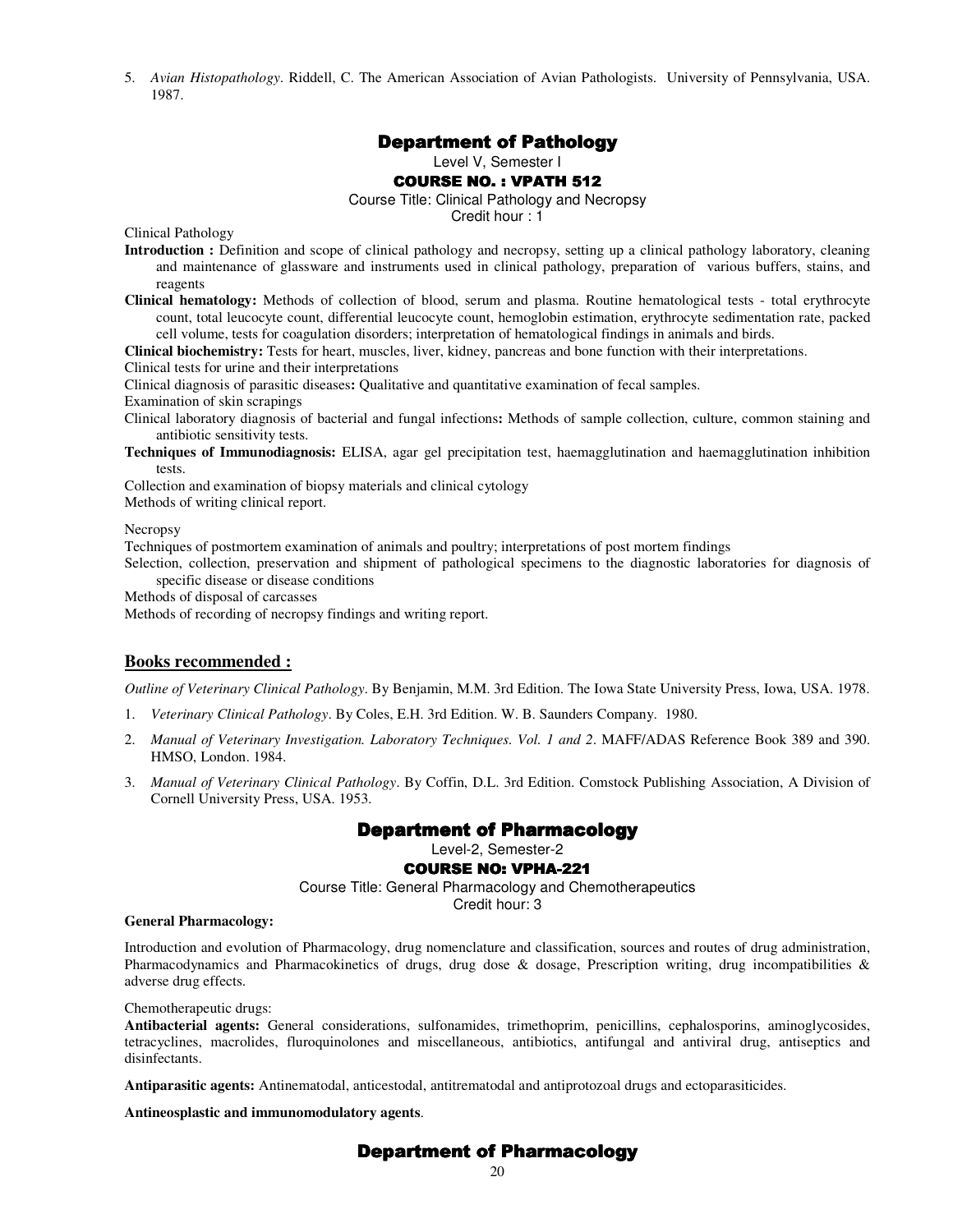#### **COURSE NO: VPHA-222**

#### Course Title: General pharmacology and Chemotherapeutics

Credit hour: 1

#### **Weights and Measures:**

Identification, preparation and study of the actions and dosages of common veterinary drugs. Study the action of drugs on laboratory animals, isolated heart of mammals and amphibians.

Study of the actions of drugs on anesthetized animals.

#### **Books Recommended (VPHA 221 & 222)**

- 1. Veterinary Pharmacology And Therapeutics: H. Richad Adams,  $8<sup>th</sup>$  Edition 2001, Iowa State University Press/Ames, and U.S.A.
- 2. Veterinary Applied Pharmacology And Therapeutics: G.C Brander, D.M. Pugh, R.J. Bywater & W.L Jenkins. 5<sup>th</sup> Edition 1991 ELBS with Bailliere Tindall, U.K.
- 3. Goodman And Gillman's The Pharmacological Basis of Therapeutics: Alfred Goodman Gilman, Louis S. Goodman and Alfred Gilman.  $10^{th}$  Edition, 2001. Macmillan Publishing Co. Inc. New York.
- 4. Basic & Clinical Pharmacology: Bertram G. Katzung. 8<sup>th</sup> Edition 2000. McGraw-Hill Medical Publishing Division, New York.

# **Department of Pharmacology**

# Level-3, Semester-1.

#### **COURSE NO: VPHA-311**

Course Title: Systemic Pharmacology

Credit hour: 3

**Alimentary System:** Introduction, sialogogues, anti- sialogogues, emetics, anti- emetics, demulcents, stomachics, carminatives, Antizymotics, intestinal astringents, laxatives, purgatives and anti- diarrhoeal agents.

**The Heart and circulatory system:** introduction, drugs affecting myocardial contractility and rhythmicity, drug affecting heart, vasculature and peripheral circulation.

**Respiratory System:** Introduction, expectorants, antitussives, bronchodilators, membrane shrinking drugs and respiratory stimulants.

**Urinary System:** Introduction, anti-diuretics, diuretics, urinary antiseptics and drug used in kidney study.

**Autonomic Nervous System:** Introduction, sympathomimetics, sympatholytics, parasympathomimetics, parasympatholytics and ganglionic blocking. drugs.

**Central Nervous System:** Introduction CNS stimulants, depressants, anesthetics –local, regional and general.

**Endocrine and Nutritional Pharmacology:** Introduction, hormones & drugs affecting growth, reproduction and metabolism. Fat and water-soluble vitamins, minerals and miscellaneous nutrients.

**Haematopoietic System:** Introduction, anti-anemic, haemostatic, and anti-coagulant drugs.

**Dermartologic and Ophthalmic Pharmacology:** Introduction, drugs affecting skin, mucous membranes, ears and eyes.

**Prophylactic Pharmacology:** Introduction, vaccine, antisera, and diagnostic agents.

**Miscellaneous Drugs:** Autacoids and anti-inflammatory drugs with special reference to histamine, peptide, prostaglandin and non-steroidal anti-inflammatory drugs.

#### **Books Recommended**

- 1. Veterinary Pharmacology And Therapeutics: H. Richad Adams, 8th Edition 2001, Iowa State University Press/ Ames, U.S.A.
- 2. Veterinary Applied Pharmacology And Therapeutics: G.C Brander, D.M. Pugh, R.J. Bywatre & W.L Jenkins. 5<sup>th</sup> Edition 1991 ELBS with Bailliere Tindall, U.K.
- 3. Goodman And Gillman's The pharmacological Basis of Therapeutics: Alfred Goodman Gilman, Louis S. Goodman and Alfred Gilman. 10<sup>th</sup> Edition, 2001. Macmillan Publishing Co. Inc. New York.
- 4. Basic & Clinical Pharmacology: Bertram G. Katzung. 8<sup>th</sup> Edition 2000. McGraw-Hill Medical Publishing Division, New York.

# **Department of Pharmacology**

Level-5, Semester-1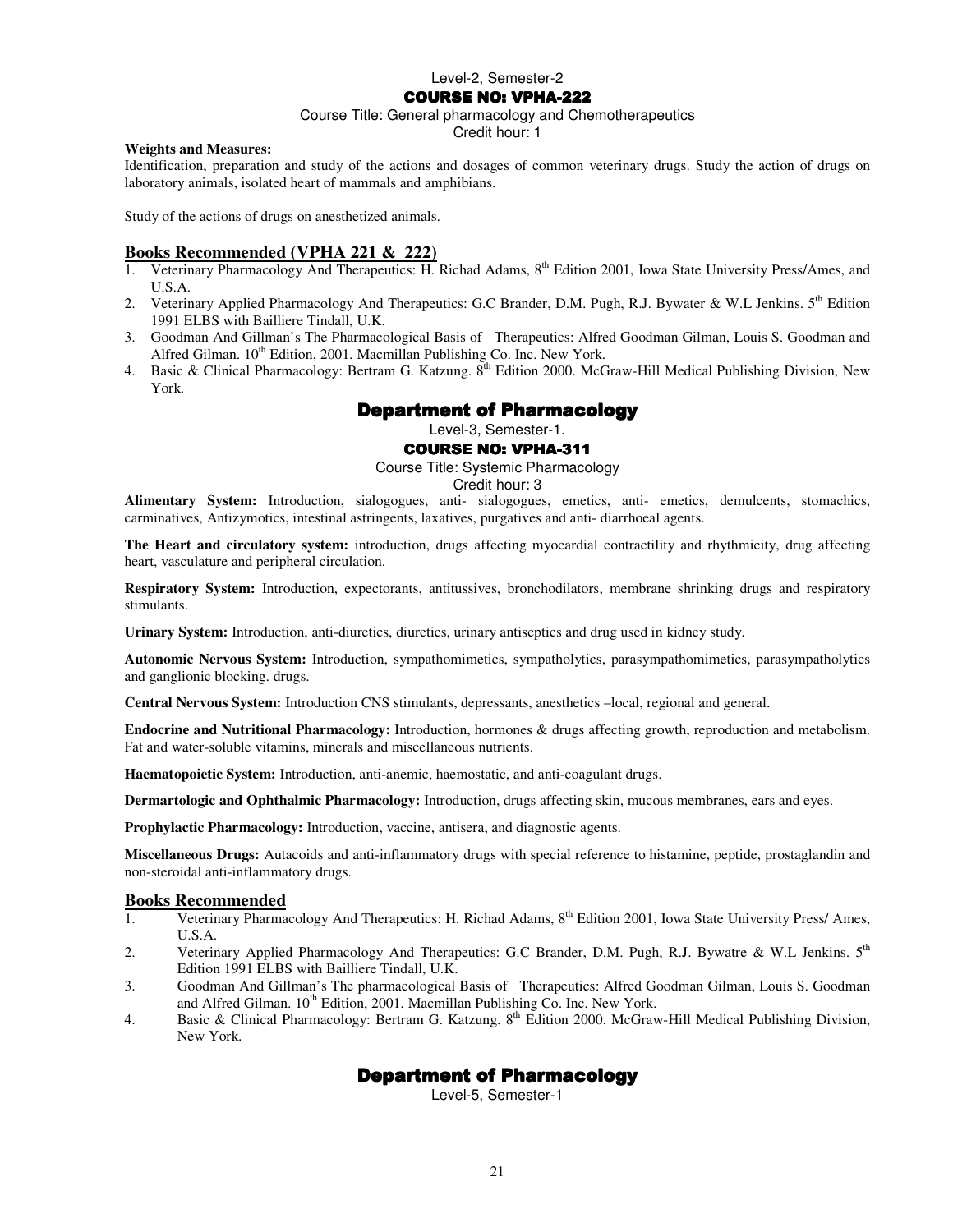# **COURSE NO: VPHA-512**

Course Title: Clinical Pharmacology and Pharmacy.

Credit hour : 1

Collection, preparation, packaging and preservation of solution, suspension, capsules, tablet, paste, emulsion, ointment, etc.. Compounding and dispensing of various preparations.

Pharmaceutical dosage forms and packaging.

Collection, identification and use of common indigenous medicinal plants.

Techniques used for the assessment of antibiotics, anthelmintics, anti- inflammatory drugs, antiseptics and other common drugs. Clinical aspects of rational safe and effective drug therapy. Drug therapy of individual disease, introduction of new medicines.

### **Books Recommended**

- 1 Veterinary Applied Pharmacology And Therapeutics: G.C Brander, D.M. Pugh, R.J. Bywatre & W.L Jenkins. 5<sup>th</sup> Edition 1991 ELBS with Bailliere Tindall, U.K.
- 2. Goodman And Gillman's The pharmacological Basis of Therapeutics: Alfred Goodman Gilman, Louis S. Goodman and Alfred Gilman. 10<sup>th</sup> Edition, 2001. Macmillan Publishing Co. Inc. New York.
- 3. Basic & Clinical Pharmacology: Bertram G. Katzung.  $8<sup>th</sup>$  Edition 2000. McGraw-Hill Medical Publishing Division, New York
- 4. Cooper and Gunn's Tutorial Pharmacy: S.J. Carter. 6<sup>th</sup> Edition, 2000. CBS Publishers & Distributors, New Dellhi-110002, India.
- 5. Introduction to Pharmaceutics-1: Ashok K. Gopta. 3rd Edition, 1994.CBS Publishers & Distributors, New Dellhi-1100002, India.
- 6. Theory and Practice of Industrial Pharmacy: Lion Lachman, Herbert A. Lieberman, Joseph L. kanig. 4<sup>th</sup> Edition India reprint, 1994.
- 7. Clinical Pharmacology: P.N. Bennett and M.J. Brown. 9<sup>th</sup> Edition 2004. Churchill Livingstone.

# Department of Pharmacology

Level-4, Semester-2.

#### COURSE NO: VPHA-321

Course Title: Toxicology

Credit hour: 3

Introduction, different areas of toxicology, toxicological terminology. Classification, metabolism and mode of action of poisons, factors altering the action of poisons, common causes, diagnosis and general treatment of poisoning.

**Chemical and Phytotoxicology:** Study of sources, toxicity, mechanism of toxic action, symptoms, diagnosis, treatment and prevention of the following:

**(i) Inorganic poisons:** Acids and alkalis, urea, antimony, arsenic, carbon monoxide, sodium chloride, copper, halogen compounds, lead, mercury, molybdenum, selenium and zinc.

**(ii) Organic poisons:** Anesthetics, sympatho and parasmpathomimetics, anthelmintics, antibiotics and sulfonamides.

**(iii) Pesticides:** Botanical insecticides, organochlorine, organophosphate and organocarbamate compounds, fungicides, herbicides, rodenticides and acaricides.

**(vi) Poisonous plants:** Cyanogenetic and estrogenic plants. Mycotoxins including aflatoxins and ergot. Deferent species of the genera Nerium, Thevetia, Datura, Strychnos, Abrus, Ricinus, Calotropis/Asclapias, Nicotiana, Digitalis, Papever, Cannabis, Lathyrus, Aconitum, Conium and Gossypium.

#### **Environmental Toxicology:**

Various agents causing environmental pollution, i.e. soil, air and water pollution. Food additives and contaminants. Drug and chemical residues in the edible tissues of animals. Radiation and radioactive materials. Green house effects.

**Miscellaneous Poisons :** Plants and chemical producing teratogenic, mutagenic, carcinogenic and allergic conditions

# **Department of Pharmacology**

Level-3, Semester-2

#### **COURSE NO: VPHA-322**

Course Title: Toxicology

Credit hour: 1

Identification and study of common poisonous plants. Collection and sending of materials for toxicological analysis. Laboratory diagnosis of poisons-volatile, non-volatile and metallic poisons including cyanides, nitrate, arsenic and mercury etc.

**Chemical antagonism :** Arsenic and dimercaprol (BAL)/sodium thiosulphate.

**Physiological and Pharmacological antagonism:** Organophosphate and atropine. Anticonvulsant and life saving effect of pentobarbital in experimental strychnine poisoning. Methemoglobin former as antidote to cyanide poisoning. Mathylene blue and nitrate poisoning.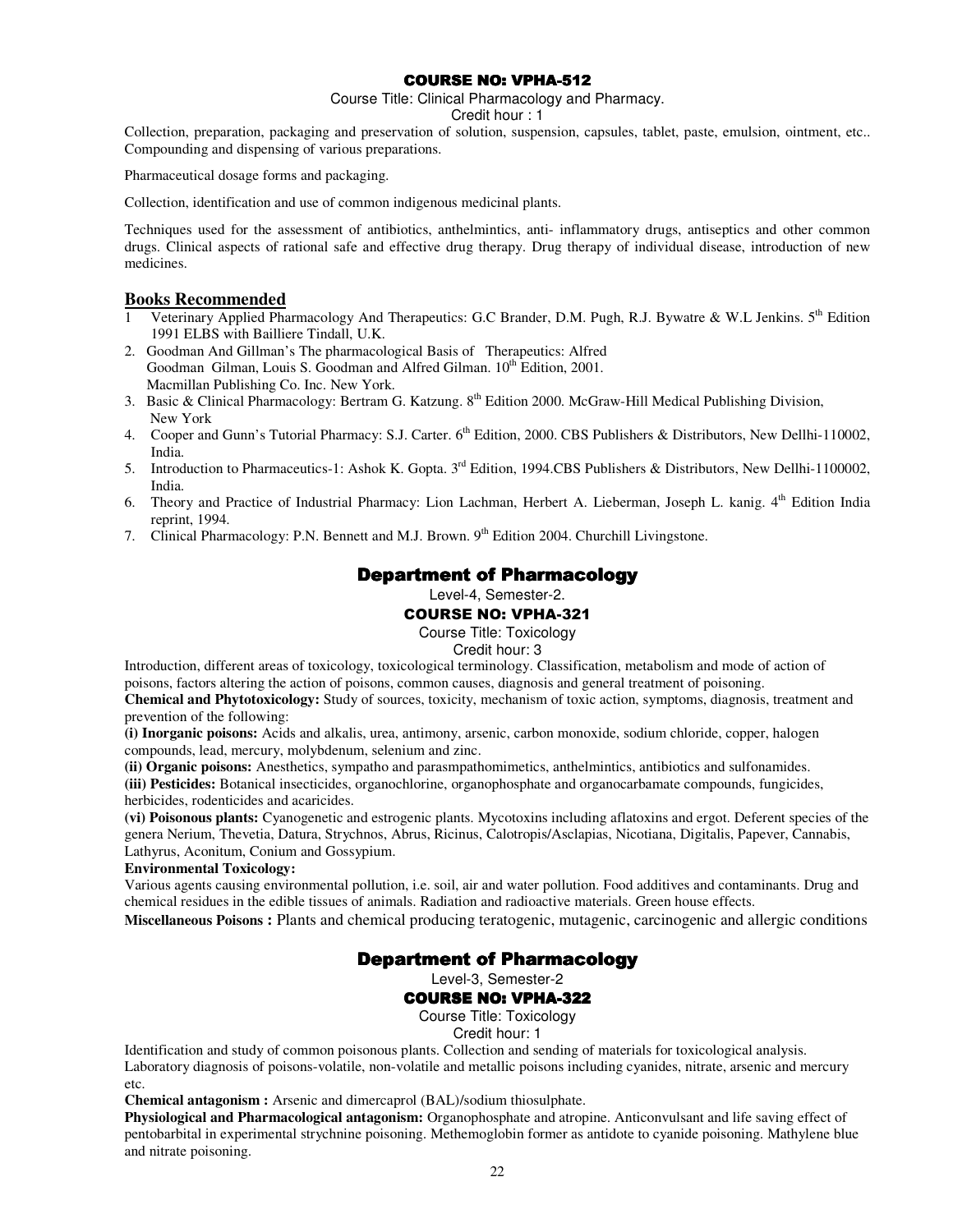#### **Books Recommended: (VPHA-321 & 322)**

- 1. Veterinary Toxicology: M.L. Clarke, D.G. Harvey and D.J. Humphreys. 2<sup>nd</sup> edition, 1981. ELBS, Bailliere Tindall.
- 2. Cassarett and Doulls Toxicology: J. Doull, C.D. Klassen and O. Amdur, Sixth edition, 2001/. Macmillan Publishing Co. Inc. New Yerk.
- 3. Clinical Veterinary Toxicology: G. Lorgue, J. Lechenet and A. Riviere. 1<sup>st</sup> edition,1996. Blackwell Science Inc. Cambridge, U.S.A.
- 4. Loom's Essentials of Toxicology: T.A. Loomis and A.W. Hayes.  $4<sup>th</sup>$  edition.1996 Academic Press.
- 5. Veterinary Toxicology: S.K. Gary. 1<sup>st</sup> edition 2003(reprint). CBS publishers, New Dellhi, India.
- 6. Medical and Public Health Laboratory Methods: James Stivens Simons and Cleon J. Gentzkow. 5<sup>th</sup> edition 1988. Lea and Febiger Philadelphia.

# **Department of Medicine** COURSE NO. VM 311

Course Title: Clinical Methodology Credit hour: 2

#### **A. Introduction and Clinical examination**

a) Definition, aim, objective, scope and history of clinical veterinary medicine and its relationship with other field and laboratory disciplines. Concepts of health and disease. Causes of disease (direct and indirect, biological and non-biological causes). Definition of common clinical terms. Diagnostic terms – definition and scope.

b)Introduction to different techniques/methods (general and special) of clinical examination of animals, History taking, examination of the environment and examination of the animal. General examination – distant and close examination, physical examination of body regions and systems, Animal restraint – objective and methods of restraint. Clinical signs – Definition, classification, methods of detection and identification of clinical signs of diseases of different organ-systems of animals. Interpretation of significant clinical findings for diagnosis. Physical examination findings of clinical specimens.

#### **B. Diagnosis and treatment**

Definition and types of diagnosis, principles of diagnosis, principles and basis of different types of diagnosis. Methods and steps of diagnosis. Indications and limitations of field and laboratory diagnosis.

 General principles of treatment, definition and scope of different types of treatment, factors of consideration in the treatment of food and non-food animals. Principles of selection of drugs and determination of dose, route, frequency and duration of treatment. Alternative medicine used in clinical and population veterinary practices.

General systemic states – Disturbances of appetite, food intake and nutritional states-ill thrift, pica; stress, septicemia, hypothermia, hyperthermia, fever, toxemia, shock. Dehydration, electrolyte and acid-base imbalance.

# Department of Medicine COURSE NO. VM 312

Course Title: Clinical Methodology

Credit hour: 1

Maintenance of records of everything done in the practical sessions in a practical note book to be checked and signed by teacher(s) concern.

- 1. Introduction: Scope of veterinary hospital and clinical practice, requirements and responsibility of veterinary clinician.
- 2. Methods of animal restraint: General and regional.
- 3. Demonstration of clinical instruments: Diagnostic (including animal restraint) and therapeutic instruments.
- 4. Demonstration of general (including modified forms) and special physical examination techniques used in different organ-systems of domestic animals (healthy).
- 5. Handling of clinical cases: General principles and procedures of clinical / physical examination in domestic animals. Demonstration of condition of distant inspection and physical examination.
- 6. General principles and procedure of clinical history taking and distant inspection. Demonstration of demeanour and physical condition of animals.
- 7. Clinical investigation of disease in individual sick animals: Clinical history taking, demonstration of methods and procedures of detection, identification and interpretation of clinical findings in making presumptive diagnosis, prognosis and clinical advice. Procedure of filling up of clinical investigation record forms.
- 8. Clinical specimens: Demonstration of the methods of collection, physical examination, preservation and dispatch of specimens (feces, urine, blood, rumen fluid, abomasal fluid, milk, skin scrapings, plasma, serum, swabs, smears etc) to the laboratory.
- 9. Demonstration of the methods of administration of drugs: External and internal.
- 10. Transfusion techniques: Clinical practice on fluid and electrolyte, and blood transfusion in farm animals.
- 11. Demonstration of drugs, dispensing and prescription writing: Principles and procedures.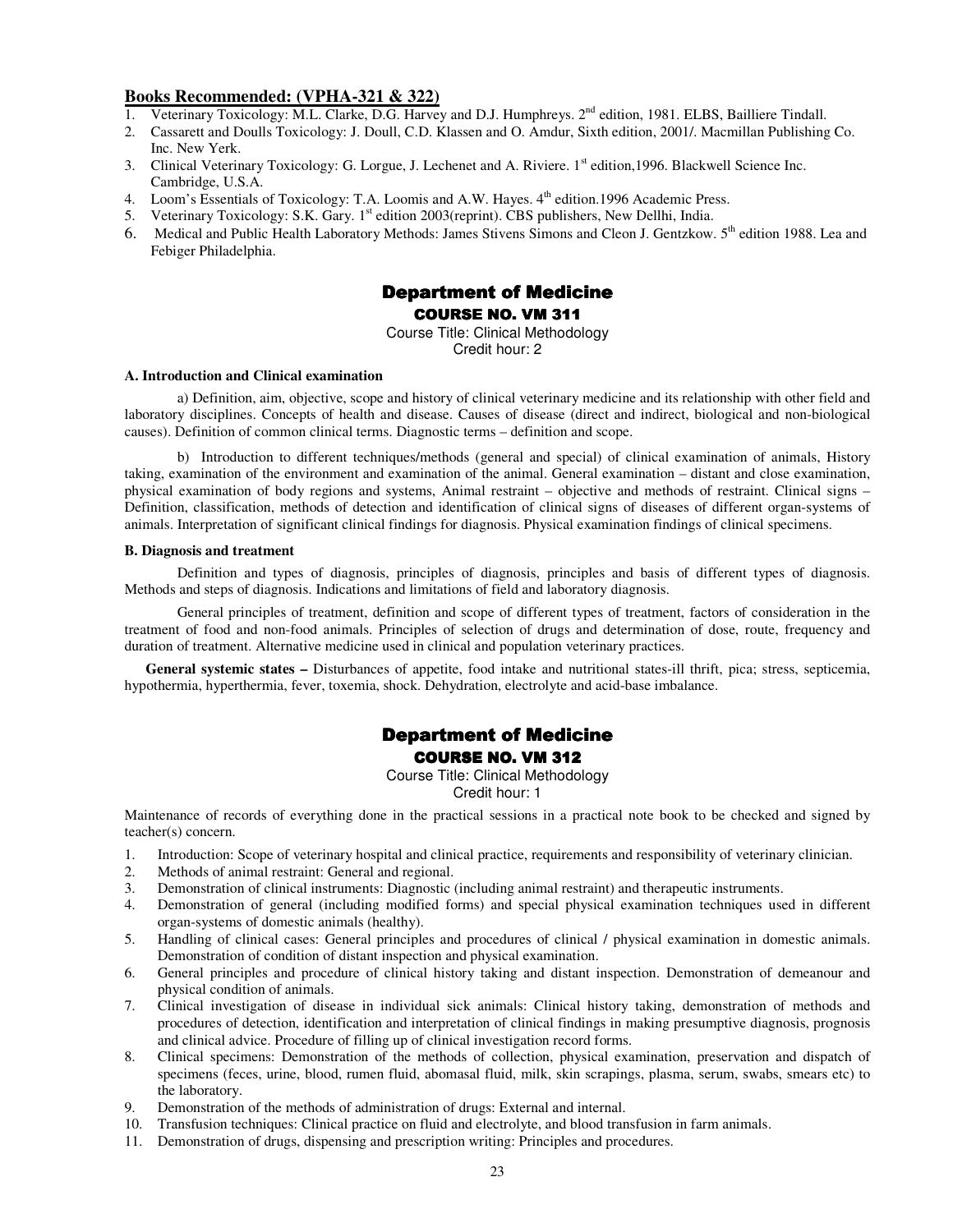# **Books Recommended (VM 311 & 312)**

- 1. Adams, H.R. (1995). *Veterinary Pharmacology and Therapeutics*. 7<sup>th</sup> edn. Iowa State University Press, Ames, Iowa.
- 2. Boddie, G.F. (1956). *Diagnostic Methods in Vet. Medicine*. 4<sup>th</sup> edn. Oliver and Boyd, London.
- 3. Gibbons, W. J. (1976). *Clinical Diagnosis of Diseases of Large Animals*. Lea and Febiger, Philadelphia.
- 4. Jackson, P. and Cockcroft, P.(2002). *Clinical Examination of Farm Anima*ls. Blackwell Science Ltd.
- 5. Kelly, W.R. (1984). *Veterinary Clinical Diagnosis*. 3rd edn. Bailliere-Tindall, London
- 6. Radostits, O.M., Gay, C.C. Blood, D.C., and Hinchcliff, K.W. (2000). *Veterinary Medicine: A textbook of the diseases of cattle, sheep, pigs, goats and horses.* 9<sup>th</sup> edn. W.B. Saunders Co., Philadelphia.
- 7. Rosenberger, G. (1979). *Clinical Examination of Cattle.* 2nd edn. Verlag Raul Parry, Berlin and Hamburg.
- $8. \qquad$  সামাদ,এম,এ,(২০০১). পশু পালন ও চিকিৎসাবিদ্যা, দেশ প্ৰকাশনা, নং ০৮ বাকবি, ময়মনসিংহ।

# Department of Medicine COURSE NO. VM 323

Course Title: Systemic Diseases of Farm Animals

Credit hour : 3

#### **A. Diseases of digestive, respiratory and urinary organ-systems**

General principles of dysfunction and manifestations, diagnosis and treatment of diseases of digestive, respiratory and urinary systems of domestic ruminants, horses and swines.

Definition, causes, pathophysiology, pathogenesis, clinical characteristics (signalment, anamnesis, nature of onset, clinical signs, course and severity, physical findings of specimens), presumptive diagnosis, prognosis, conservative treatment and nature of response and advice on general diseases (mentioned below) of digestive, respiratory and urinary organs-systems of domestic ruminants, swines and horses.

- 1. Diseases of upper alimentary tract : Diseases of buccal cavity and associated organs. Diseases of pharynx and esophagus, congenital defects.
- 2. Diseases of stomach and intestine : Equine and bovine colic, indigestion, rumenal bloat, impaction of omasum and abomasums, abomasal displacements-left, right, torsion, enteritis, dietary diarrhea and acute intestinal obstruction.
- 3. Disease of liver and peritoneum : Hepatitis, hepatomegaly, jaundice, peritonitis.
- 4. Diseases of upper respiratory tract : Rhinitis, epistaxis, hemoptysis, laryngitis, laryngeal paralysis, tracheitis, bronchitis.
- 5. Diseases of lungs and pleura : Pulmonary edema, congestion, emphysema, pneumonia, hydrothorax, hemothorax, pneumothorax, atelectasis and pleurisy (pleuritis).
- 6. Diseases of urinary system : Nephritis, nephrosis, cystitis, urolithiasis.

#### **B. Diseases of other organ-systems**

General principles of dysfunction and manifestations, diagnosis and treatment of diseases of cardiovascular, nervous, musculoskeletal and integumentary systems of farm animals.

Definition, causes, pathogenesis and pathophysiology, clinical characteristics, presumptive diagnosis, prognosis, conservative treatment and nature of response and advice on important general diseases (mentioned below) of other organsystems – cardiovascular, hemopoietic and lymphatic, nervous and musculoskeletal systems, skin, udder, eye and ear of domestic ruminants, swines and horses.

- 1. Diseases of hair, wool, follicles, skin, coat and subcutis : Pityriasis, alopecia, hypotrichosis, seborrhea, folliculitis, hyperkeratosis, parakeratosis, pachyderma, urticaria, photosensitization, dermatitis and dermatosis, angioneurotic edema, subcutaneous emphysema, anasarca, subcutaneous cysts.
- 2. Diseases of udder and teats : Teat papilloma, bovine ulcerative mammillitis, udder impetigo, chaps, theilitis, udder edema, blood in the milk, agalactia.
- 3. Diseases of eye and ear : Keratitis and conjunctitis, otitis externa/otorrhoea.
- 4. Diseases of cardiovascular, hemopoietic and lymphatic systems : Heart failure (acute heart failure, congestive heart failure), myocarditis and endocarditis, pericarditis and congenital defects, edema, anemia, lymphadenopathy, splenomegaly.
- 5. Diseases of nervous system : Encephalitis, meningitis, cerebral hypoxia, hydrocephalus, epilepsy, myelitis.
- 6. Diseases of musculosheletal system : Myositis and myopathy, myasthenia, osteodystrophy and osteomyelitis, arthropathy and arthritis.

# **Department of Medicine COURSE NO. VM 324**

Course Title: Systemic Diseases of Farm Animals Credit hour : 1

- 1. Handling of clinical cases : Clinical/physical examination, non-laboratory field-based presumptive diagnosis, prognosis and conservative curative treatment of general diseases, and advice for restoration of health in individual sick farm animals (domestic ruminants, swines and horses).
- 2. Collection, physical examination, preservation and dispatch of clinical specimens to respective laboratories of the Faculty of Veterinary Science.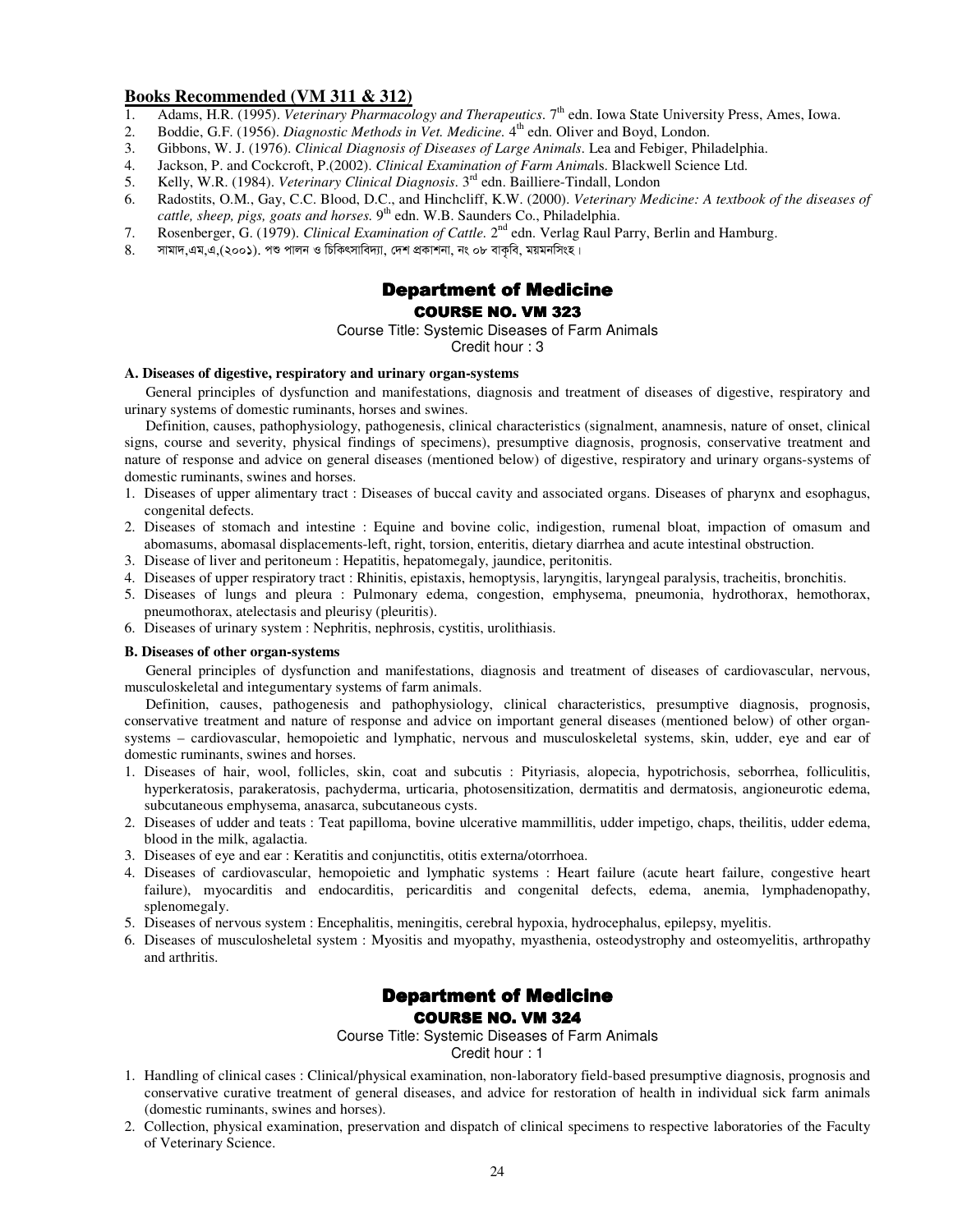3. Recording of at least 30 clinical cases with post-treatment evaluation and interpretation in a note book (approved format of the Department concerned) to be checked and signed by teacher(s) concerned.

# **Books Recommended (VM 323 & 324)**

- 1. Aiello, S.E. and Mays, A. (1988). *The Merck Veterinary Mamud.* Merck & Co., Inc, USA.
- 2. Anderson, N.V. (1992). *Veterinary Gastroenterology*. Lea & Febiger, London.
- 3. Andrews, A.H., Blowey, R.W., Boyd, H. and Eddy, R.G. (2004). *Bovine Medicine: Disease and Husbandry of Cattle*. 2nd edn. Blackwell Science.
- 4. Byaher and Natamen, M.C. (1985). *Veterinary Fluid Therapy*. Blackwell Science.
- 5. Howard, L.J. (1993). *Current Vet. Therapy: Food Animal Practice*. W.B. Saunders Co. Philadelphia.
- 6. Mathews, J. (1999). *Diseases of the Goat*. Blackwell Science.
- 7. Radostitis, O.M., Gay, C.C., Blood, D.C. and Hincheliff, K.W. (2000), *Veterinary Medicine: A Textbook of the Diseases of Cattle, Sheep, Pigs, Goats and Horses,* 9<sup>th</sup> edn. W.B. Saunders Co. Phildelphia.
- 8. Smith, B.P. (1996). *Large Animal Internal Medicine*. 2nd edn. C.V. Mosby Co., St. Louis, Philadelphia.
- ৯. সামাদ,এম,এ,(২০০১). পশু পালন ও চিকিৎসাবিদ্যা, দেশ প্ৰকাশনা, নং ০৮ বাকবি, ময়মনসিংহ।

# Department of Medicine

#### **COURSE NO. VM 421**

Course Title: Infectious Diseases of Farm Animals

#### Credit hour: 3

#### **A. Diseases of Cattle and Buffaloes**

Definition, causes, pathophysiology/ pathogenesis, clinical characteristics (signalment, anamnesis, nature of onset, clinical signs, course and severity, physical findings of specimens), presumptive diagnosis, prognosis, conservative treatment and nature of response and clinical advice on important infectious and parasitic diseases (listed below) of domestic cattle and buffaloes of Bangladesh.

- 1. Bacterial diseases : Mastitis, anthrax, pasteurellosis (pneumonic, septicemic-HS), colibacillosis, salmonellosis, clostridial diseases (tetanus, black leg, black disease, bacillary hemoglobinuria, malignant edema, botulism, enterotoxemia), actinomycosis, actinobacillosis, tuberculosis, Johne's disease, navel ill, posthitis, contagious bovine pyelonephritis, brucellosis, vibriosis, leptospirosis, listeriosis, foot rot, dermatophilosis, infectious bovine keratoconjunctivitis.
- 2. Mycoplasmal, rickettsial, chlamydial and fungal diseases : Contagious bovine pleuropneumonia, anaplasmosis, Q-fever, tick borne fever, contagious ophtthalmia, contagious agalactia, rhinosporidiosis, dermatophytosis, Degnala disease, cryptococcosis, candidiasis.
- 3. Viral diseases : Foot and mouth disease, ephemeral fever, rabies, rinderpest, bovine virus diarrhea, infectious bovine rhinotracheitis, rota virus infection, bovine malignant catarrhal fever, winter dysentery, papillomatosis, cowpox, buffalopox.
- 4. Protozoan diseases : Babesiosis, theileriosis, coccidosis, cryptosporidiosis, balantidiasis, trypanosomiasis, trichomoniasis.
- 5. Helminth diseases : Hydatid disease, lungworm disease, fascioliasis, intestinal amphistomiasis, schistosomiasis (nasal and intestinal), ascariasis, strongyloidosis, stephanofilariasis, parasitic gastro-enteritis, tape worm infection.
- 6. External parasitic infestation : Lice, tick and mite infestations.

#### **B. Diseases of Goats, Sheep, Swines and Horses**

Definition, causes, pathophysiology, pathogenesis, clinical characteristics (signalment, anamnesis, nature of onset, clinical signs, course and severity, physical findings of specimens), presumptive diagnosis, prognosis, conservative treatment and nature of response and clinical advice on important infectious and parasitic diseases (listed below) specific to domestic goat, sheep, swine and horse in Bangladesh.

- 1. Diseases of sheep and goat : Enterotoxemia, tetanus, caseous lymphadenitis, parasitic gastroenteritis, parasitic otitis, fascioliasis, cerebral and extraneural cenuriasis, tapeworm infection, tick pyemia, external parasitic infestation (sheep ked infestation, different types of mange), blue tongue, contagious ecthyma, PPR, louping ill, scrapie, sheeppox, goatpox, pulmonary adenomatosis and ovine progressive pneumonia.
- 2. Diseases of horse : Strangles, glanders, ulcerative lymphangitis, exertional rhabdomyolysis/azoturia, nutritional disease, parasitic gastroenteritis, habronemiasis, equine infectious anemia, equine influenza.
- 3. Diseases of swine : Hog cholera, vesicular stomatitis, pseudorabies, swine fever, swine dysentry, parasitic gastroenteritis, piglet anemia, parakeratosis, erysipelas.

# Department of Medicine **COURSE NO. VM 422**

Course Title: Infectious Diseases of Farm Animals Credit hour: 1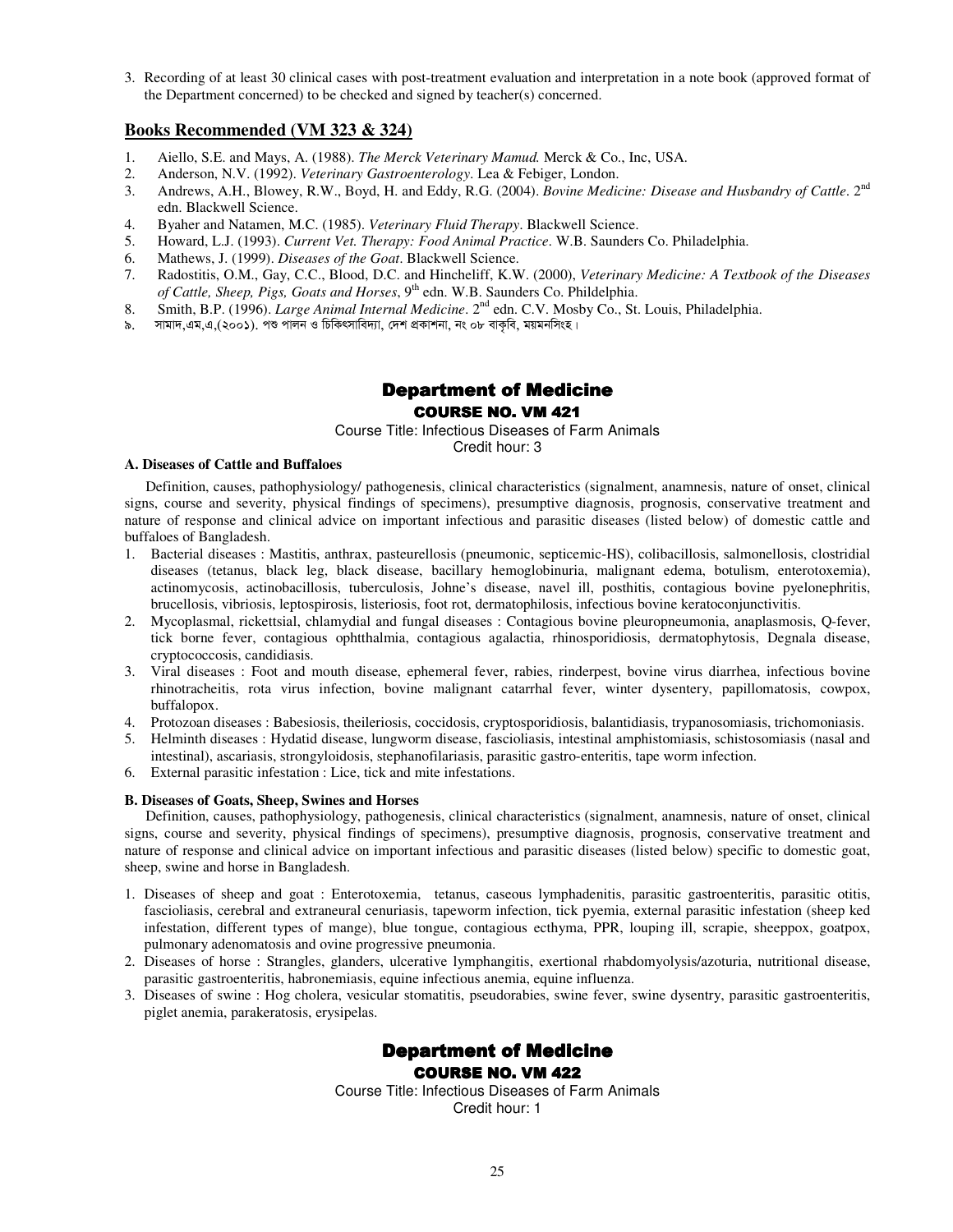- 1. Handling of clinical cases : Clinical / physical examination, non-laboratory presumptive diagnosis, prognosis and conservative treatment of special diseases and clinical advice for restoration of health in individual sick farm animals (domestic ruminants, swines and horses).
- 2. Collection, physical examination, preservation and dispatch of clinical specimens to respective laboratories of the Faculty of Veterinary Science.
- 3. Recording of at least 30 clinical cases with post-treatment evaluation and interpretation in a note book (approved format by the Department concern) to be checked and signed by teacher(s) concern.
- 4. Visit to Rajarbagh police horse farm, camel farm (Dhaka), Savar dairy farm during Thursdays using ambulatory clinic of BAU vet. clinic.

# **Books Recommended (VM 421 & 422)**

- 1. Aiello, S.E. and Mays, A. (1988). The Merck Veterinary Manual. Merck & Co., Inc, USA
- 2. Anderson, N.V. (1992). Veterinary Gastroenterology. Lea & Febiger, London.
- 3. Andrews, A.H., Blowey, R.W., Boyd, H. and Eddy, R.G. (2004). Bovine Medicine: Disease and Husbandry of Cattle. 2<sup>nd</sup> edn. Blackwell Science Ltd.
- 4. Byaher and Natamen, M.C. (1985). Veterinary Fluid Therapy. Blackwell Science Ltd.
- 5. Cockrill, W.R. (1974). The Husbandry and Health of Buffalo. FAO, Rome.
- 6. Howard, L.J. (1993). Current Veterinary Therapy : Food Animal Practice. W.B. Saunders Co., Philadelphia.
- Mathews, J. (1999). Diseases of the Goat. Blackwell Science Ltd.
- 8. Radostitis, O.M., Gay, C.C., Blood, D.C. and Hinchcliff, K.W. (2000), Veterinary Medicine : A Textbook of the Diseases of Cattle, Sheep, Pigs, Goats and Horses. 9<sup>th</sup> edn. W.B. Saunders Co., Philadelphia.
- 9. Smith, B.P. (1996). Large Animal Internal Medicine. 2<sup>nd</sup> edn. C.V. Mosby Co., St. Louis, Philadelphia.
- $10.$  সামাদ,এম,এ,(২০০১). পশু পালন ও চিকিৎসাবিদ্যা, দেশ প্ৰকাশনা, নং ০৮ বাকৃবি, ময়মনসিংহ।

# **Department of Medicine**

# **COURSE NO. VM 413**

Course Title: Metabolic and Nutritional Diseases of Farm Animals

Credit hour: 2

#### **Metabolic diseases**

 Definition of metabolic and production diseases and their differences, Compton metabolic profile test, differential diagnosis of common causes of recumbency in parturient adult cattle, Milk fever, downer cow syndrome, bovine ketosis, pregnancy toxemia, fat cow syndrome, acute hypokalemia in cattle, neonatal hypoglycemia, grass tetany, lactation tetany, hypophosphataemia, post-parturient hemoglobinuria, azoturia.

#### **Nutritional diseases**

Protein-energy deficiency diseases, vitamin-mineral deficiency diseases (vitamin A, D, E,  $B_{12}$ , calcium, phosphorus, magnesium, cobalt, copper, iodine, iron, manganese, zinc, selenium deficiency diseases), rickets, osteomalacia, osteodystrophia fibrosa.

#### **Diseases caused by chemicals, poisons, toxins**

 Organophosphorus and carbamates poisoning, chlorinated hydrocarbon poisoning, nitrate and nitrite poisoning, hydrocyanic acid poisoning, arsenic and lead poisoning, urea poisoning, oxalate poisoning, poisoning by anthelmintics, snake bite, bee stings, tick paralysis.

#### **Diseases caused by physical agents**

Lightning stroke and electrocution, burns and scalds, yoke gall, brisket disease.

#### **Books Recommended**

- 1. Aiello, S.E. and Mays, A. (1988). The Merck Veterinary Manual. Merck & Co., Inc, USA
- 2. Andrews, A.H., Blowey, R.W., Boyd, H. and Eddy, R.G. (2004). Bovine Medicine: Disease and Husbandry of Cattle. 2<sup>nd</sup> edn. Blackwell Science Ltd.
- 3. Byaher and Natamen, M.C. (1985). Veterinary Fluid Therapy. Blackwell Science Ltd.
- 4. Cockrill, W.R. (1974). The Husbandry and Health of Buffalo. FAO, Rome.
- 5. Howard, L.J. (1993). Current Veterinary Therapy : Food Animal Practice. W.B. Saunders Co., Philadelphia.
- 6. Mathews, J. (1999). Diseases of the Goat. Blackwell Science Ltd.
- 7. Radostitis, O.M., Gay, C.C., Blood, D.C. and Hinchcliff, K.W. (2000), Veterinary Medicine : A Textbook of the Diseases of Cattle, Sheep, Pigs, Goats and Horses. 9<sup>th</sup> edn. W.B. Saunders Co., Philadelphia.
- 8. Smith, B.P. (1996). Large Animal Internal Medicine. 2<sup>nd</sup> edn. C.V. Mosby Co., St. Louis, Philadelphia.
- $9.$  সামাদ,এম,এ,(২০০১). পশু পালন ও চিকিৎসাবিদ্যা, দেশ প্ৰকাশনা, নং ০৮ বাকৃবি, ময়মনসিংহ।

# Department of Medicine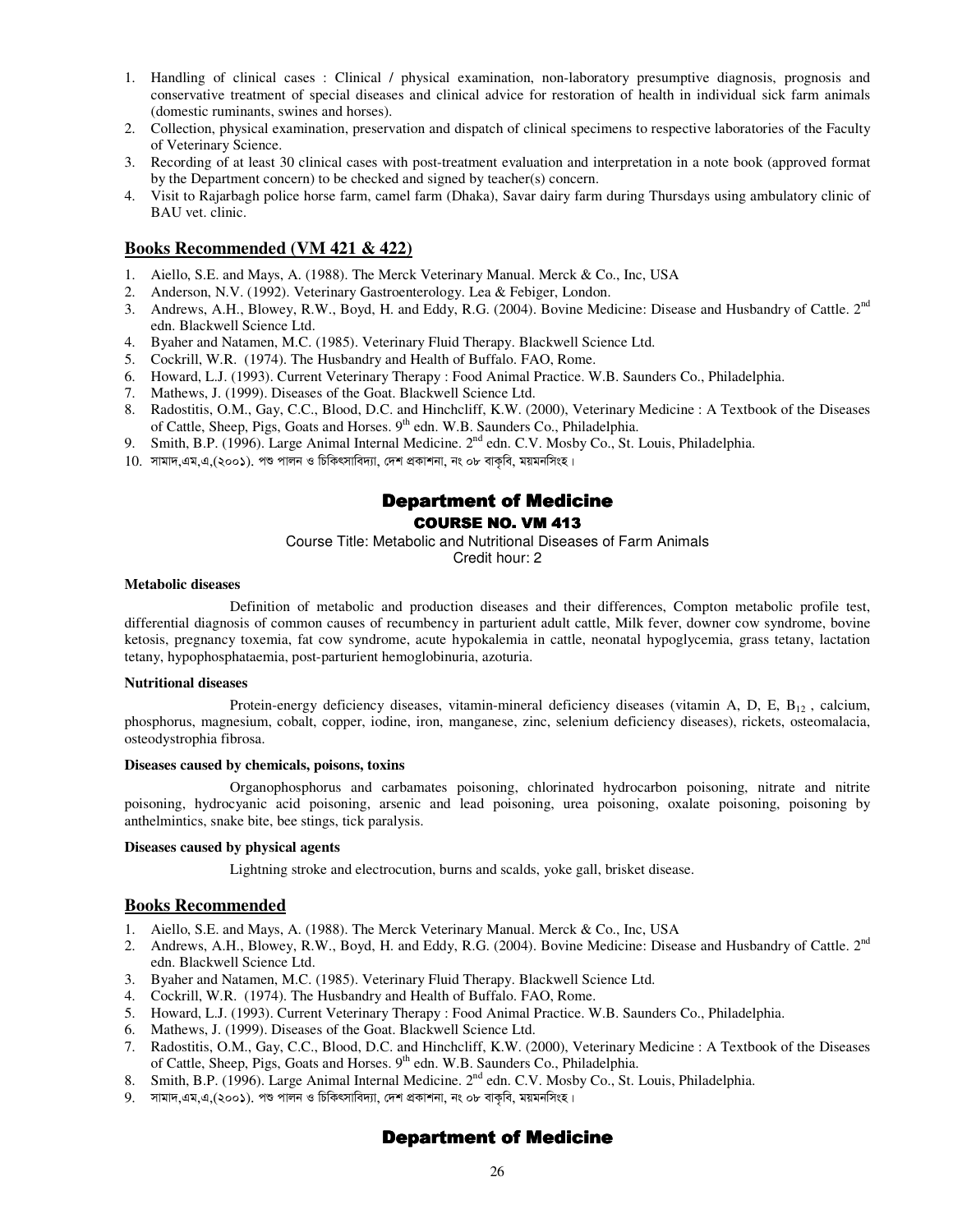# COURSE NO. VM 411

#### Course Title: Small, Zoo and Laboratory Animal Medicine

Credit hour : 3

#### **A. Small Animal Medicine**

Definition, causes, pathophysiology, pathogenesis, clinical characteristics (signalment, anamnesis, nature of onset, clinical signs, course and severity, physical findings of specimens), presumptive diagnosis, prognosis, conservative treatment and nature of response and clinical advice on the following important general and special diseases of pet dogs and cats in Bangladesh.

#### **General diseases**

- 1. General systemic states--Hyperthermia, hypothermia, toxemia, weakness, syncope, obesity, cachexia.<br>2. Digestive disorders-anorexia, inappetance, polyphagia, ptyalism, vomiting, diarrhea, consi
- 2. Digestive disorders-anorexia, inappetance, polyphagia, ptyalism, vomiting, diarrhea, constipation, dysentery, gastroenteritis.
- 3. Respiratory disorders sneezing, nasal discharge, coughing, tachypnea, dyspnea.
- 4. Urogenital disorders Genital discharges, polyuria, polydipsia, urinary incontinence, urine retention, discolourtion of urine, proteinunia.
- 5. Cardiovascular disorders-Abnormal heart sounds and pulse, hypotension, hypertension. Hemopoietic disorder Anemia, polycythemia, cyanosis, jaundice, epistaxis, hemoptysis.
- 6. Neurological disorders–Shivering, trembling, ataxia, paresis, coma, stupor, seizures, abnormal behaviour.
- 7. Endocrine and musculoskeletal disorder—Acromegaly, diabetes, hypothyroidism, lameness, swollen joint.
- 8. Diseases of eye and ear.
- 9. Skin diseases: alopecia, pruritus, skin lesions, erosive and ulcerative dermatitis.

#### **Special diseases**

- 1. Viral diseases : Canine distemper, canine hepatitis, rabies, canine parvovirus and coronavirus infection, feline panleukopenia, kennel cough, feline leukemia, feline infectious anemia, feline rhinotracheitis.
- 2. Bacterial diseases: Salmonellosis, campylobacteriosis, tuberculosis, pseudotuberculosis, brucellosis, leptospirosis, actinomycosis, tetanus, botulism, Tyzzer's disease, tularemia, borreliosis, lyme disease, streptococcosis, cat scratch disease, bubonic plague.
- 3. Fungal diseases : Dermatophytosis, candidiasis, moniliasis, histoplasmosis, cryptoccosis, aspergillosis.
- 4. Parasitic diseases : Protozoan diseases Coccidiosis, cryptosporidiosis, amebiasis, giardiasis, toxoplasmosis, babesiosis, trypanosomiasis, leishmaniasis, sarcocystosis, Helminth diseases – Heart worm disease, ascariasis, hookworm disease, strongyloidiosis, tape worm disease, whipworm disease, giant kidney worm disease, esophageal and stomach worm disease, trichinellosis, External parasitic infestation – Lice, tick, flea and mite infestations.
- 5. Non-infectious diseases : a) Nutritional deficiency diseases, b) Diseases caused by physical and chemical agents, immunological disorders and cancer.

#### **B. Zoo and Laboratory Animal Medicine**

- 1. Introduction, history and scope of Zoo and Laboratory Animal Medicine. Requirements for zoo veterinarians, Definition of related terms. Epidemiological significance of zoological gardens.
- 2. Animal status in different zoo in Bangladesh, ethology (behaviour) and stress in zoo animals and birds.
- 3. Restraint different methods and adverse effects of restraint.
- 4. Principles of diagnosis of diseases of zoo and laboratory animals dispatch of samples to the laboratory and laboratory methods of diagnosis.
- 5. Health management of different zoo and laboratory animals.
- 6. Classification, biological characteristics, feeds and feeding, restraint and handling and important diseases of common species of zoo animals and birds of the following orders, Aves, Reptiles and mammals (Marsupialia, Edentata, Chiroptera, Non-human prinmates, Lagomorpha, Rodentia, Carnivora, Proboscidea, Perissodactyla and Artiodactylia).
- 7. Principles of nutrition and nutritional deficiency diseases in zoo animals and birds with their treatment and prevention.
- 8. Zoonotic diseases of zoo and laboratory animals and birds and their prevention and control.

# Department of Medicine **COURSE NO. VM 412**

Course Title: Small, Zoo and Laboratory Animal Medicine

Credit hour: 1

#### **Small Animal Medicine**

- 1. Introduction and requirements of small animal clinic and responsibilities of the small animal practioners.
- 2. Methods of restraining of dogs, cats and zoo and laboratory animals and birds.
- 3. Methods of clinical diagnosis of diseases of dogs and cats- History taking, distant inspection and physical techniques, clinical examination of different body regions and different systems and organs of small animals
- 4. Methods of laboratory diagnosis-collection, physical examination, preservation and shipment of stools, urine, blood, skin scrapings, smears, swabs and edematous fluid. Diagnostic imaging techniques
- 5. Demonstration and dispensing of drugs and their doses, route of administration, duration of treatment and adverse drug reactions in dogs and cats.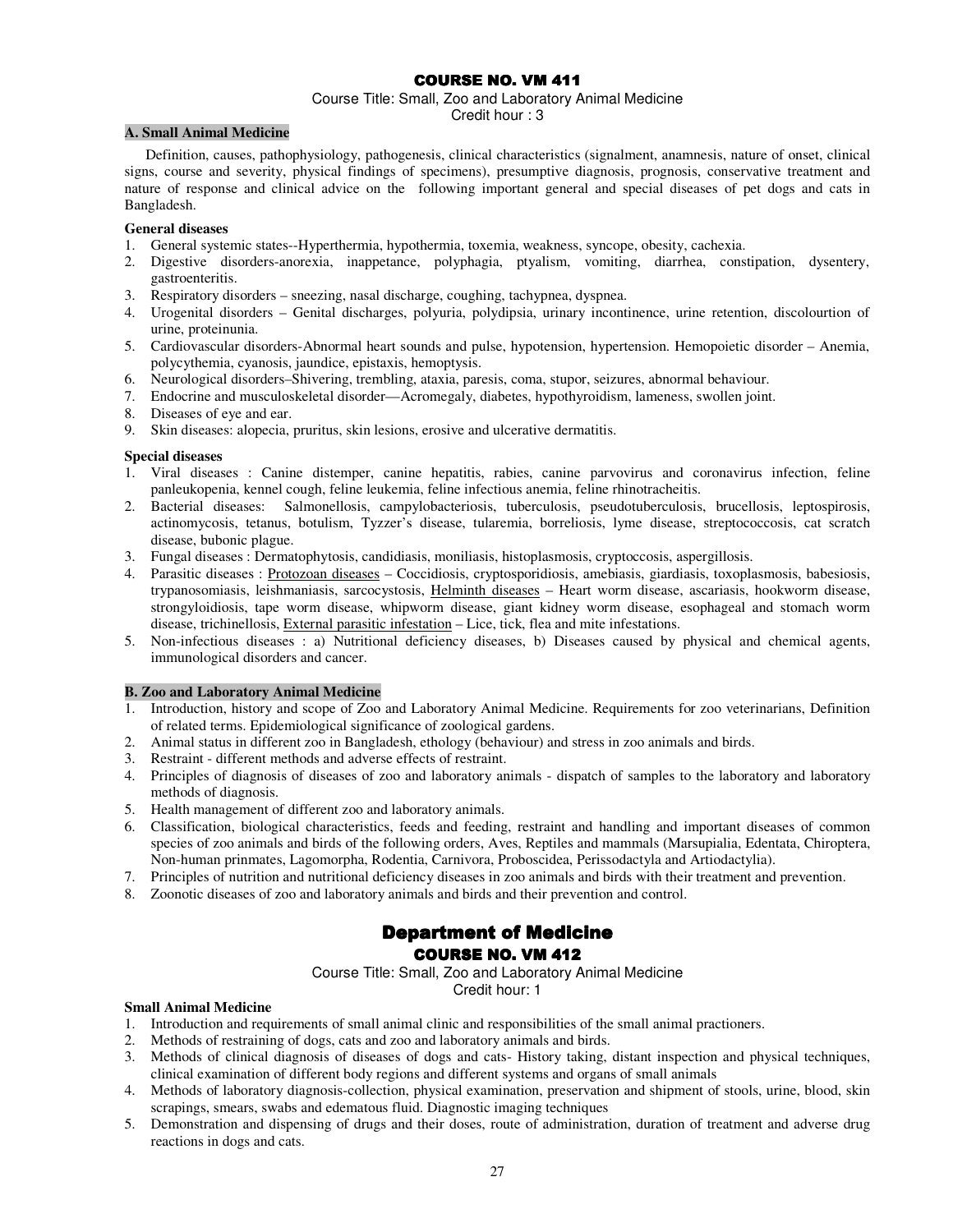- 6. Recording of clinical cases of dogs and cats and their prescription writing, post-treatment evaluation and interpretation.
- 7. Field trips to the Central Veterinary Hospital, Dhaka and other private small animal clinic for practical classes.

#### **Zoo and Laboratory Animal Medicine**

- 1. Requirement of zoo veterinarians.
- 2. Methods of restraining of zoo and laboratory animals and birds.
- 3. Demonstration of drugs and vaccines used in zoo and laboratory animals with their dose and route of administration.
- 4. Methods of clinical examination, collection and dispatch of specimens to the laboratory for confirmation of diagnosis and treatment of sick zoo and laboratory animals and birds.
- 5. Requirements and planning for establishing an ideal zoological garden and laboratory animal house.
- 6. Preparation of a note book everything done in the practical classes.
- 7. Provision for funds and transport for practical classes in zoological garden in Dhaka zoo and students should prepare and submit the report on practical classes held in zoo during final examination.

#### **Books Recommended (VM 411 & 412)**

- 1. Ettinger, S.J. and Feldman, E.C. (1995). *Textbook of Veterinary Internal Medicine: Diseases of the Dog and Cat.* Vol. I, II. 4<sup>th</sup> edn. W.B. Saunders Co., Philadelphia.
- 2. Gorman, N.T. (1998). *Canine Medicine and Therapeutics*. 4<sup>th</sup> edn. Blackwell Science Ltd., London.
- 3. Schar, M. (2003). *Canine Medicine of the Dog and Cat*. 2<sup>nd</sup> edn. Manson Publishing Ltd., London.
- 4. Willard, M., Tvedten, H. and Turnwald, G.H. (1994). *Small Animal Clinical Diagnosis by Laboratory Medicine Methods*. 2<sup>nd</sup> edn. W.B Saunders Co., Philadelphia.
- 5. Fowler,. M.E (1986). *Zoo and Wild Animal Medicine*. 2nd Edn. W.B. Saunders Company, Philadelphia.
- Fowler, ME and RE Miller (2003). *Zoo and Wild Animal Medicine*. 5<sup>th</sup> edn., Saunders, USA.
- 7. Fowler,. M.E (1996). Restraint and Handling of Wild and Domestic Animals. Iowa State University Press, Ames, Iowa.
- 8. Holmes, D.D. (1988). *Clinical Laboratory Animal Medicine*. Iowa State University Press, Ames, Iowa.
- 9. Klos, H.G. and Lang, E.M,. (1982) *Handbook of Zoo Medicine*.Van Nostrand Reinhold Company, New York, London, Toronto, Melbourne.
- 10. Samad, M. A. (2000). Veterinary Practitioner's Guide, 1<sup>st</sup> pub. LEP Pub No. 7, BAU, Mymensingh

# Department of Medicine **COURSE NO. VM 512**

Course Title: Clinics (Medicine) Credit hour : 1

- 1. Handling of clinical cases : Clinical/physical examination, non-laboratory field-based presumptive diagnosis, prognosis and conservative treatment of both general and special diseases and clinical advice for restoration of health in individual sick animals and birds attended at Veterinary Clinic of BAU.
- 2. Collection, physical examination and dispatch of specimens to the laboratory.
- 3. Preparation of a note book which will include a) recording of 30 clinical cases with post-treatment evaluation and interpretation (approved format prescribed by the department concern). The note book is to be checked and signed by teacher(s) concern.

#### **Books Recommended**

- 1. Aiello, S.E. and Mays, A. (1988). *The Merck Veterinary Manual.* Merck & Co., Inc, USA
- 2. Burr, E.W. (1987). *Companion Bird Medicine*. Iowa State University Press, Ames, Iowa.
- 3. Ettinger, S.J. and Feldman, E.C. (1995). *Textbook of Veterinary Internal Medicine: Diseases of the Dog and Cat.* Vol. I, II. 4<sup>th</sup> edn. W.B. Saunders Co., Philadelphia.
- 4. Howard, L.J. (1993). *Current Veterinary. Therapy: Food Animal Practice*. W.B. Saunders Co., Philadelphia.
- 5. Radostitis, O.M., Gay, C.C., Blood, D.C. and Hinchcliff, K.W. (2000), *Veterinary Medicine: A Textbook of the Diseases of Cattle, Sheep, Pigs, Goats and Horses*. 9th edn. W.B. Saunders Co., Philadelphia.
- $6.$  সামাদ,এম,এ,(২০০১). পশু পালন ও চিকিৎসাবিদ্যা, দেশ প্ৰকাশনা, নং ০৮ বাকৃবি, ময়মনসিংহ।

# Department of Medicine **COURSE NO. VM 321**

Course Title: Epidemiology and Preventive Medicine Credit hour : 3

#### **A. Principles and Methods of Epidemiology and Ecology**

Definition, objectives, uses, history and basic concepts of epidemiology. Definition of common epidemiologic and population medicine terms. Causation of disease in population - multifactorial theory of disease, Evan's postulates, necessary and sufficient causes. Determinants of diseases – demographic, animal production and managemental, environmental and pathogen factors. Temporal patterns of disease occurrence and trends. Veterinary ecology – principles and methods, mode of transmission of infection and disease process in population, infection dynamics.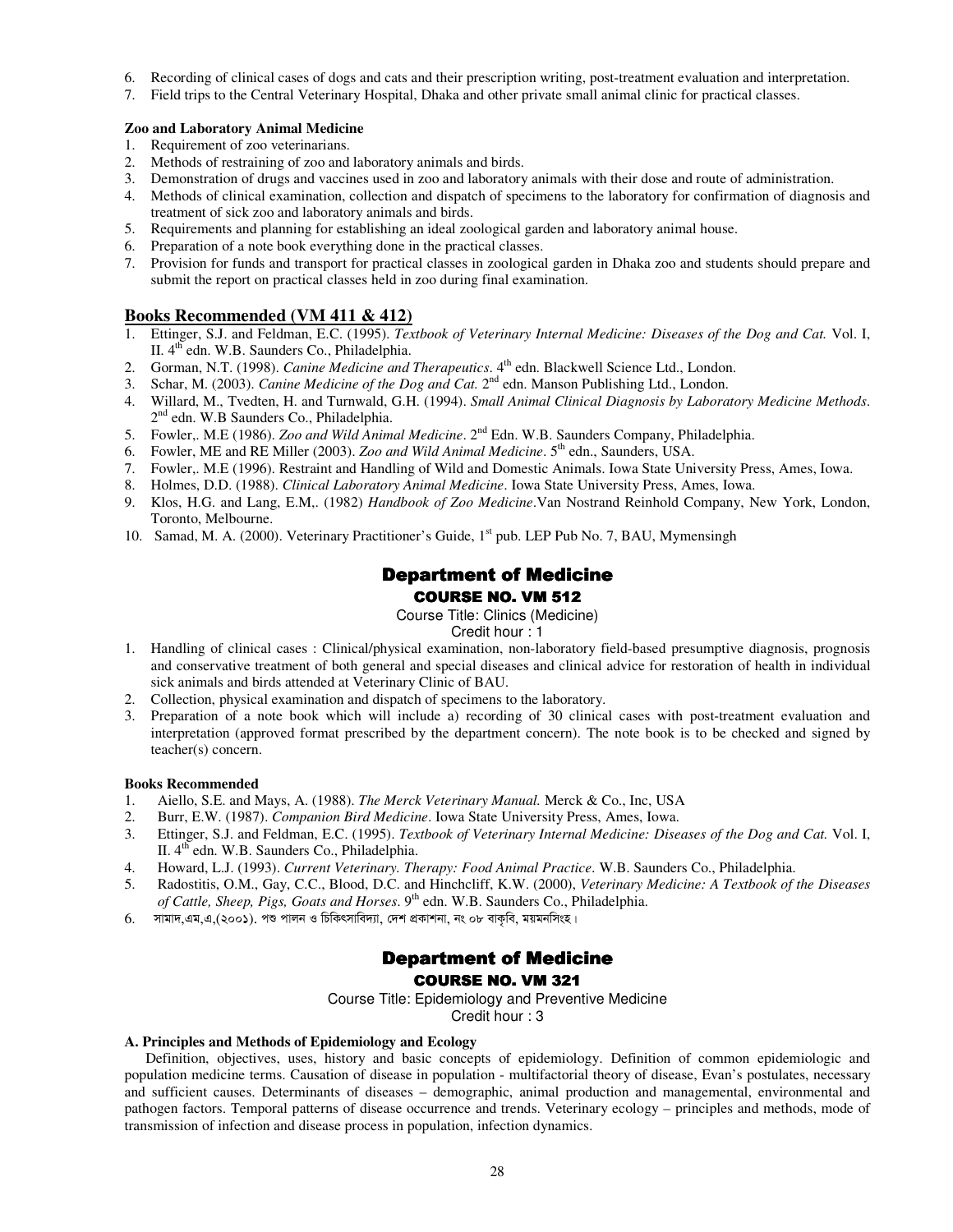Measurements of health and disease in population – morbidity, mortality rate, case fatality rate, attack rate, prevalence, incidence rate, measurement of productivity. Descriptive epidemiology – survey, surveillance and monitoring of health and disease. Explanatory epidemiology and ecology – principles and methods of observational and experimental studies, analysis and demonstration of association and identification of risk factors. Epidemiologic investigation of sporadic, endemic, epidemic and pandemic diseases. Principles of risk analysis, assesment and management. Livestock development programs – planning, execution and evaluation.

#### **B. Preventive Veterinary Medicine**

 Introduction- Definition, aim, objectives of preventive vet. medicine. Principles and methods of disease prevention and control. Planning, execution and evaluation of disease management programs in population : management of risk factors, biosecurity, hygienic measures, vaccination, prophylaxis, early diagnosis and treatment, disease control. Disease emergencies – nature and potential consequence, emergency preparedness, reporting and information systems. Management of important diseases of the animals – prevention, control, eradication and elimination with particular reference to List A, List B (TAD) and List C diseases.

**List A diseases** : Mastitis, salmonellosis, colibacillosis, clostridial diseases, parasitic, metabolic & nutritional diseases.

**List B diseases** (Transboundary Animal Diseases, TAD) : Foot and month disease, PPR, rinderpest, sheep and goat pox, contagious bovine pleuropneumonia, hog cholera, swine fever, swine vesicular disease, vesicular stomatitis, lumpy skin disease, blue tongue, rift valley fever, african horse sickness.

**List C diseases** : Anthrax, dermatophilosis, hemorrhagic septicemia, babesiosis, theileriosis, rabies, Johne's disease, tuberculosis, brucellosis, leptospirosis, campylobacteriosis, infectious bovine rhinotracheitis, anaplasmosis, screw-worm diseases heartwater, enzootic bovine leukosis, bovine spongiform encephalopathy (Summary of List B diseases in cattle of international trade significance).

 Animal health maintenance – general principles, signicance of optimum animal health in optimum production in national and international livestock trade perspectives. General production medicine - general principles, mathematical techniques used in production medicine, record systems and herd monitoring, culling and improvement. Special production medicine - herd health management programs, environmental, disease and dietary management of food animals : dairy cattle, calves and replacement heifers, meat cattle, goat, sheep and swine herds.

# **Department of Medicine COURSE NO. VM 322**

Course Title: Epidemiology and Preventive Medicine Credit hour : 1

# **Epidemiology**

- 1. Epidemiologic explanatory variables : Identification and procedure of measurement in population.
- 2. Development of questionaires for various epidemiologic studies, surveys, surveillance and monitoring, Pre-testing of questionaires in population, methods of collection of data.
- 3. Statistical analysis of data : Demonstration of association and identification of risk factors.
- 4. Epidemiologic response variables and properties of diagnostic tests: Procedure computation.
- 5. Epidemiologic data management and presenting numerical data, Measurement of population impact and transmission of disease : Procedure of computation.
- 6. Diagnostic testing for identification of disease process and subclinical disease.
- 7. Collection and analysis of ecologic data : Demonstration of ecological risk factors of disease in environment of the population of animals and birds.

#### **Preventive Medicine**

- 1. Development of questionnaires collection of disease and health data from population.
- 2. Statistical analysis for identification of risk factors.
- 3. Epidemilogic methods of health and disease management: Demonstration of risk factors in population and management.
- 4. Demonstration of biosecurity, disease security, hygienic and sanitary measures.
- 5. Disease management programs in population: Vaccination and disease control programs planning, execution and evaluation.
- 6. Early diagnosis and treatment of disease in population.
- 7. Herd health programs: Planning, execution, evaluation and extension of strategies.

# **Books Recommended (VM 321 & 322)**

- 1. Andrews, A.S. (2002). *The Health of Dairy Cattle*. Blackwell Science Ltd. Oxford, U.K.
- 2. Andrews. A.H., Blowey, R.W., Boyd, H. and Eddy, R.G. (2004). *Bovine Medicine: Disease and Husbandry of Cattle.* 2<sup>nd</sup> edn. Blackwell Science Ltd., Oxford, U.K.
- 3. Chakrabarti, A. (2003). *A Textbook of Preventive Veterinary Medicine*. 3rd edn., Kalyani Publishers, New Delhi, India.
- 4. Kleinbaum, D.G., Kuppers L.L. and Morgenstern, (1982). *Epidemiologic* Research: *Principles and Quantitative Methods.* Wadsworth, Belmont, California.
- 5. Leech, F.B. and Sellers, K.C. (1979). *Statistical Epidemiology in Veterinary Science.* McMillan Co. New York, N.Y.
- 6. Lilienfeld, A.M. and Lilienfield, D.E. (1980) *Foundations of Epidemiology*. 2nd edn., Oxford University Press, Oxford, U.K.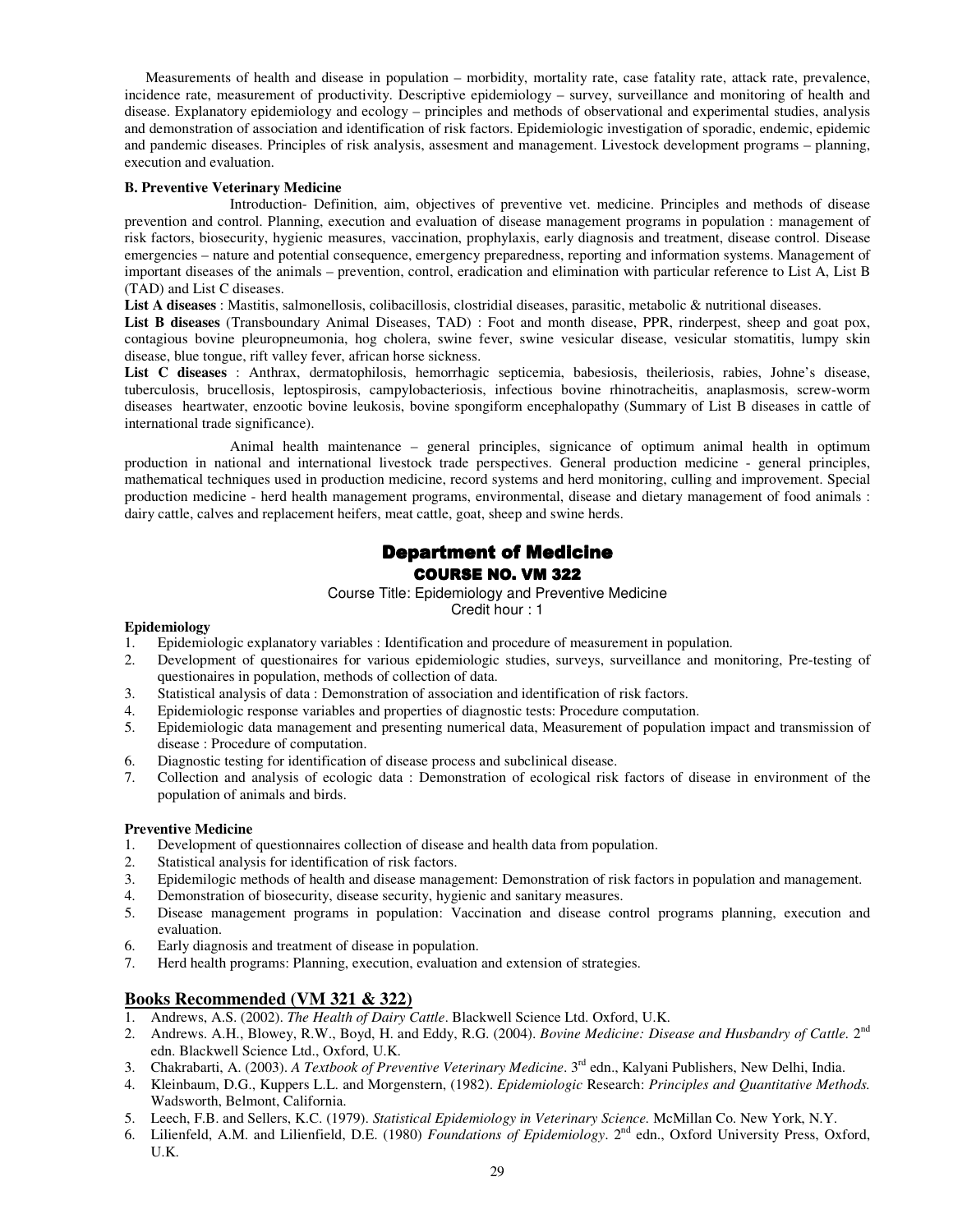- 7. Martin, S. W.; Meek, A.H. and Willeberg, P. (1994). *Veterinary Epidemiology: Principles and Methods*. Iowa State University Press, Ames, Iowa.
- 8. Parker, W.H. (1980). Health and Disease in Farm Animals: An introduction to Farm Animal Medicine. 3<sup>rd</sup> edn. Pergamon Press, Oxford.
- 9. Thrusfield, M. (2000). *Veterinary Epidemiology*. 2<sup>nd</sup> edn. Blackwell Science, Oxford, U.K. Samad, M. A. (2000). Veterinary Practitioner's Guide, 1<sup>st</sup> pub. LEP Pub No. 7, BAU, Mymensingh

# **Department of Medicine** COURSE NO. VM 423

Course Title: Poultry Medicine Credit hour : 2

#### **A. Clinical Poultry Medicine**

Importance of health and disease management in poultry production; Principles of presumptive diagnosis of disease in poultry population – holistic and clinical field data; Source of infection; Clinical signs of poultry diseases – definition, classification, meanings and interpretation for presumptive diagnosis of diseases.

Important general and special poultry diseases (**listed below**) – definition, causes, pathophysiology, pathogenesis, clinical characteristics (signalment, anamnesis, nature of onset, clinical signs, course and severity, physical findings of specimens), mass diagnosis, mass treatment and prognosis.

#### **B. a) Preventive Poultry Medicine**

Objectives and significance of preventive poultry medicine in subsistence and commercial poultry production of Bangladesh; concepts of biosecurity, disease security and flock immunity; Holistic characteristics (frequency, distribution, ecology, temporal patterns and trends, risk factors, economic impact) and management (prevention, control and eradication of important general and special diseases (**listed below**) in subsistence and commercial poultry populations of Bangladesh; handling of disease outbreaks; disinfection and vaccination in disease control.

#### **b) Production Poultry Medicine**

General poultry production medicine – General principles of flock health, mathematical techniques used in flock health management, record systems and flock monitoring, culling and improvement. Special poultry production medicine – planning and evaluation of poultry flock health management programs (environmental, disease and dietary management) for commercial layer, broiler, cockerel and quails, subsistence chickens and ducks; hatchery and hatching eggs management.

#### \***Poultry Diseases**

**General Diseases :** Crop impaction, enteritis, stunted chick disease, bumble foot, round heart disease, endocarditis, nephrosis and gout, egg bound, abnormal eggs, egg peritonitis, false layer, internal layer.

**Infectious diseases :** Avian streptococcosis, avian staphylococcosis, avian salmonellosis, avian cholera, anatipestifer infection, Infectious coryza, avian colibacillosis, avian clostridiosis (botulism, ulcerative enteritis, necrotic enteritis, gangrenous dermatitis), tuberculosis, avian mycoplasmosis, avian chlamydiosis, avian pox, Newcastle disease, infections bronchitis, infectious laryngotracheitis, Marek's disease, lymphoid leukosis, egg drop syndrome 76, infectious bursal disease, chicken infectious anemia, avian influenza, hydropericardium-hepatitis syndrome, duck plague, duck virus hepatitis, aspergillosis, candidiasis, thrush.

Parasitic diseases : Nematode, cestode and trematode infections, avian coccidiosis, histomoniasis, trichomoniasis, leucocytozoonosis, avian malaria, hemoproteus infections, cryptosporidiosis, external parasitic infestations (flea, lice, tick, mite infestations).

**Metabolic, nutritional, chemical and physical diseases :** Protein, carbohydrate, fat, vitamin and mineral deficiency diseases. arsenic, calcium, copper, lead, nitrate, bicarbonete, sodium chloride, potassium permanganate, organic insecticides, chlorinated hydrocarbons and organophosphorus poisoning, mycotoxicoses, ascites and edema, heat stress, ammonia blindness, cannibalism, egg eating, smothering, cage layer fatigue, acute death syndrome in broiler.

**Hatchery and egg borne diseases, diseases of public health significance**.

# Department of Medicine COURSE NO. VM 424

Course Title: Poultry Medicine

#### Credit hour : 1

- 1. Demonstration of clinical signs of poultry diseases in population level.
- 2. Clinical specimens : Methods of collection, physical examination, preservation and dispatch of specimens to the laboratory.
- 3. Methods of mass diagnosis using clinical and holistic field data of disease in population.
- 4. Methods of administration of drugs in mass treatment, and vaccination.
- 5. Epidemiologic investigation of disease : Development of questionaires for collection of data on poultry population characteristics and transmission of disease using principles and methods of descriptive and explamatory epidemiologic studies.
- 6. Procedure of measurement of poultry health and disease variables.
- 7. Statistical analysis of data, demonstration of association and identification of risk factors of poultry health and disease.
- 8. Methods of management of risk factors in subsistence and commercial poultry flocks.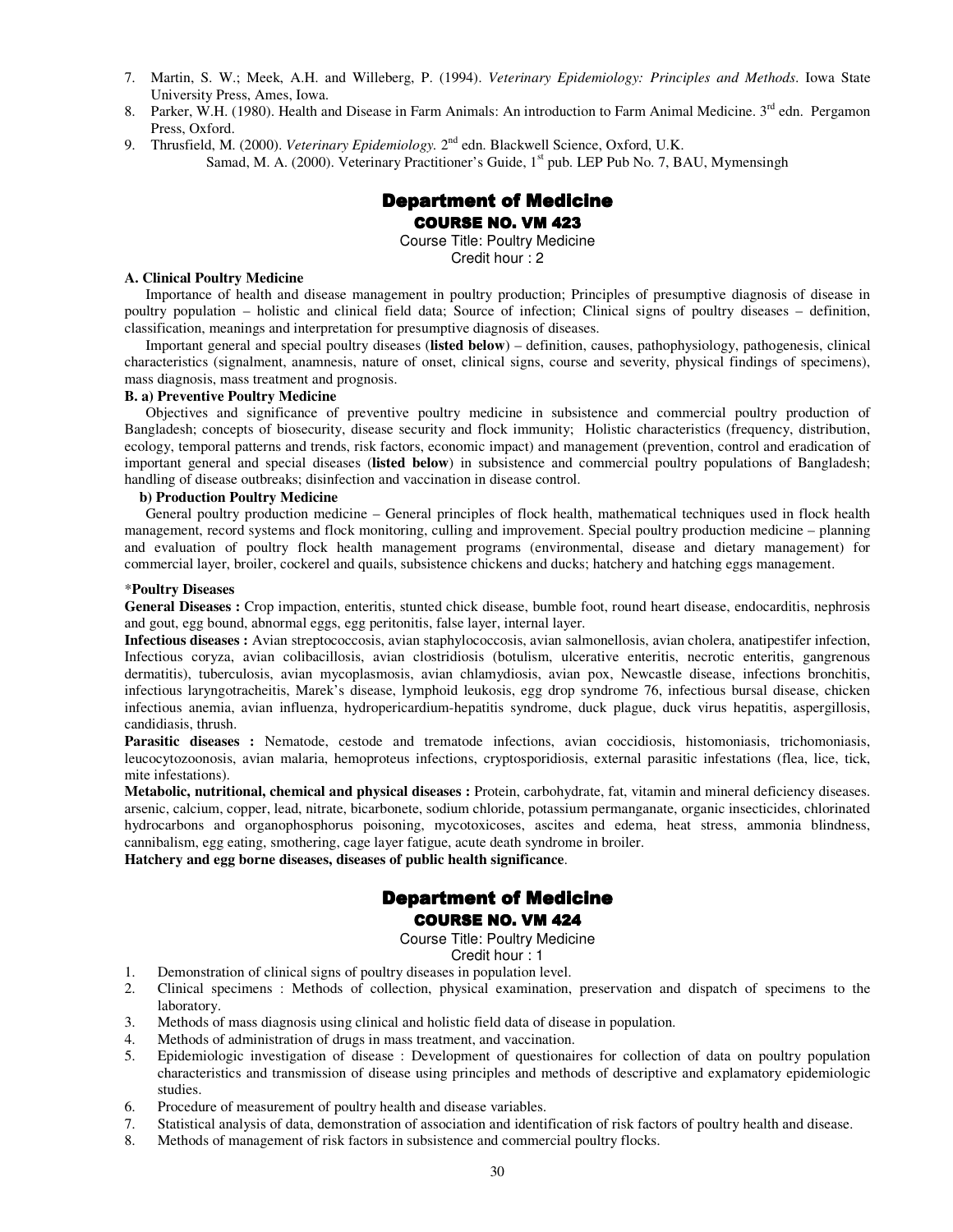- 9. Vaccination and disease control programs in subsistence and commercial poultry flocks: Planning, execution and evaluation of the programs, preparation of vaccination schedule.
- 10. Demonstration of materials used in preventive and control measures and methods of administration in poultry.
- 11. Development of questionnaires for collection of health and production data from subsistence and commercial poultry flocks.
- 12. Procedure of measurement of poultry health and production variables and collection of data.
- 13. Analysis of data to determine shortfalls and demonstration of shortfalls, Principles and procedure of eliminating shortfalls in commercial flocks.
- 14. Profit oriented flock health program: Planning, execution and evaluation for various commodities of poultry-layer, broiler, chicks, cockrel, etc.
- 15. Field trips to public and private poultry farms for practical exposure.

#### **Books Recommended (VM 423 & 424)**

- 1. Calnek, B.W. (1997). *Diseases of Poultry*. 10<sup>th</sup> edn., Iowa State University Press, Ames, Iowa, USA.<br>2. Hoefer. H.L. (1997). *Practical Avian Medicine*. Veterinary Learning System, USA.
- 2. Hoefer, H.L. (1997). *Practical Avian Medicine*. Veterinary Learning System, USA.
- 3. Jordan. F.T.W and Pattison, M. (2000). *Poultry Diseases*. 5th edn., Bailliere Tindall, London.
- 4. Rosskepf, W.J. and Woerpel, R. (1996). *Diseases of Cage and Aviary Birds*. Woerpel, Williams and Wilkins, USA.
- 5. Samad, M. A. (2005). *Poultry Science and Medicine*. 1<sup>st</sup> edn., LEP publication. BAU campus.
- 6. Singh, H. and Moore, E.N. (1993). *Livestock and Poultry Production*. 2nd edn. Prentice-Hall of India Private Ltd., New Delhi.
- $7.$  রহমান, আ. (১৯৮৬). মুরগী ও অন্যান্য পাখির রোগতত্ত, ১ম ও ২য় খন্ড, বাংলা একাডেমী, ঢাকা।
- 8. সামাদ,এম.এ. (১৯৯৩). পোল্ট্রি পালন ও চিকিৎসাবিদ্যা, দেশ প্রকাশনা, নং ০৮, বাকৃবি, ময়মনসিংহ।

# Department of Medicine COURSE NO. VM 511

Course Title: Forensic Medicine, Jurisprudence and Animal Welfare

Credit hour. : 2

#### **A. Forensic Medicine, Jurisprudence**

Introduction and definition of Veterinary Forensic Medicine and Jurisprudence; aims, scope, uses and branches of forensic medicine; difference between forensic medicine and jurisprudence; legal system – criminal courts and powers; vetero-legal wounds – classification and description of vetero-legal wounds, differences of different wounds, determination of age of injury, vetero-legal importance of wound healing; common frauds in the sale of livestock and its products; Common offences against animals – bestiality, maiming, mischiefs and mischievous killing (poisoning, slaughtering, violence, starvation, strangulation and drowning); causes of sudden death; accidental deaths – lightning stroke and electrocution; Examination of live and dead animals in criminal cases and submission of vetero-legal specimens; Vetero-legal report writing; Vetero-legal evidence – hints for giving evidence and witness; Veterinary legislations – Bangladesh Animal Disease Act 2005, Bangladesh Animal and Animal Product Quarantine Act 2005, Cattle Trespass Act 1871, The Livestock Importation Act 1898, Prevention for Cruelty to Animals Act 1890, Bioterrorism Act 2002, Poisons Act 1919, Dangerous Drugs Act 1930.. Organization of veterinary service in Bangladesh – nature and scope of veterinary services; Professional conduct, professional malpractices, liability, veterinary ethics, animal insurance.

#### **B. Animal welfare**

Introduction : Definition, objectives, concepts, indications and public perceptions. Causes of welfare problems of the following animals: Draught and farm animals, pet and entertainment animals, lahoratory, wild and captive animals, pet birds and poultry. Control of animal welfare problems-Animal welfare regulations.

# **Books Recommended**<br>1. Anon. (1997). Europe

- 1. Anon. (1997). European Union (1997). *Protocol on Protection and Welfare of Animals.* European Union Treaty of Amsterdam.
- 2. Appleby, M. C. and Hughes, B. O. (1997). *Animal Welfare.* CAB Interantional, Wallingford, UK.
- 3. Dawkins, M. S. (1980). *Animal Suffering.* Chapman and Hall, London, UK.
- 4. Ewbank, R., Kim-Madslien, F. and Hart, C.B. (1999). *Managment and Welfare of Farm Animals : The UFAW Farm Handbook*. 4<sup>th</sup> edn. Universities Federation for Animal Welfare, The Old School, BrewHouse Hill, Wheathampstead, Harts, U.K.
- 5. Michell, A.R. and Ewbank, R. (1998). *Ethics, Welfare, Law and Market Forces: the Veterinary Interface,* UFAW, Wheathampstead, UK.
- 6. Minnet, F.C. (1949). *Outline of Veterinary Science.* Govt. of Pakistan.
- 7. Rochlitz, 1. (2005). *The Welfare of Cats. Springer for Science, Netherlands.*
- 8. Sainsbury, D. (1986). *Farm Animal Welfare.* Collins, London, UK.
- 9. Sharma, S.N. (1981). *Veterinary Jurisprudence*. 3rd edn. Oxford and IBH Publishing Co., India.
- 10. Waran, N. (2002). *The Welfare of Horse.* Springer for Science, Netherlands.

# Department of Surgery and Obstetrics

Level 4 Semester I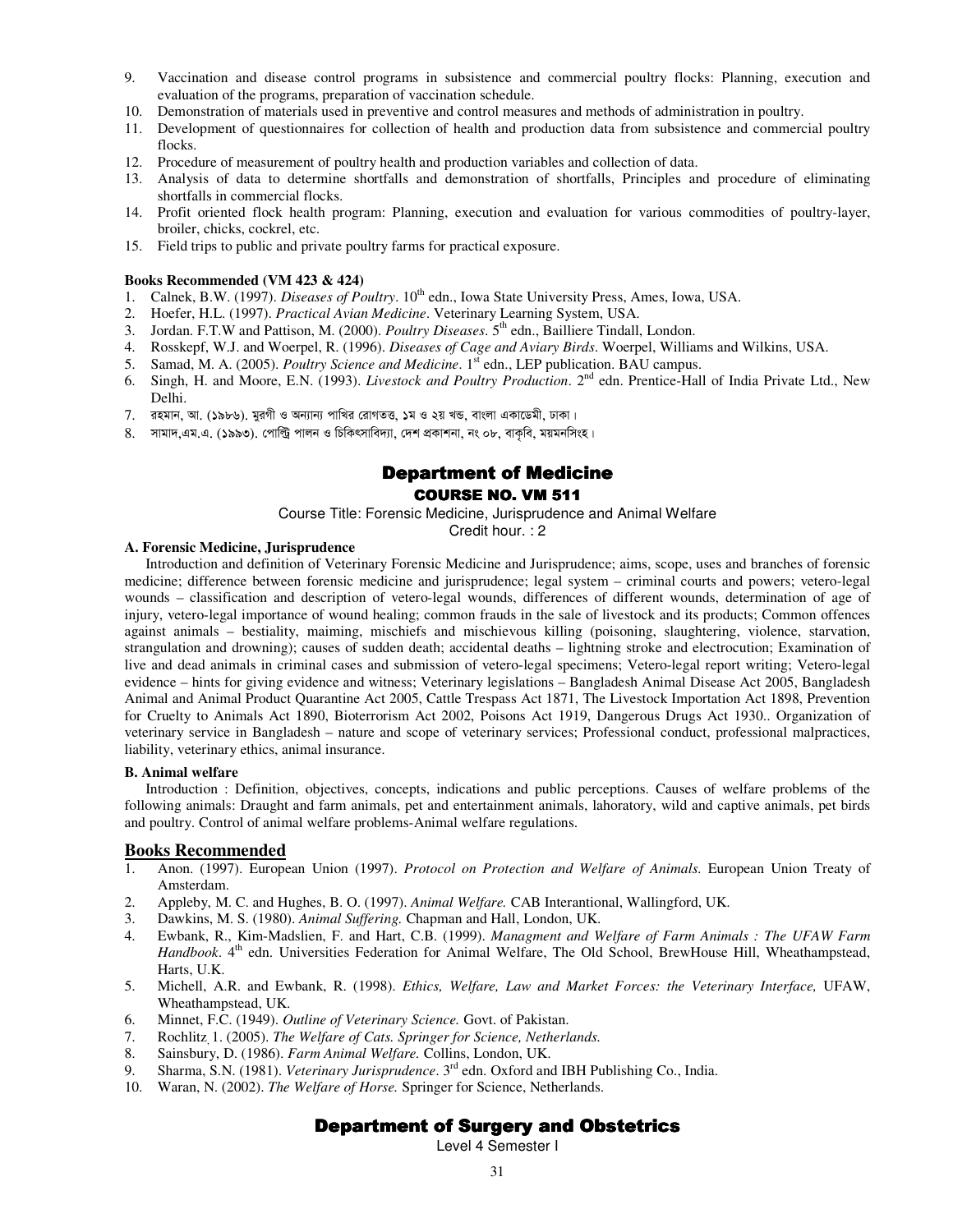# COURSE NO : VSO 411

### **Course Title : Anaesthesiology**

Credit hour : 3

Definition of common terms, general consideration for anaesthesia, classification of anaesthesia and anaesthetics, mode of action of different anaesthetics, stages of anaesthesia.

General principles of local anaesthetics, general pharmacology of inhalation and injectable anaesthetics, principles of preanaesthetic examination and preparation of animal

Principles of sedation and premedication: Indications, agents used and their doses in different species.

Muscle relaxants: Drugs used and their doses in various species.

Local and regional analgesia in various species: Topical analgesia, paravertebral block, field block, epidural, cornual, auriculopalpebral, supra-orbital, mandibular, infra-orbital, planter, peroneal, pudic nerve block, intravenous regional analgesia

General anaesthesia and anaesthetics:

Injectable agents - Chloral hydrate, barbiturates, dissociative agents, steroid and other agents.

Inhalation agents – Chloroform, diethyl ether, halothane, methoxyflurane, enflurane, isoflurane, nitrous oxide, and cychlopropane

Apparatus used for administration of anaesthetics

Anaesthesia of dog, cat, sheep, goat, cattle, horse

Anaesthesia of zoo and laboratory animals and birds.

Anaesthesia for obstetrical practice in various species of animals

Postanaesthetic intensive care of animals

Hazards of anaesthesia and their management.

Euthanasia: Indications, various methods and agents used.

#### Books Recommended

### **Veterinary Anaesthesia. 1991. Hall, L. W. and Clark, K.W., 9th edition, Bailliere Tindall, London.**

Drugs in Anaesthetic Practice. 1984. Vickers, M.D., Schnieden, H. and Wood-Smith, F.G., Butterworths, London. General Anaesthesia. 1989. Nunn J.F., Uttings J.E. and Brown B.R., 5<sup>th</sup> edition, Butterworths, London. The Practice of Small Animal Anaesthesia. 1983. Sawyer, W.B. Saunders Company, London. Mnual of Small Animal Anesthesia. 1988. Paddeford, R.R., 1<sup>st</sup> edition, Churchill Livingston, New York. Wright's Veterinary Anaesthesia and Analgesia. 1978. Hall, L.W., ELBS and Bailliere Tindall, London. Textbook of Veterinary Anesthesia. 1971. Soma, L.R., The Williams & Wilkins Company, Balt

#### Department of Surgery and Obstetrics

Level 3 Semester II

#### **COURSE NO : VSO 321**

Course Title : General Surgery

Credit hour : 3

Introduction, definition of common surgical terms and methods of therapy.

**Principles of surgery:** 

Preoperative consideration of animals, Inflammation, suppuration and abscess formation, affection of uropygeal gland in bird, contusions, fibrosis and sclerosis, wounds, classification, characterization and treatment of wounds, healing of wounds, complications of wound healing, ulceration, necrosis, gangrene, sinus, fistula, cysts, tumors, haematoma, lymphangitis, oedema, emphysema, physical lesions, affections of joints, fractures and repair of bones, complications of fractures, yoke gall, haemorrhage and haemostasis, burns and scalds, frost bite, shock and its management, cryosurgery, paracentasis, asepsis and antisepsis.

#### **Surgical affections of tissues**:

Aetiology, classification, symptoms, diagnosis, prognosis and treatment of skin and subcutaneous connective tissues, arteries, veins, lymphatics, nerves.

#### **Surgical affections causing lameness:**

Definition, classification, aetiology, clinical signs, diagnosis, prognosis and treatment of different affections causing lameness. **Fluid therapy:** 

Indications, different types of fluids used, assessment of fluid deficit, administration of fluids, electrolyte and acid-base balance, transfusion of blood and blood plasma.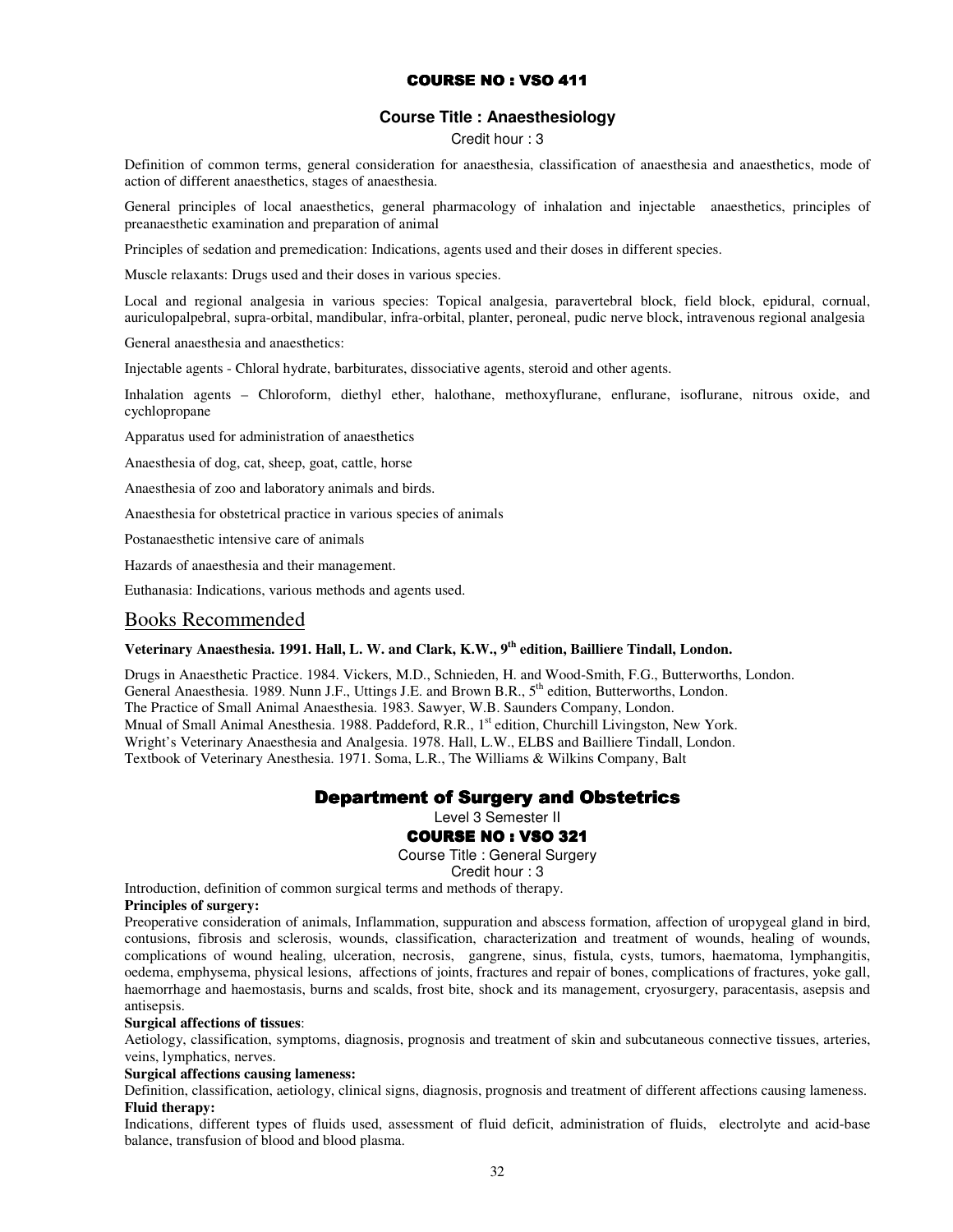# **Department of Surgery and Obstetrics**

Level 3 Semester II

#### **COURSE NO: VSO 322**

Course Title: General Surgery

#### **Credit hour: 1**

#### **General considerations for surgery**

Proficiency in operative surgery, clinical examination of the patient, surgical anatomy, preparation of patient, restraint of animals, identification and sterilization of instruments, dressing, bandaging, sutures and suture materials, different types of knots, operative technique, haemostasis, practice of fluid therapy and blood transfusion.

Passing of stomach tube, probang and catheter in domestic animals, nerve blocking, parenterall injection of drugs, sera and vaccines, diagnosis of lameness, common minor operations in domestic animals, paracentesis abdominis in bovine.

#### **Books Recommended (VSO 321 & 322)**

Dollar's Veterinary Surgery. 1980. O'Connor, J.J. 1<sup>st</sup> Indian edition, CBS Publisher and Distributors, New Delhi.

Textbook of Large Animal Surgery. 1988. Oehme, D.W., 2<sup>nd</sup> edition, Williams & Wilkins, Baltimore, USA.

Lameness in Horses. 1974. Adams, O. R.,  $3<sup>nd</sup>$  edition,

Lameness in cattle, 1972, Paul, R. Greenough, et al.

Textbook of Small Animal Surgery, Vol-I & II. 1985, Slatter, D.H., W.B. Saunders Company, Philadelphia.

Veterinary Fluid Therapy. 1985, Micheal Bynaher, Clarke and Waterman, Blackwell Scientific Publication, London.

Shoeing for Performance. 1989. Prince, H. and Fischer, R., The Crowd Press, Rambury, Malborough Wiltshine, England.

Essentials of Veterinary Surgery. 1993. Venugopalan, A., Oxford & IBH Publishing Company PVT. LTD. New delhi.

Ruminant Surgery. 1996. Tyagi, R.P.S. and Singh, J.  $1^{st}$  Edition, CBS Publisher & Distributors, Delhi.

Bovine Surgery and lameness. 1986. Weaver, A.D., ELBS and Blackwell Scientific Publications.

Fundamental Techniques in Veterinary Surgery. 1987. Knetch, Allan, Williums and Johnson, 3<sup>rd</sup> edition, W.B. Saunders Company, Philadelphia

# Department of Surgery and Obstetrics

Level 5 Semester I

**COURSE NO : VSO 517** 

Course Title : Operative Surgery Credit hour : 3

#### **Ophthalmic and aural surgery:**

Surgical anatomy of the eye and ear and their examination.

Surgical affections of eye and ear: Ectrropion, entropion, conjunctivitis, dacryocystitis, keratitis, corneal ulcer, staphyloma, corneal opacity, cataract, glaucoma, uveitis, dermoid cyst, parasite in the eye, otorrhea, aural hematoma.

#### **Nasal surgery:**

Epitaxis, hemoptysis, foreign bodies and parasite in the nostrils, pus in the antrum, empyema of sinus.

#### **Dental surgery:**

Parrot mouth, pig mouth, shear mouth, sharp mouth, dental tarter, dental caries, pyorrhoea, dental fistula, dentigerous cysts, extraction of teeth, dental abscess, epulis.

#### Gastrointestinal surgery:

Salivary mucocele, ranula, sialoliths, chocking, gastro-oesophageal reflux, hematemesis, foreign body, oesophageal stricture, gastric dilation-torsion syndrome, delayed gastric emptying, traumatic reticuloperitonitis, bloat, tympany, impaction, abomasal displacement and torsion, intestinal obstruction, intussusception, volvulous, caecal dilatation, various hernias, rectal prolapse, atresia ani, atresia recti, atresia coli, rectal prolapse, intestinal anaestomosis, anal sac disease, cholelithiasis, peritonitis.

#### Urogenital surgery:

Obstruction of urethra, urolithiasis, various types of calculi, rupture of the bladder and urethra, retention of urine, urinary fistula, castration in different animals, cryptorchidism, ectopic testis, ,hydrocele, scrotal ablasion, phimosis, paraphimosis, penile fracture, persistant frenulum, hypospadiasis, fracture of the ospenis, canine vinereal granuloma, hyperplasia of the prostate gland, neoplasms and other diseases, caesarean section, ovariohysterectomy in bitch, uterine and vaginal prolapse, persistent hymen.

#### **Udder and teat:**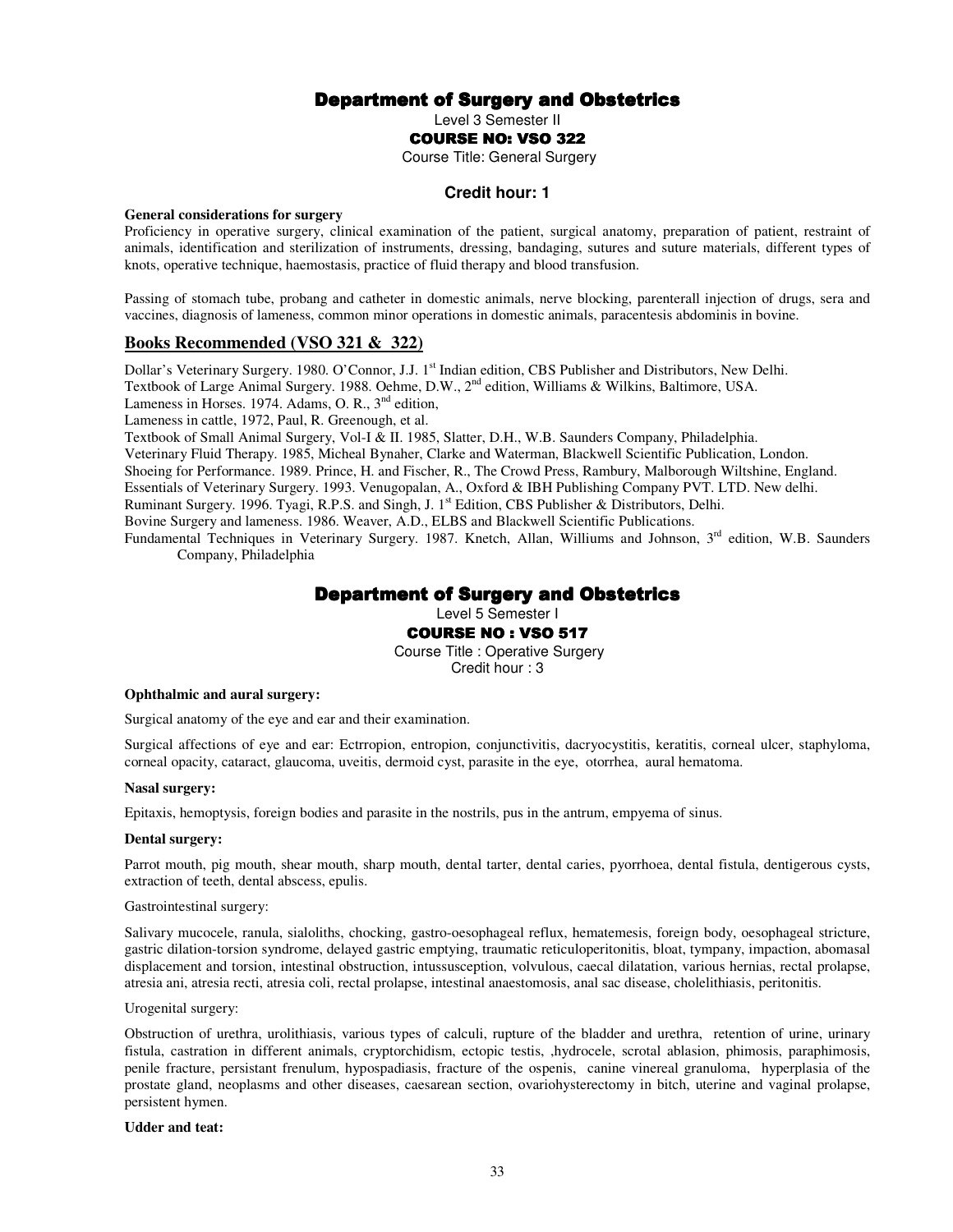Affection of udder and teats: Imperforate teats, teat fissure, obstruction of the teat canal, teat fistula, papilloma, contusions, open wounds, gangrenous mastitis, abscess, tumor, ulcers, botryomycosis.

#### Department of Surgery and Obstetrics

Level 5 Semester I

#### **COURSE NO: VSO 518**

Course Title : Operative Surgery

Credit hour : 1

Anaesthesia and analgesia related to specific operations.

Amputation of tail, digit, declawing, aural resection in dogs, entropion and ectropion operation, enucleation of eyeball, abscess, castration, caponization, ovariohysterectomy, ceasarean section, urethrotomy, cystotomy, ventriculochordectomy (debarking), tracheotomy, oesophagotomy, gastrotomy, enterotomy, enterectomy, intestinal anastomoses, spleenectomy, cholecystectomy, trephining of sinus, ligation of Stention's ducts, opening of guttural pouch, roaring operation, penile deviation, vasectomy, , amputation of penis, Caslick's operation, trocarization, tenotomy, nephrectomy.

#### Books Recommended (VSO 517 & 518)

Dollar's Veterinary Surgery. 1980. O'Connor, J.J. 4<sup>th</sup> edition, CBS Publisher and Distributors, New Delhi. Textbook of Small Animal Surgery, Vol-I & II. 1985, Slatter, D.H., W.B. Saunders Company, Philadelphia. Veterinary Fluid Therapy. 1985, Micheal Bynaher, Clarke and Waterman, Blackwell Scientific Publication, London. Essentials of Veterinary Surgery. 1993. Venugopalan, A., Oxford & IBH Publishing Company PVT. LTD. New delhi. Veterinary Ophthalmology. 1991. Gelatt, K.N., 2<sup>nd</sup> edition, Lea & Febiger, Philadelphia, London.

Leonard;s Orthopedic Surgery of the Dog and Cat. 1985. Alexander JW, W.B. Saunders Company, Philadelphia, London. Canine and Feline Nephrology and Urology. 1995. Osborne, C.A. and Finco, D.R., Williams & Wilkins, Baltimore. Self-Assessment Colour review of Small animal Orthopaedics. 1998. Lewis, D.D., Parker, R.B. and Bloomberg, M.S., Manson Publishing Ltd.

Atlas of Canine Surgical Technique. 1984. Bedford, P.G.G.,

An Atlas of Veterinary Surgery. 1983. Hickman, J., 2<sup>nd</sup> edition, ELBS and John Wright & Sons Ltd. Surgery of the Reproductive Tract. 1987. Cox, J.E. 3<sup>rd</sup> edition, Liverpool.

# Department of Surgery and Obstetrics

Level 4 Semester II

#### **COURSE NO: VSO 423**

Course Title : Radiology and Soundness Credit hour : 2

#### **Radiology**

Introduction, definition of common terms, properties of X-rays, quality of radiograph, X-ray machine, X-ray accessories, production of X-ray, X-ray imaging, exposure factors, contrast media for different body systems, positioning of animals, taking of radiograph, X-ray dark room,. processing of X-ray films, radiographic artifacts, interpretation of radiographs, radiation hazards and safety, scattered radiation, diagnostic radiography and fluoroscopy, principles of endoscopy and ultrasound technique, radiodiagnosis and radiotherapy in veterinary practice, scope of nuclear medicine.

#### **Soundness:**

Introduction, causes of unsoundness, unsoundness due to hereditary vices and acquired diseases, different breeds of animals and birds, conformation, colour and markings, dentition and aging, signs of health, examinations for soundness, writing of certificate, shoeing of animals.

#### **Department of Surgery and Obstetrics**

Level 4 Semester II

**COURSE NO: VSO 424** 

Course Title : Radiology and Soundness

Credit hour : 1

Radiographic equipment and accessories, contrast media, preparation of animals and birds for taking radiographs, estimation of exposure factors, methods of taking radiographs of different organs, processing of exposed X-ray films, storage of radiograph, viewing of radiograph, use of infrared and ultraviolet rays, radiographic artifacts and interpretation of radiographs,. radiographic safety measures, management of X-ray film and dark rooms, method of examination of animals and birds for soundness and certificate writing, shoeing of animals.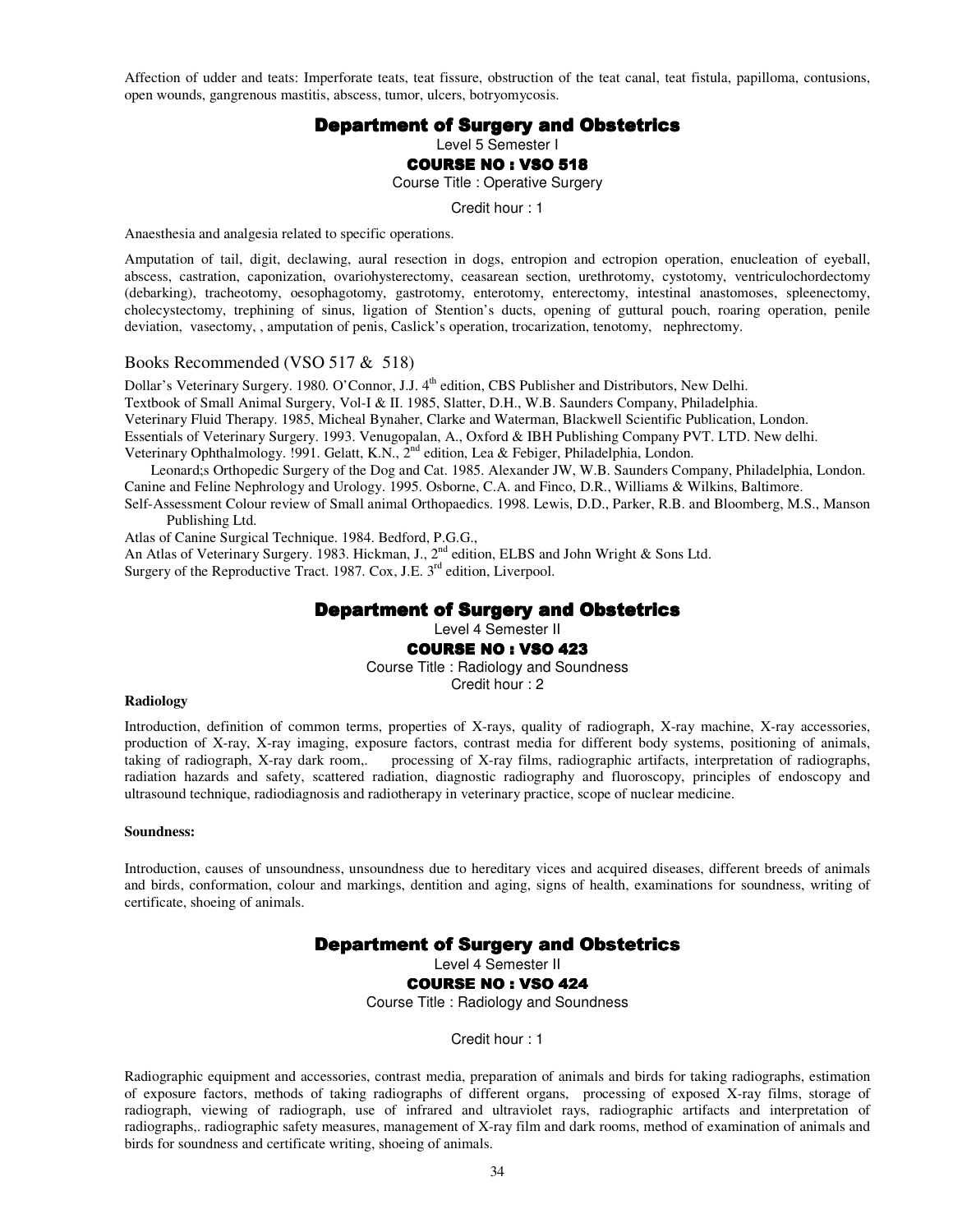# Books recommended (VSO 423 & 424)

Principles of Veterinary Radiography. 1980. Douglas, S.W. and Williamson, H.D., 3<sup>rd</sup> edition, Bailliere Tindall, London. Carlson's Veterinary Radiology. 1977. Gillette, E.L., Thrall, D.E. and Lebel, J.L., 3<sup>rd</sup> edition, Lea & Febiger, Philadelphia. Diagnostic Radiography. 1987. Bryan, Churchill Livingston, London.

**Diagnostic Radiology of the Dog and Cat. 1987. Kealy, J.K., W.B. Saunders Company, Philadelphia, London**.

Lameness in Horse. 1974. Adams, O.R., 3<sup>nd</sup> edition, Lea & Febiger, Philadelphia.

Lameness in Cattle. 1972. Greenough, P.R., MaCallum, F.J. and Weavar, D., Oliver and Boid, Edinburgh.

Self-Assessment Colour Review of Small Animal Orthopaedics. 1998. Lewis, D.D., Parker, R.B. and Bloomberg, M.S., Manson Publishing Ltd.

Bovine Surgery and lameness. 1986. Weaver, A.D., ELBS and Blackwell Scientific Publications.

Essentials of Veterinary Surgery. 1993. Venugopalan, A., Oxford & IBH Publishing Company PVT. LTD. New delhi.

Dollar's Veterinary Surgery. 1980. O'Connor, J.J., 4<sup>th</sup> edition, CBS Publishing Company, New Delhi, India.

Ruminant Surgery. 1996. Tyagi, R.P.S. and Singh, J. 1<sup>st</sup> Edition, CBS Publisher & Distributors, Delhi.

### Department of Surgery and Obstetrics

Level 5 Semester I

#### **COURSE NO : VSO 514**

Course Title : Clinics (Surgery)

Credit hour : 1

Clinical diagnosis and treatment of surgical diseases and disorders in animals and birds at the veterinary clinic, ambulatory surgical services at various farms and field stations, clinical practices of surgical cases at various government and private veterinary hospitals , clinics and zoo.

#### **Books Recommended:**

Surgical Techniques in Experimental Farm Animals. 1995. F.A. Harrison Blackwell Publishing

Bovine Practice 2. 1998. M. Melling, M. Alder WB Saunders

Emergency Procedure for the Small Animal Veterinarian 2000 Signe J. Plunkett WB Saunders Lameness in Cattle. 1972. Greenough, P.R., MaCallum, F.J. and Weavar, D., Oliver and Boid, Edinburgh.

Ruminant Surgery. 1996. Tyagi, R.P.S. and Singh, J. 1<sup>st</sup> Edition, CBS Publisher & Distributors, Delhi.

Surgery of the Reproductive Tract. 1987. Cox, J.E. 3<sup>rd</sup> edition, Liverpool

Veterinary Fluid Therapy. 1985, Micheal Bynaher, Clarke and Waterman, Blackwell Scientific Publication, London.

Fundamental Techniques in Veterinary Surgery. 1987. Knetch, Allan, Williums and Johnson, 3<sup>rd</sup> edition, W.B. Saunders Company, Philadelphia

#### Department of Surgery and Obstetrics

Level 4 Semester I

#### COURSE NO: VSO 413

Course Title : Obstetrics and Gynaecology

Credit hour : 3

Introduction and definition of common terms. Female reproduction and endocrinology. Puberty and oestrous cycle. Breeding soundness examination of female animals. Methods of oestrus detection and interventions on oestrous cycle. Fertilization and development of conceptus. Physiology of mother and foetus during pregnancy. Management of pregnant animals. Methods of pregnancy diagnosis. Abortion. Teratology. Congenital and acquired abnormalities causing reproductive inefficiencies. Initiation and mechanism of parturition, induced parturition, care and management of newborn and dam. Dystocia, its causes, incidence, diagnosis and management. Manipulative delivery in farm and companion animals. Faetotomy and caesarean operation. Injuries and diseases incidental to pregnancy and parturition. Retention of placenta. Utero-vaginal prolapse. Post partum reproduction and uterine infections. Aetiology, diagnosis, treatment, management and economic importance of infertility, subfertility and sterility. Female reproductive health management of farm, companion, wild and zoo animals. Vaccination to maximize fertility. Mastitis and udder health management.

# Department of Surgery and Obstetrics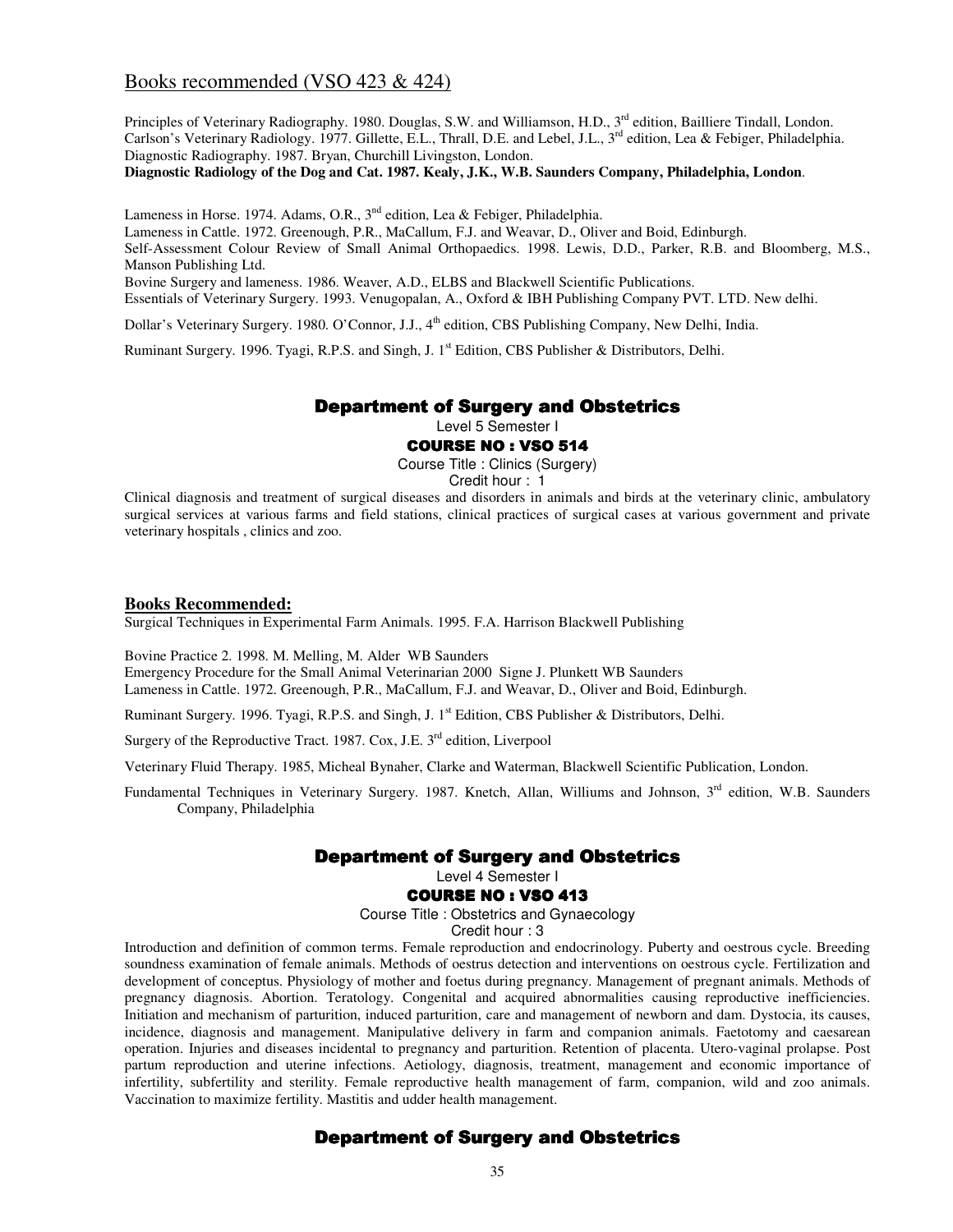#### Level 4 Semester I

#### **COURSE NO: VSO 414**

#### Course Title : Obstetrics and Gynaecology

#### Credit hour : 1

Demonstration of the female reproductive organs of domestic animals on slaughterhouse materials. Phantom hall practice on palpation of bovine female genital organs and dystocia corrections. Demonstration on oestrus detection. Practice on intrauterine catheter passage, uterine biopsy, intrauterine infusion and flushing, Operative techniques of female reproductive system. Clinical and laboratory practice on pregnancy diagnosis. Demonstration on fetotomy and cesarean operation. Laparoscopy and ultrasonography of female reproductive organs.

#### **Books Recommended (VSO 413 & 414)**

Current Therapy in Large Animal Theriogenology,1997, by R S Youngquist, W.B Saunders Company, Philadelphia

Veterinary Reproduction and Obstetrics (Theriogenology) 1998, by G. H. Arthur, D. E. Noakes and H. Pearson, 3rd edn, Bailliere Tindal, London, Sydney, Tokyo.

Veterinary Obstetrics and Genital Diseases (Theriogenogy) 1986, by S. J. Roberts, 3<sup>rd</sup> edn., W. B. Saunders Company, US Reproduction in Farm Animals, 2000. By F.S.E. Hafez, Lea and Febizer, USA.

- Canine and Feline Theriogenology, 2001, by S.D. Johnston, M. V. Root Kustritz and P.N.S. Olson, W.B. Saunders Company, Philadelphia.
- Fertility and Infertility in Veterinary Practice, 1988, 4<sup>th</sup> edn, by J.A. Laing, W.J. Brinley Morgan and W.C. Wagner, Bailliere Tindall.

Encyclopaedia of Reproduction 1998, by E. Knobil and J. D. Neill, Accademic Press, London.

Reproductive Clinical Problems in the Dog, 1988, 2<sup>nd</sup> edn, by D. E. Jones and J. O. Joshua, Wright, London.

Manual of Small Animal Reproduction and Neonatology 1998, by G. England and M. Harvey, British Small Animal Veterinary Association, Cheltenham, UK

- Veterinary Endocrinology and Reproduction, 1989, 4<sup>th</sup> edn, by L.E. McDonald and M.H. Pineda, Published by Lea and Febiger, Philadelphia, London.
- Reproductive Pathology of Domestic Mammals, 1990, 1<sup>st</sup> edn. by Kenneth McEnteem, Academic Press, Inc. San Diego, Newyork.

Surgery of the Reproductive Tract in Large Animals, 1982. by John F. Cox, Liverpool University Press, UK.

# **Department of Surgery and Obstetrics**

Level 4 Semester II

#### **COURSE NO : VSO 425**

#### Course Title : Andrology and Artifiicial Insemination

Credit hour : 2

Scope of Andrology and Artificial Insemination (AI) in Veterinary Medicine. Functional anatomy and physiology of male reproduction. Spermatogenesis, semen formation and related abnormalities. Clinical examination of males for breeding soundness evaluation. Semen collection, evaluation, processing, preservation and clinical practice of AI. Clinical management of fertility. Infertility and uterine infections due to faulty AI. Veterinary management of semen borne and AI-related diseases. Recording and clinical analysis of reproductive and AI parameters. Diseases of male reproduction. Health management of AI stud males. Reproductive biotechnology. Computer application and hormone assays for the veterinary control of AI field services.

### Department of Surgery and Obstetrics

Level 4 Semester II

#### **COURSE NO: VSO 426**

Course Title: Andrology and Artifiicial Insemination

Credit hour: 1

Clinical examination of stud males. Collection, evaluation, processing and freezing of semen. Practice of artificial insemination. Clinical practice of the evaluation of bull station and semen laboratory to certify semen to be used at AI. Pathomorphological examination of fresh and preserved semen. Collection of seminal fluid for microbiological examination. Preparation of teaser bulls. Operative techniques for the corrections of injuries and affections of male reproductive system.

#### **Books Recommended (VSO 425 & 426)**

Current Therapy in Large Animal Theriogenology, 1997, by R S Youngquist, W.B Saunders Company, Philadelphia

Marshall's Physiology of Reproduction, 1990,  $4<sup>th</sup>$  edn., edited by G. E. Lamming, Vol 2, (Reproduction in the Male), Churchill Livingstone, London, Melbourne and Yew York

Veterinary Reproduction and Obstetrics (Theriogenology) 1998, by G. H. Arthur, D. E. Noakes and H. Pearson, 3<sup>rd</sup> edn, Bailliere Tindal, London, Sydney, Tokyo.

Veterinary Obstetrics and Genital Diseases (Theriogenogy) 1986, by S. J. Roberts, 3<sup>rd</sup> edn., W. B. Saunders Company, US

Physiology of Reproducton and Artificial Insemination in Cattle, 1978, 2<sup>nd</sup> edn, by G. B. Salisbury, N. I. Vandemark and J. R. Lidge, Freeman and Company, Sanfransisco, USA.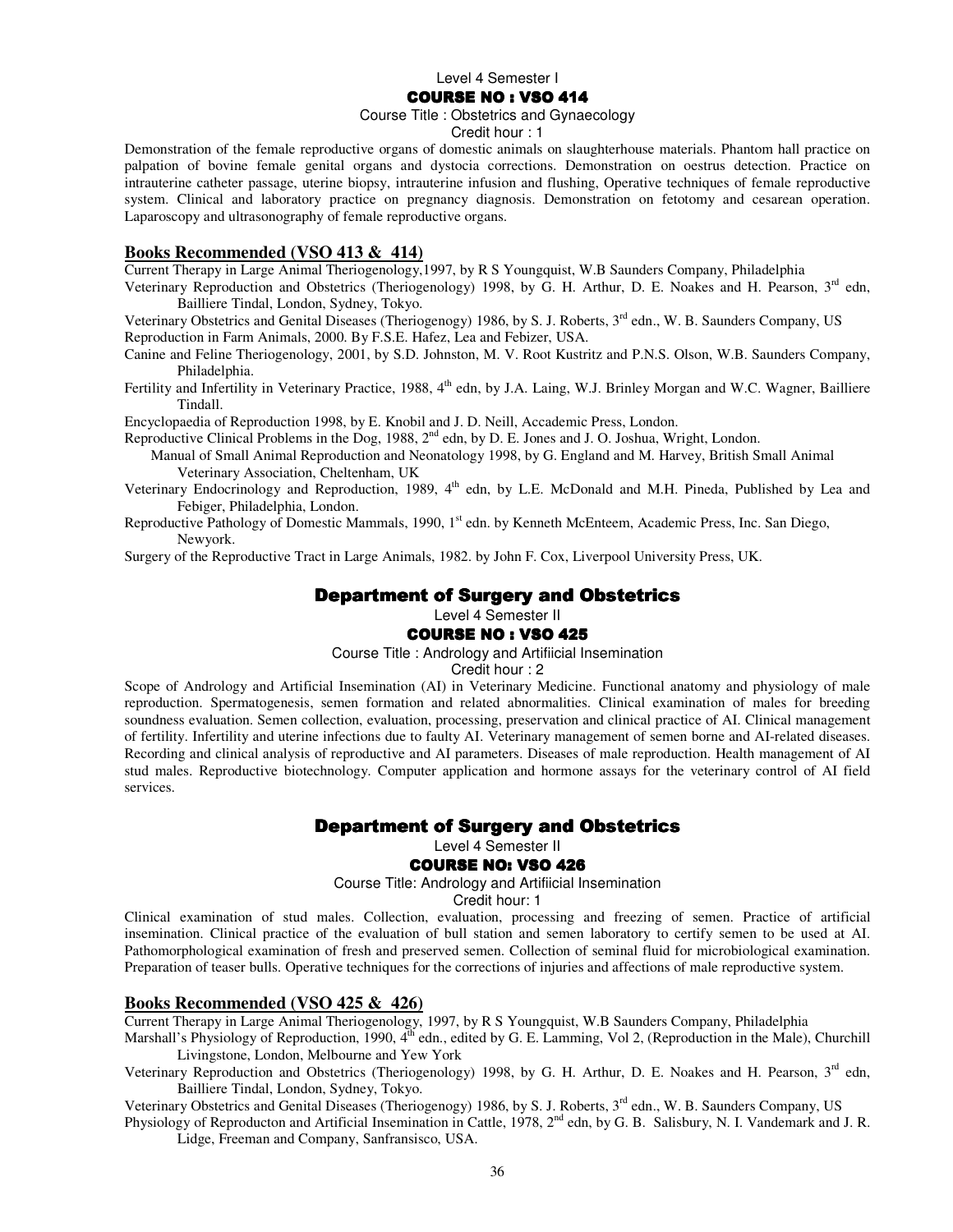Reproduction in Farm Animals, 2000. By F.S.E. Hafez, Lea and Febizer, USA.

Reproduction in Domestic Animals, 1991, 4<sup>th</sup> edn., By P. T. Cupps, Academic Press, Inc. California, London.

Reproductive Clinical Problems in the Dog, 1988, 2<sup>nd</sup> edn, D. E. Jones and J. O. Joshua, Wright, London.

Reproductive Pathology of Domestic Mammals, 1990, 1<sup>st</sup> edn. by Kenneth McEnteem, Academic Press, Inc. San Diego, Newyork.

# Department of Surgery and Obstetrics

Level 5 Semester I

**COURSE NO : VSO 512** 

Course Title : Clinics (Theriogenology)

Credit hour : 1

Diagnosis and treatment of genital diseases of male and female animals at the clinics. Treatment of gynaeco-obstetrical and infertility related cases at the clinics and field conditions. On farm practice of reproductive health management, mastitis diagnosis, treatment and udder health management.

#### **Books recommended**

Veterinary Reproduction and Obstetrics (Theriogenology) 1998, by G. H. Arthur, D. E. Noakes and H. Pearson,  $3^{rd}$  edn, Bailliere Tindal, London, Sydney, Tokyo.

Veterinary Obstetrics and Genital Diseases (Theriogenogy) 1986, by S. J. Roberts, 3<sup>rd</sup> edn., W. B. Saunders Company, US Current Therapy in Large Animal Theriogenology,1997, by R S Youngquist, W.B Saunders Company, Philadelphia

Canine and Feline Theriogenology, 2001, by S.D. Johnston, M. V. Root Kustritz and P.N.S. Olson, W.B. Saunders Company, Philadelphia.

Equine Reproduction, 1993 by Angus-o-McKiron, James, L Boss, Lea and Febiger, London.

Reproductive Clinical Problems in the Dog, 1988, 2<sup>nd</sup> edn, D. E. Jones and J. O. Joshua, Wright, London.

# Department of Animal Breeding & Genetics

Level -3, Semester- II

#### COURSE NO. : ABG 329

Course Title: Genetics and Animal Breeding

Credit hour : 3

#### **Genetics :**

**Introduction** : Definition, branches of genetics, application of genetics in livestock and poultry, early development and modern concept of genetics.

**Mendelian Genetics** : Principles of inheritance-the law of segregation and the law of independent assortment, modification of Mendelian ratios, lack of dominance, lethal genes, epistasis, linkage and crossing over.

**Sex determination and sex linkage** : Mechanism of sex determination; free-martin, intersexes and super sexes, sex-linked, sex-influenced and sex limited characters.

**Gene expression** : Functions of gene, genetic control of metabolism, protein synthesis.

**Mutation :** The molecular basis of mutation, Phenotypic effects of mutation, practical application of mutation in the field of livestock.

**Chromosomal aberration :** Deletion, duplication

**Variation in chromosome number** : Aneuploidy and polyploidy in animals, chromosomal abnormality syndromes in animals.

**Hereditary defects and genetic resistance to diseases.** 

**Multiple gene effects :** Quantitative traits, mechanism of inheritance of quantitative traits.

#### **Animal Breeding:**

**Variation in quantitative traits :** Phenotypic, genetic and environmental variations, concept of heritability and repeatability. **Priniciples of selection** : Mass selection, pedigree selection, family selection, progeny testing.

**System of mating** : Inbreeding, linebreeding, outbreeding, crossbreeding, grading and species hybridization.

# Department of Animal Breeding & Genetics

Level -3, Semester- II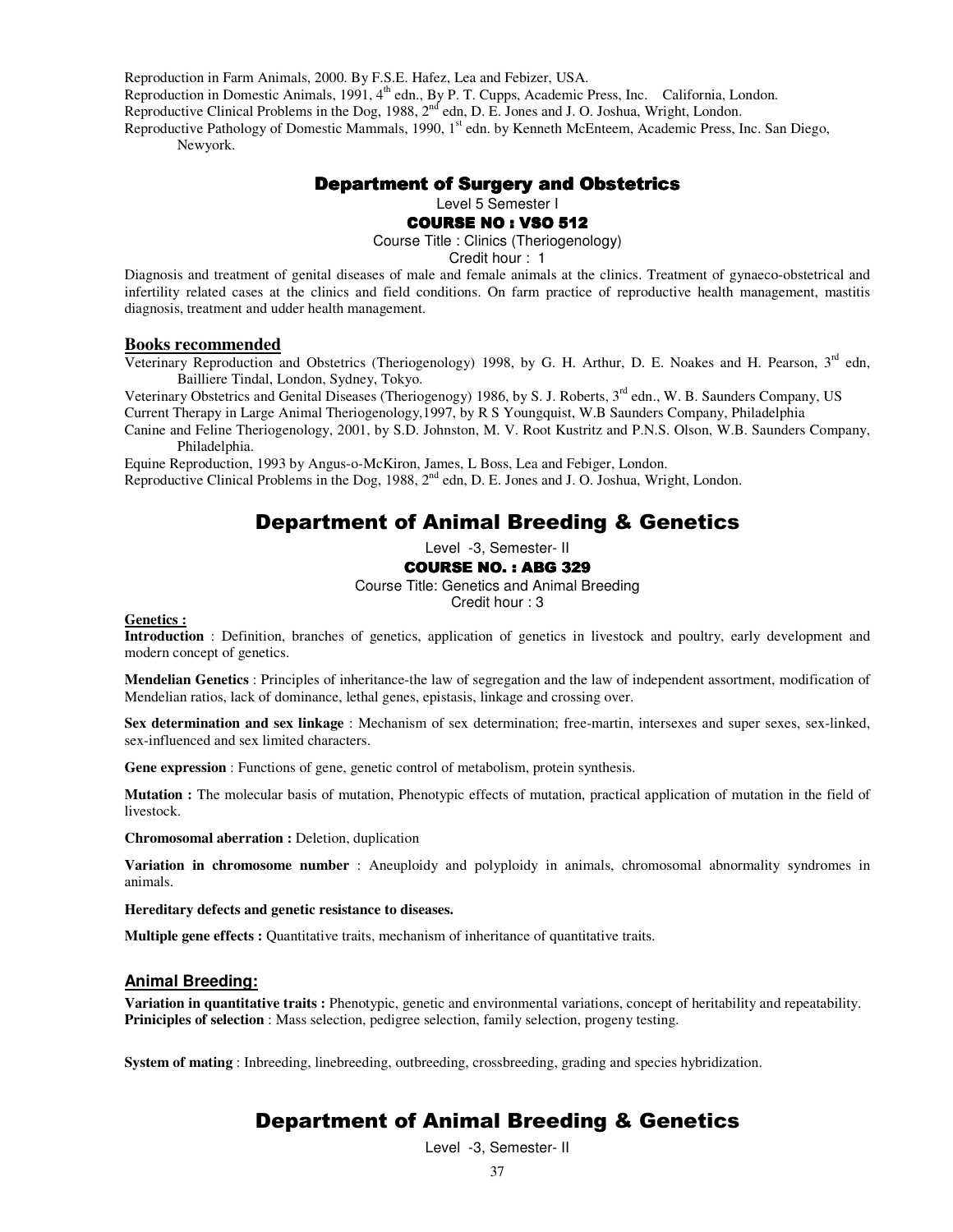# COURSE NO. : ABG 330

Course Title: Genetics and Animal Breeding

Credit hour : 1

Exercises on segregation, gamete formation, gene combination, Mendelian ratios in the formation of genotypes, probability, Chi-square test, estimation of repeatability and heritability.

#### **Books Recommended (ABG 329 & 330)**

Genetics of Livestock, improvement, Lasley, J.F. 1987. (3<sup>rd</sup> edition), Prentice Hall, Engle Wood Cliffs, New Jersey. Veterinary Genetics, Nicholas F.W. 1987. Claridon Press, Oxford. The Principles of Heredity, Snyder, L.H. and P.R. David, 1957.  $(5<sup>th</sup>$  edition) D.C. Health and Co., Sexington Massachusetts. Breeding and improvement of Farm Animal  $(7<sup>th</sup>$  edition). Warwick, E.J. and J.E. Legtes. McGraw Hill Book Co. Inc., Newyork. 1987. Introduction to Practical Animal Breeding. Malcolm B. Willis. Dalton's Third Edition.

Blackwell Sc. London. 1991.

# Department of Animal Nutrition

Level -2 , Semester II

#### COURSE NO. :AN 223

Course Title : Animal Nutrition

Credit hour : 3

Definition & scope of nutrition, its relation with other decipline of Science, history of it development. Classification of food

nutrients and their functions.

Metabolic functions & deficiency of minerals & Vitamins. Digestion  $\&$  utilization of carbohydrate, Protein,  $\&$  fat in monogastric and polygastric animals Feeding standards. Feed stuffs & their classification. Balancing ration for different species of animals. Digestibility and nutrient value of different feed. Nutrients and feed requirement in animals at various stages of growth reproduction and production.

Feeding animals and factors affecting food

# Department of Animal Nutrition

Level -2 , Semester II

#### COURSE NO. :AN 224

Course Title : Animal Nutrition Credit hour : 1

Processing & preparation of feed samples for nutritional analysis.

Proximate analysis of feed stuffs.

Identification of common feed stuffs.

Feed formulation for different ages/stages of animals.

#### **Books Recommended (AN 223 & 224)**

Feeds & Feeding, Morrison F.B. (1956), The Morrison Publish Co. Itheca, New York

Animal Nutrition, Banerjee G.C. (1978). Oxford & 1BH Publishing Co. New Delhi, India.

Animal Nutrition , Mayhard L.A., Losli L.K., Hintz H.F. and Warner R.G. (1984) (7<sup>th</sup> edition)Tata Mc graw Hill Publishing Company Ltd., New Delhi, India.

Dairy cattle feeding and Nutrition. Miller W.J. (1979). Academic press. New york, USA.

Animal Nutrition and Feeding practices in India. Ranjan S.K. (1977). Vikash publishing House. Pvt. Ltd. India.

# Department of Animal Science

Level -1, Semester- 1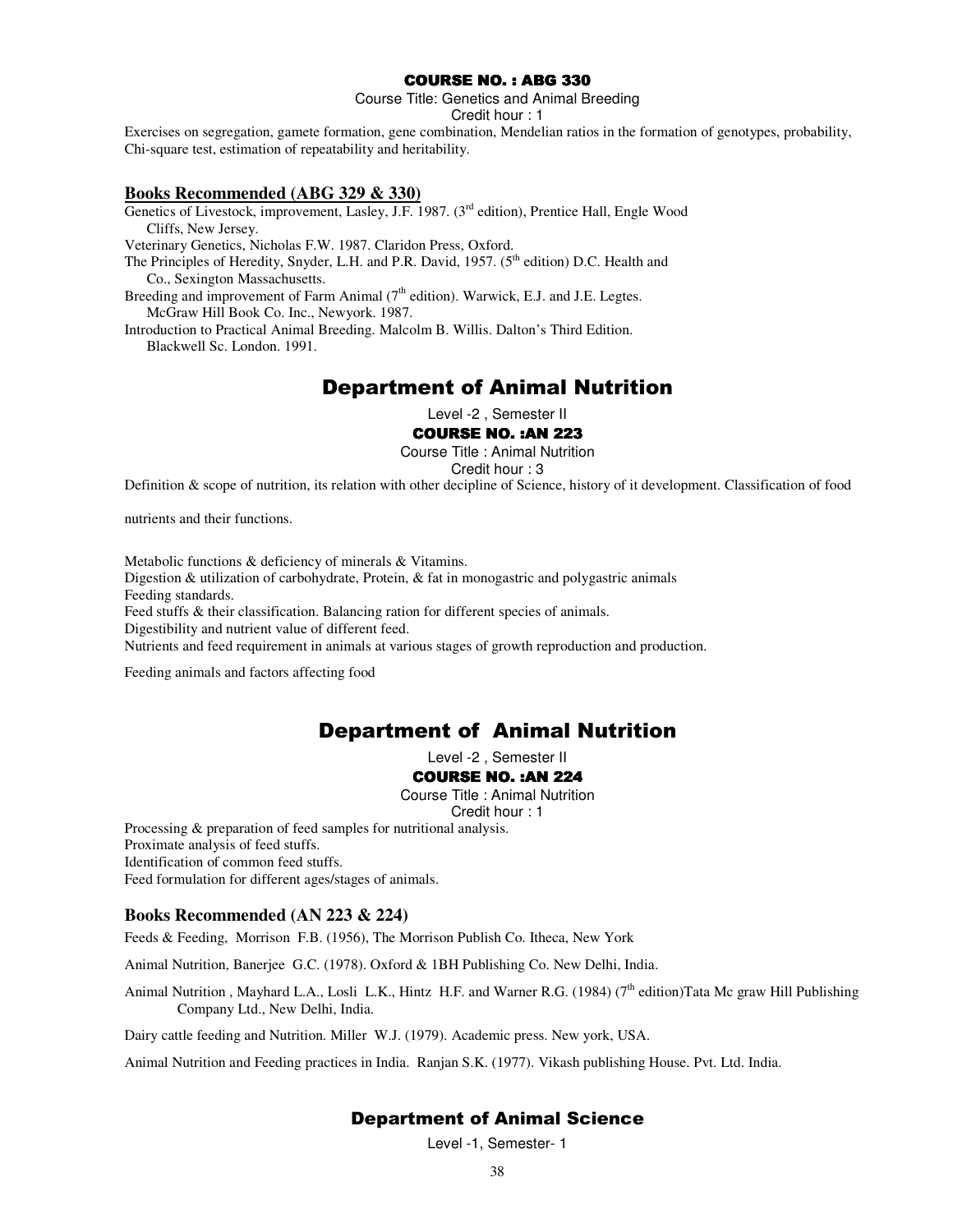# **COURSE NO. : AS 115**

Course Title : Animal Science Credit hour : 3

**Introduction :** Introduction and scope of animal husbandry and animal science. Population of livestock in Bangladesh. Introduction to domesticated animal ecology, psychology, behavior and their vices. Importance of livestock and their impact on the economy of Bangladesh Adaptation of exotic Animals in Socio-economic and climatic conditions of Bangladesh

**Scientific and professional terms** :Horse, Cattle, buffalo, Sheep and goat.

**Common breeds of livestock**: Common breeds of livestock, their important characteristics and adaptive ability with special emphasis on horse, cattle, buffalo, sheep and goat.

**Housing :** Economic importance of housing. Objectives and Principles of housing for livestock Selection of site for livestock farm Types and system of housing for livestock

**Management of livestock :** Different management practices of livestock. Care and management of farm animals. Disposal of animal wastes from different farms.

Products and by products: Elementary knowledge on slaughter house by products. Composition and food value of meat and factors affecting quality and quantity of quantity of meat.

# Department of Animal Science

Level 1, Semester 1

# **COURSE NO.: AS 116**

Course Title : Animal Science

Credit hour : 1 Handling and approaching of Animals Identification of different body parts of livestock Identification and important characters of different breeds of cattle, buffaloes, sheep and goat. Restraining tools of livestock. Casting of livestock Shoeing tools and shoeing of livestock

Dentition and Ageing of livestock.

Methods of grooming, washing, bedding, clothing, marking and castration.

# **Recommended Books (AS 113 & 114)**

A Text Book of Animal Husbandry, by Banerjee, G.C. 1999, Eight Edition, Oxford and IBH Publishing Co. New Delhi 11001. India.

An Introduction to Animal Husbandry in the Tropics, by Williamson G, and Payne, W.J.A. 1978 , Third Edition, Longman Group Ltd. England.

Animal Science, by Ensminger, M.E. 1969, Sixth Edition. The Interstate Printers & Publishers, Inc. Danville, Tillinois, USA. Livestock Husbandry Techniques, by McNitt, J.I. 1983, Granada Publishing Ltd., London.

Practical Animals Husbandry (Seventh edition), by Miller, W.C. & E.D.S. Robertson 1959, Oliver & Boyd. Edinburgh, U.K.

Management and Feeding of Buffaloes, by Ranjhan, S.K. and N.N. Pathak 1979, Vikas Publishing House Pvt. Ltd., New Delhi, India.

Animal behaviour, by Ridley, M. 1986, Blackwell Scientific Pub. London. U.K. Modem breeds of livestock, by Briggs H.M. & Briggs D.M. 1984, McMillan Pub., New York, U.S.A. The behaviour of domestic animals, by Hafez, E.S.E. 1975, 3<sup>rd</sup> edn. Bailliere Tindall, London, U.K. The Study of Animal behaviour, by Huntingford. F. 1984, Chapman & Hall, London, U.K.

# Department of Animal Science

Level-3, Semester-1

**COURSE NO. AS 313** 

Course Title : Animal Waste Management

Credit hour : 2

Introduction and glossary of waste management in livestock farms.

Importance and objectives of waste management.

Measures for handling farm wastes.

Methods for processing and treatment of animal wastes.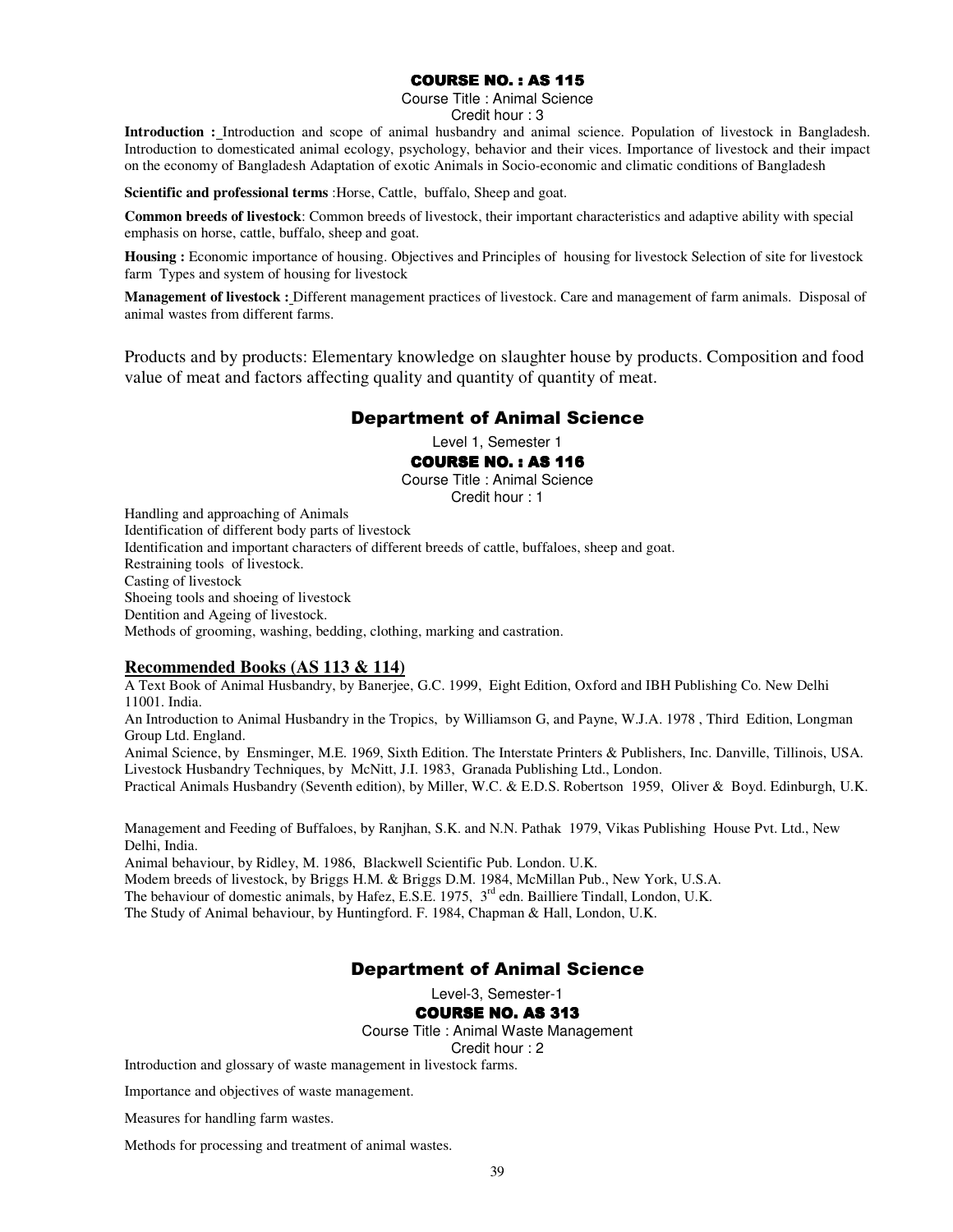Effects of Animal wastes on public health and environment.

Disposal of animal wastes.

Safety and regulation of animal wastes.

# Department of Animal Science

Level-3, Semester-1

**COURSE NO. AS 314** 

Course Title : Animal Waste Management Credit hour : 1

Identification of farm animal wastes.

Handling of wastes in animal farm

Storage and treatments of animal waste

Disposal of animal wastes.

#### **Books Recommended (313 & 314)**

1. Manure disposal from livestock farms. David Sainsbury and peter Sainbury, In : Livestock Health and Housing ELBS.

London. 1982.

2. Farm Wastes Hanbook. Aberdeen. A.M. Robertson; Scottish Farm Buildings Investigation Unit. 1977.

3. Animal Waste Management and Wastewater treatment. E.P. Taniganides, In: World Animals Science, v-6. Animal

Agriculture and Environmental Health (Ed.E.E.Stranch). Elsevier Science Publishing Company Inc. 1987.

4. Animal production and pollution problems. In : Livestock Production for  $21<sup>st</sup>$  Century : P.E.V. Williams, and J.M. Kelly Priorities and Research Need (Ed. P.A. Thacker). 1994.

# Department of Dairy Science

Level- 2, Semester-I

#### **COURSE NO.: DS 213**

Course Title: Elementary Dairy Science

#### Credit hour: 3

Introduction of Dairy Science Department. Definition of Dairy Scinece. Statistics related to dairying of Bangladesh and leading dairy countries. Terminology of dairy cattle. History of dairying. Texanomy-origin and classification of dairy animals. Characteristics of important dairy breeds – local and foreign. Importance of dairy farming. Milk production and its utilization in different leading countries. Feeding and management problem of Dairy animals. Use of bedding and disposal of farmyard manure. Principles of dairy farm management with special reference to veterinary activities. Cleaning, sanitation and sterilization of farm equipment. Preliminary knowledge about milking. Keeping health-records for dairy herd. Introduction, definition and composition of milk. Food value of milk. Sources of contamination of milk and their control.

# Department of Dairy Science

Level- 2, Semester-I

**COURSE NO.: DS 214**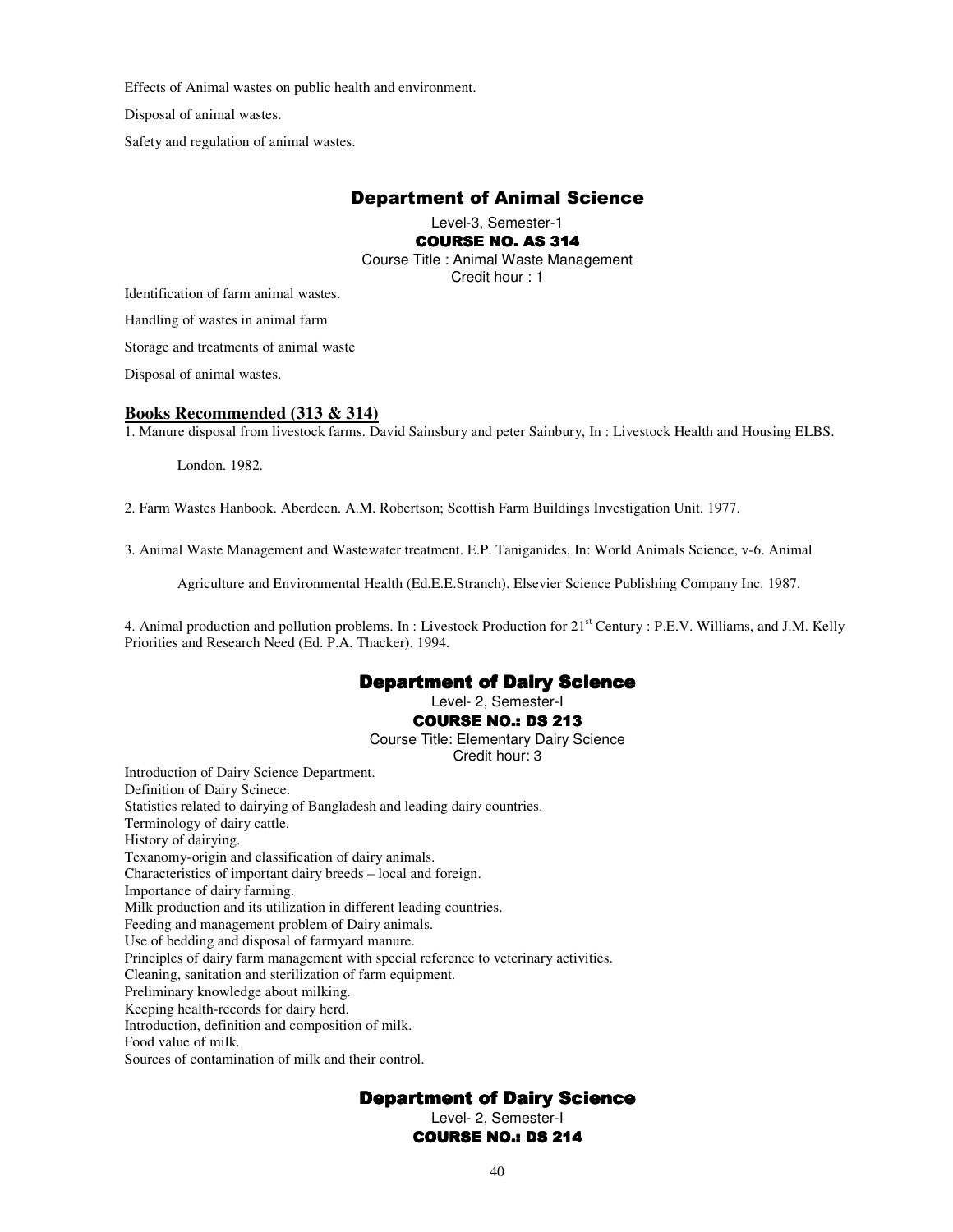# Course Title: Elementary Dairy Science Credit hour: 1

General information about the Bangladesh Agricultural University dairy farm and an ideal dairy farm. Name of common house at the Bangladesh Agricultural University dairy farm and an ideal dairy farm. Identification of different dairy breeds of cow and buffalo.

Handling of Dairy Cows, Calves, Heifers, Bulls and Buffaloes. Identification and uses of dairy utensils and equipment. Identification of Dairy Animals(tagging, tattooing, branding, marking). Dentition and ageing. Health records of dairy cattle as the source of diagnosis of diseases and treatment. Cleaning and washing of dairy animals and dairy utensils and equipments.

# **Books Recommended (DS 213 & 214)**

- 1. Dairy Science, W.E. Peterson, Second Edn. J.B. Lippincoth Co. New York. 1958
- 2. Dairy Cattle and Milk Production, C.H. Ecles, the Macmillan Co. New York, 1960.
- 3. Elements of Dairying, T.M. Olson, the Macmillan Co. New York, 1965.
- 4. Milk production and Processing, Judking and Keener, Jhon Willey & Sons, New, York, 1960.
- 5. A Text Book of Animal Husbandry, G.C. Banerjee, Oxford & IBH Pub. New Delhi, 1987.
- 6. Understanding the Dairy Cow, Jhon Webster, 1<sup>st</sup> Edn. British Library, Cataloging in Publication Data, ISBN, 0-612-01889-5.
- 7. Animal Husbandry and Dairy Science, Jagadish Prasad, Kalyni Publishers, New Delhi, Ludiana, Kolkata, 1997.
- 8. Brochure of Animal Husbandry-Published by Dean of Animal Husbandry.

# Department of Poultry Science

Level 1, Semester II

# **COURSE NO. : PS 123**

Course Title : Elementary Poultry Science

Credit hour : 3

Population of Poultry in Bangladesh. Role of Poultry in economy of Bangladesh. History and Development of Poultry. Origin and Domestication of Poultry Species. Consequence of domestication of Poultry. Habitats of different poultry species.

Importance of Poultry and Poultry products. Terminology used in Poultry Science. Classes, Breeds and Varieties of Poultry, broiler and hybrid layers. Major chicken breeds and their characteristics. Chronological development classes, breeds and varieties.

Different body system; Digestive system, Skeletal system, Reproductive system and Respiratory system and their relations with meat and egg production.

Structure and formation of eggs. Abnormality in eggs. Vices in Poultry.

Space requirements for different species. Incubation periods of different species. Principles and practices of incubation. Selection of eggs for hatching. Different types of Poultry farms. Different types of houses for poultry. Site selection for poultry farm. Brooding of chicks

Principles and methods of poultry feeding. Sexing, debeaking and selection of breeding stock; culling. Lighting and other management practices in poultry farming.

# Department of Poultry Science

Level 1, Semester II

# **COURSE NO. : PS 124**

Course Title : Elementary Poultry Science Credit hour : 1

Holding and handing of poultry. Identification of different body external parts of poultry. Demonstration of internal body parts of poultry. Identification of different poultry species. Identification of breeds and varieties. Identification of eggs of different poultry species, hatching, brooding, sexing, debeaking Culling and selection of breeding stocks.

Identification of different equipments and appliances.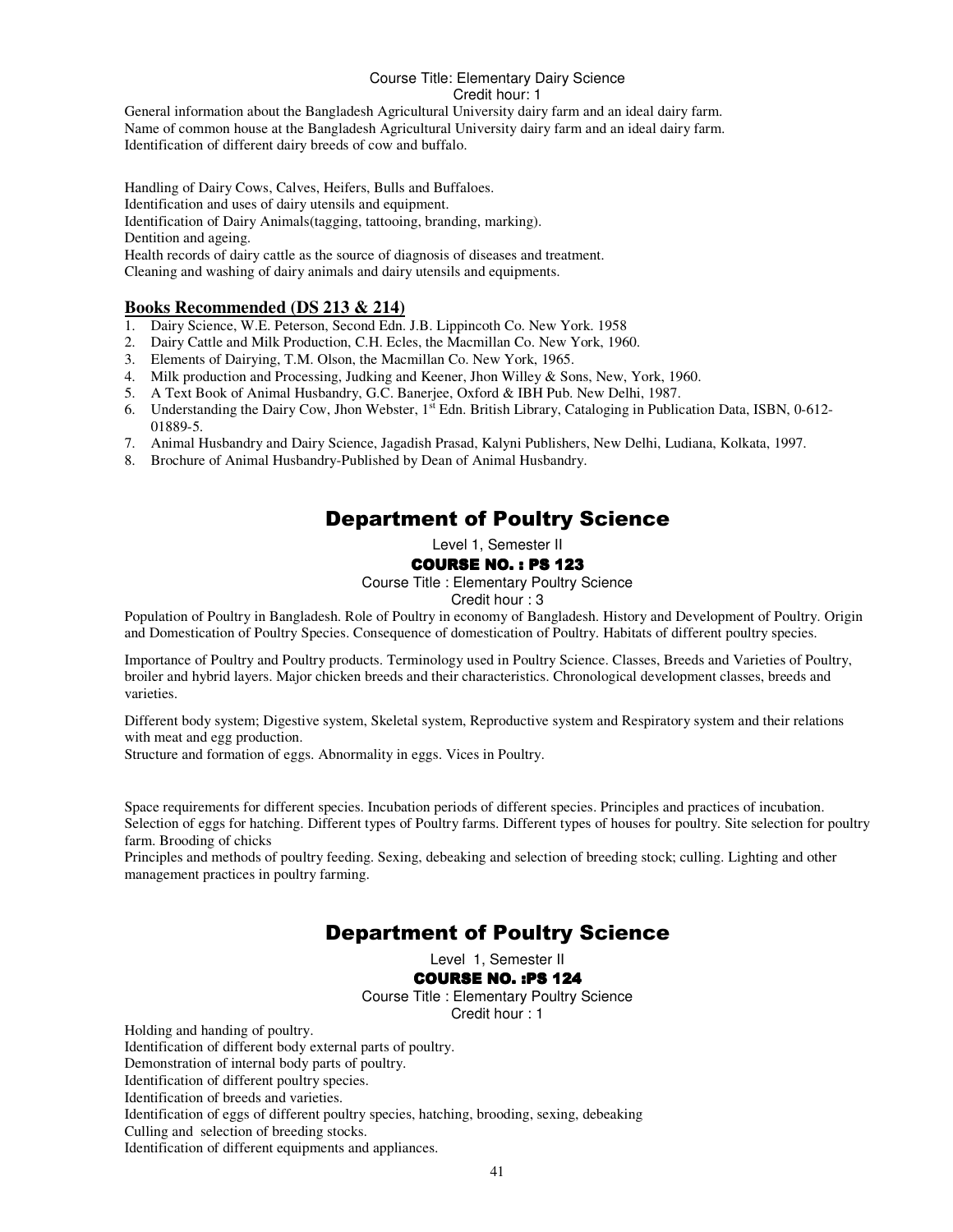Identification & poultry feed staff, methods of feeding, feeding schedule. Demonstration on poultry housing. Demonstration on different floor systems.

#### **Books Recommended (PS 123 & 124)**

Poultry Sci. & Practices 5<sup>th</sup> Edn. Winter, AR & Funk, E.M. (1960). J.B. Lippincott Co. U.S.A. Poultry Breeding and Genetics, R.D. Crawford, (1990). Elsever Publishers. Amsterdam, The Netherlands.

Nutrient Requirements of Poultry. 9<sup>th</sup> revised edition. National Research council washington, D.C. U.S.A. 1994.

Hatchery Operation and Management. E.M. Funk and N.R. Irwin(1995). New york, gohn wiley and Sout, Iuc, London-Chapman and Hall Ltd.

# Department of Farm Structure

Level-4, Semester-1

#### **COURSE NO. FS 413**

Course Title : Livestock Farm Design and Environment

Credit hour : 3

Farmstead planning considerations, site slections, farm classification, space requirements and basic design criteria. Construction materials : Brick, sand, cement, timber and steel; material and cost estimation of brick, concrete, timber and steel works.

Livestock housing : Farm components, floor components in relation to animal comfort and disease, herd size calculation, layout design of barn, hospital, maternity area and milking center, confined and loose houses design, housing for calves and heifers. Layout and design of poultry houses.

Abattoirs : Specifications, design requirements and layout, environment and hygienic factors.

Environmental factors : Climatic conditions for livestock, heat, vapor and air exchange in livestock sheds, air flow patterns, air-moisture-temperature relationship and its impacts.

Environmental controls : Purposes of ventilation, natural and artificial ventilations, air pressure and velocity, relative humidity, quantify number and sizes of fans, air inlet area, evaporative cooling system, heat and mosture balance, ventilation for cold and rainy days.

Water supply : Water storage, supply and drainage for livestock farms.

Lighting : Fundamentals of lighting, natural and artificial lighting.

# **Department of Farm Structure**

Level-4, Semester-1

#### **COURSE NO. FS 414**

Course Title : Livestock Farm Design and Environment Credit hour : 1

a) Lab exercise :

i) Planning and layout design of a typical farmstead

ii) Design of commercial livestock farms

b) Visit to abattoirs and livestock farms

#### **Books Recommended (FS 413 & 414)**

1. Agricultur Buildings and Structures-James H. Whitaker, Reston publishing company, Virginia. 1979.

2. Functional Design handbook for Australian Farm Buildings-G.J. Redding

3. Farm Structures-H.J. Barre and L.L. Sammet

John Wiley & Sons, Inc., N.Y., USA.  $5^{th}$  Printing March 1963.

4. Planning and Design of Farm Buildings with reference to Bangladesh conditions-M.W. Ullah

A Thesis submitted to the Institute of Agric. Engg., RVAU, Denmark. 1981.

# Department of Farm Power and Machinery

Level-4, Semester-1

COURSE NO.: FPM 4101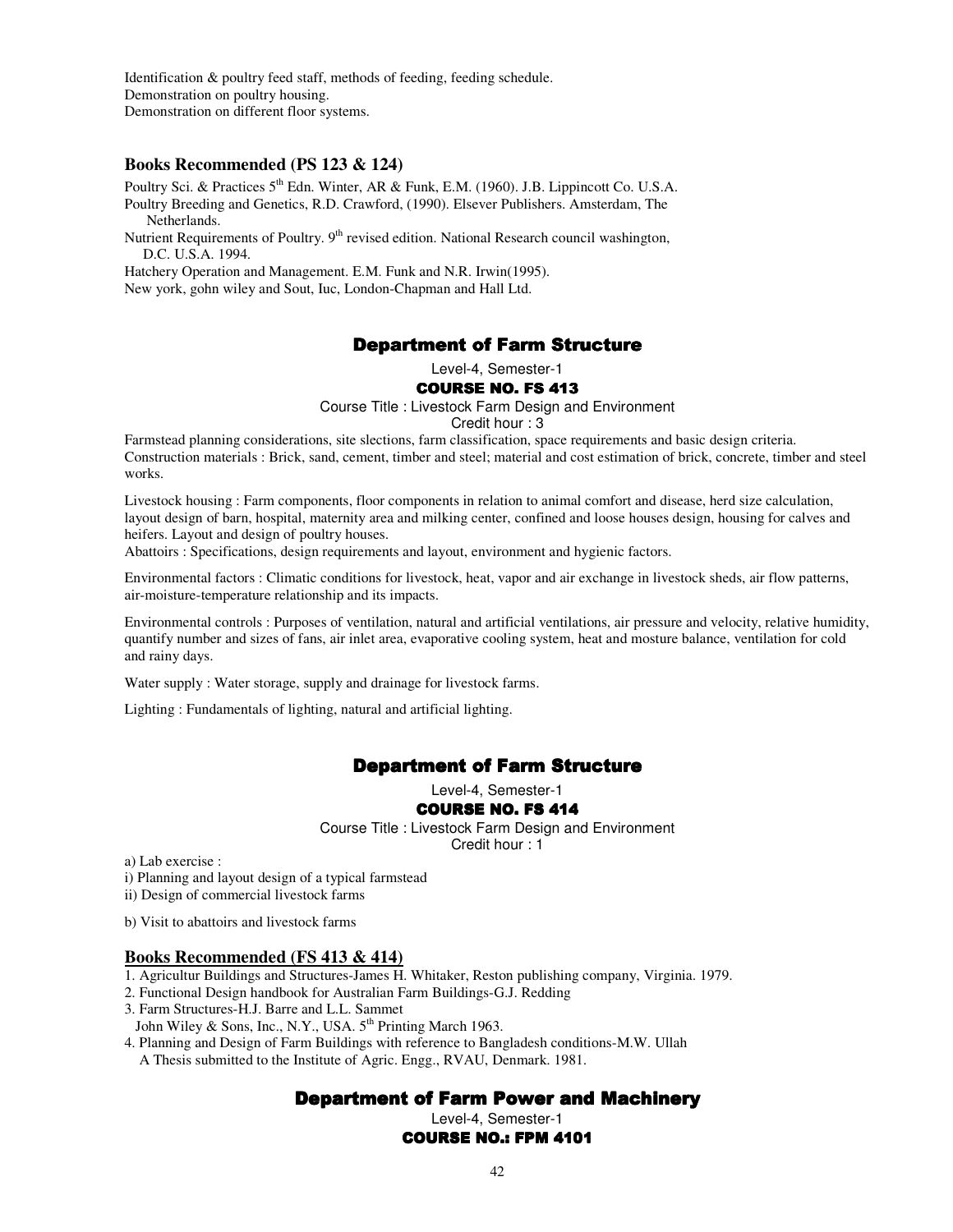#### Course Title: Farm Operation and Management

Credit hour : 3

- 1. Management : Concepts and theories of management, organization and administration, Introduction to Farming Systems
- 2. Leadership : Types of leadership, leadership characteristic, Function of a Manager.
- 3. Linear Programming : Introduction, model formulation and solution, application to livestock farm management.
- 4. Networking : Shortest route and PERT problem, application to livestock and disease control management.<br>5. Management of Clinic and Farm: Location and layout of Clinic & Farm.
- 5. Management of Clinic and Farm: Location and layout of Clinic & Farm.<br>6. Inventory model: Introduction, formulation of model and solution, applicity
- Inventory model: Introduction, formulation of model and solution, application to medicine and feed inventory system.
- 
- 7. Transportation and distribution model : Application to medicine, feed and livestock products.<br>8. Queueing theory : Introduction, characteristic, application to clinical service design and mana<br>9. Purchasing function and Queueing theory : Introduction, characteristic, application to clinical service design and management.
- 9. Purchasing function and interfaces with supplier: quotation, tender, public procurement rule.
- 10. Operation and maintenance of farm equipment, with special reference to hygienic interventions and safety measures.

# Department of Farm Power and Machinery

Level-4, Semester-1

#### COURSE NO.: FPM 4102

Course Title: Farm Operation and Management

Credit hour : 1

- 1) Lab exercises: linear programming, inventory model, transportation model with application to dairy, poultry and zoo management.
- 2) Project proposal preparation, project logical frame work, activity bar-chart & budget
- 3) Field visits

# **Books Recommended (FPM 4101 & 4102)**

- 1. Introduction to Operations Research (7th ed.), 2001 F.S. Hillier & G.J. Lieberman, Mac Graw Hill Publishing
- 2. Fundamental of Management Science 1981. Turban, E. Meredith, J.R. McGraw-Hill Co.
- 3. Engineering Economy (6th ed.), 1979 E.P. DeGarmo, J.R. Canada & W.G. Sullivan, Macmillan Publishing Co.
- 4. Organization and Management B.S. Blanchard, Prentice-Hall, New Delhi
- 5. Operations Research H.A. Taha, Collier Macmillian, New York

# **Department of Agricultural Economics**

Level- 5 Semester- 1

# **COURSE NO. AE 511**

Course Title: Livestock Production Economics;

Credit hour: 3

#### **1. Economic Concepts of Livestock Production**

Definition and concepts of Economics and Livestock Economics, Scope of Economics, Economic principles applicable to Livestock production

#### **2. Theory of Demand and Supply**

Meaning and types of demand, Law of demand, Factors influencing demand, Demand function, Demand schedule, Demand curves, Changes in demand, Elasticity of demand.

Indifference curve analysis, Marginal rate of substitution, Properties of indifference curves, Consumer's equilibrium.

Meaning of supply, Factors influencing supply, Supply function, Supply curves, Supply elasticity.

#### **3. Livestock Production**

Theory of production, Factors of production, Production function, Stages of production, Laws of returns, Cost and return of livestock production.

#### **4. Marketing of Livestock Products**

Meaning of market, Classification of market, Characteristics of market, Price determination of livestock products under perfect competition, Marketing channel, Marketing margin and efficiency, Marketing functions: Standardization and grading of livestock products.

#### **5. Project Analysis in Livestock Production**

Meaning of project, Undiscounted and discounted measures of project worth: BCR, NPV and IRR.

# **Department of Agricultural Economics**

#### Level-5 Semester-1

#### **COURSE NO. AE 512**

Course Title: Livestock Production Economics;

Credit hour: 1

- 1. Cost and return analysis
- 2. Analysis of marketing cost and margin
- 3. Application of project appraisal technique in livestock production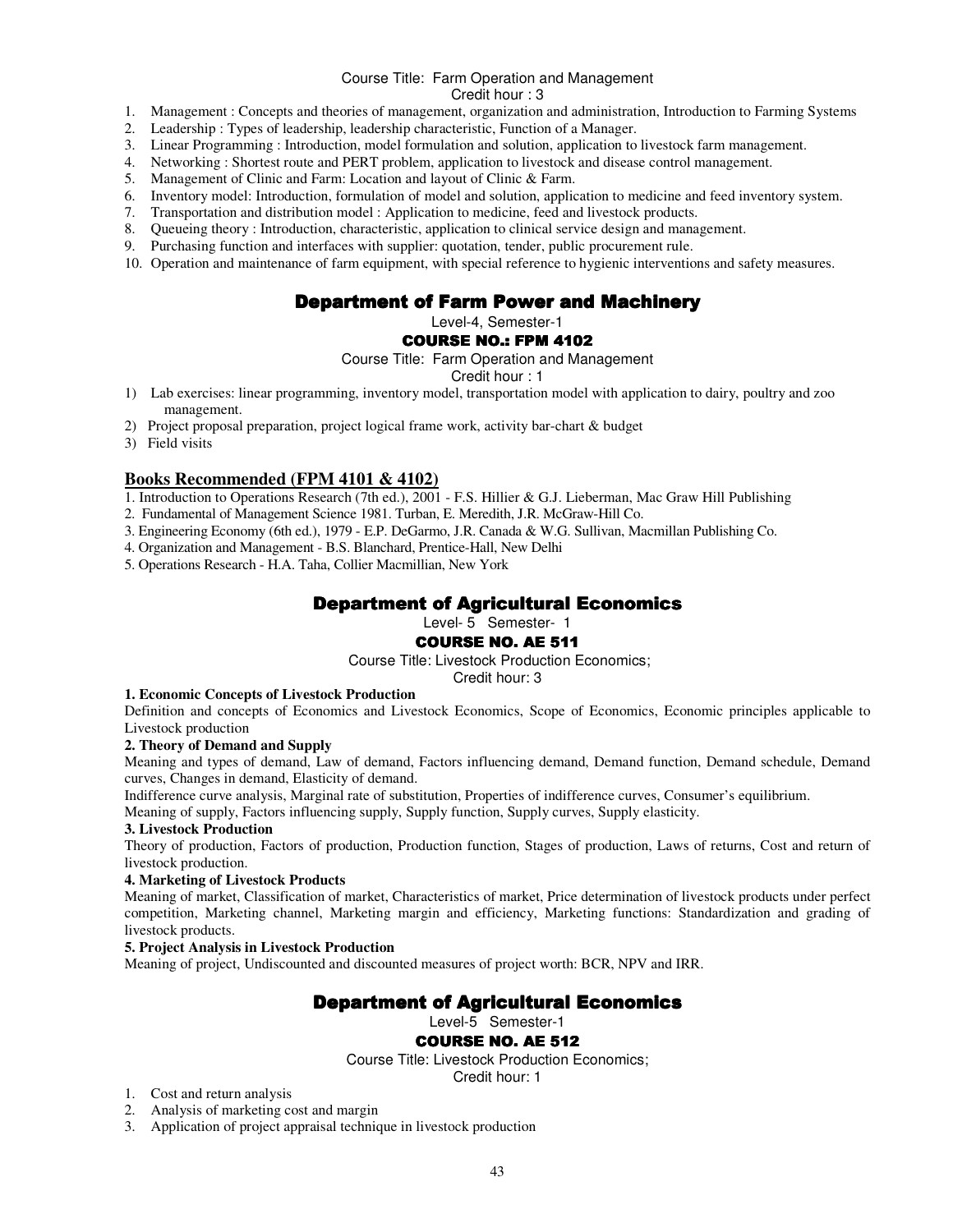# **Books Recommended (AE 511 & 512)**

- 1. Ahuja, H.L. (2006): Modern Microeconomics,  $12<sup>th</sup>$  edition, S. Chand & Co. Ltd. New Delhi.
- 2. Dewett, K.K. (2005): Modern Economic Theory, 22<sup>nd</sup> edition, Shyam Lal Charitable Trust, New Delhi.
- 3. Gittinger, J.P. (1996): Economic Analysis of Agricultural Projects, Second edition, The John Hopkins University Press, Baltimore and London.
- 4. Kohls, R.L. and Uhl, J.N. (2005): Marketing of Agricultural Products,  $9<sup>th</sup>$  edition, Prentice Hall, New Delhi.<br>5. Samuelson. P.A. (2005): Economics,  $18<sup>th</sup>$  edition, McGraw Hill, New York.
- Samuelson, P.A. (2005): Economics, 18<sup>th</sup> edition, McGraw Hill, New York.
- 6. Tomek, W.G. and Robinson, K.L. (1977): Agricultural Product Prices, Cornell University Press, Ithaca.
- 7. Owen, E., Kitalyi, A., Jayasuriya, N. and Smith, T. (ed.) (2005): Livestock and Wealth Creation: Improving the husbandry of animals kept by resource-poor people in developing countries. Nottingham University Press, Nottingham.
- 8. Gittinger, J.P. (1996): Economic Analysis of Agricultural Projects, Second edition, The John Hopkins University Press, Baltimore and London.

# **Department of Languages**

Level 1, Semester 1

# **COURSE NO. LAN 111**

Course Title: English Language

Credit hour: 2

Textual study and comprehension of a few selective BBC talks

Socio-linguistic rules to perform language function in English.

Basic grammatical structures

Types and constructional forms of sentences; Sequence of tense; Voice; Verbs, Verb patterns and verb modifiers; Syntax including transformation and combination of sentence and framing of WHquestions.

Nouns, determiners and adjectives; Adverbials; Prepositional phrases; Headword, Infinitive phrases; Participle phrases; Appositives.

Mechanics- Punctuation, Quotation marks, Capitalization, Numbers, Abbreviation, Italics, Spelling (including most common mistakes).

Principles and methods of composition : Precis, Abstract or Summary, Paragraphs, Letters, Short Essays and Reports.

# Books Recommended

The English We Use by Close, R.A. 1988. 24<sup>th</sup> Indian Edition, Longman, Calcutta.

A Communicative Grammar in English by Leech, G. and Svartvik, J. 1995. 2<sup>nd</sup> Edition. Longman, London and NY. Guide to Patterns and Usage in English by Hornby, A.S. 1998. 2<sup>nd</sup> Edition., Oxford University Press, Delhi.

High School English Grammar and Composition. By Wren and Martin.1980. S. Chand & Company, India.

Cliffs TOEFL Preparation Guide by Pyle, K.A. and Munoz, M.A. 1992. 62 Revised Edition BPB Publications.

Advanced Learner's Degree General English, by Chowdhury, M.Y.A. and Hossain, M.M. 2002, Advanced Publications, Banglabazar, Dhaka.

The Magic Way to English Language, by Rabbani, M.G.2000. Kazal Brothers Ltd., Banglabazar, Dhaka Writing Skills Handbook, Wiener, B.1988, 4<sup>th</sup> Ed. Houghton Miffin Company, Boston and New York, USA. Oxford Advanced Learner's Dictionary of Current English by Hornby, A.S. 1996. Ed. J. Crowler, 5<sup>th</sup> Edition, Oxford University Press, London.

A Text Book of Modern Functional English, by Begum, J. 1988. Globe Library Pvt. Ltd. Dhaka. English Pronouncing Dictionary, by Jones, D. 1977. University of Cambridge, U.K.

# Department of Agricultural Statistics

Level -2 , Semester -II COURSE NO. :STAT 215

Course Title : Biostatistics Credit hour : 2

Definition, scope and limitations of Statistics. Different types of variables. Frequency distribution: construction and graphical representation. Measures of location and variation and shape characteristics of curves.

Random experiment, outcome, sample space, events, mutually exclusive, equally likely, independent and dependent events. Mathematical and statistical definitions of probability, compound and conditional probability. Additive and multiplicative laws of probability. Random variable, probability distribution. Probability function. Binormial, Poisson and Normal distributions. Simple correlation and regression : Scatter diagram, Pearson's correlation coefficient with its properties, least squares method for fitting regression line. Properties of regression coefficients.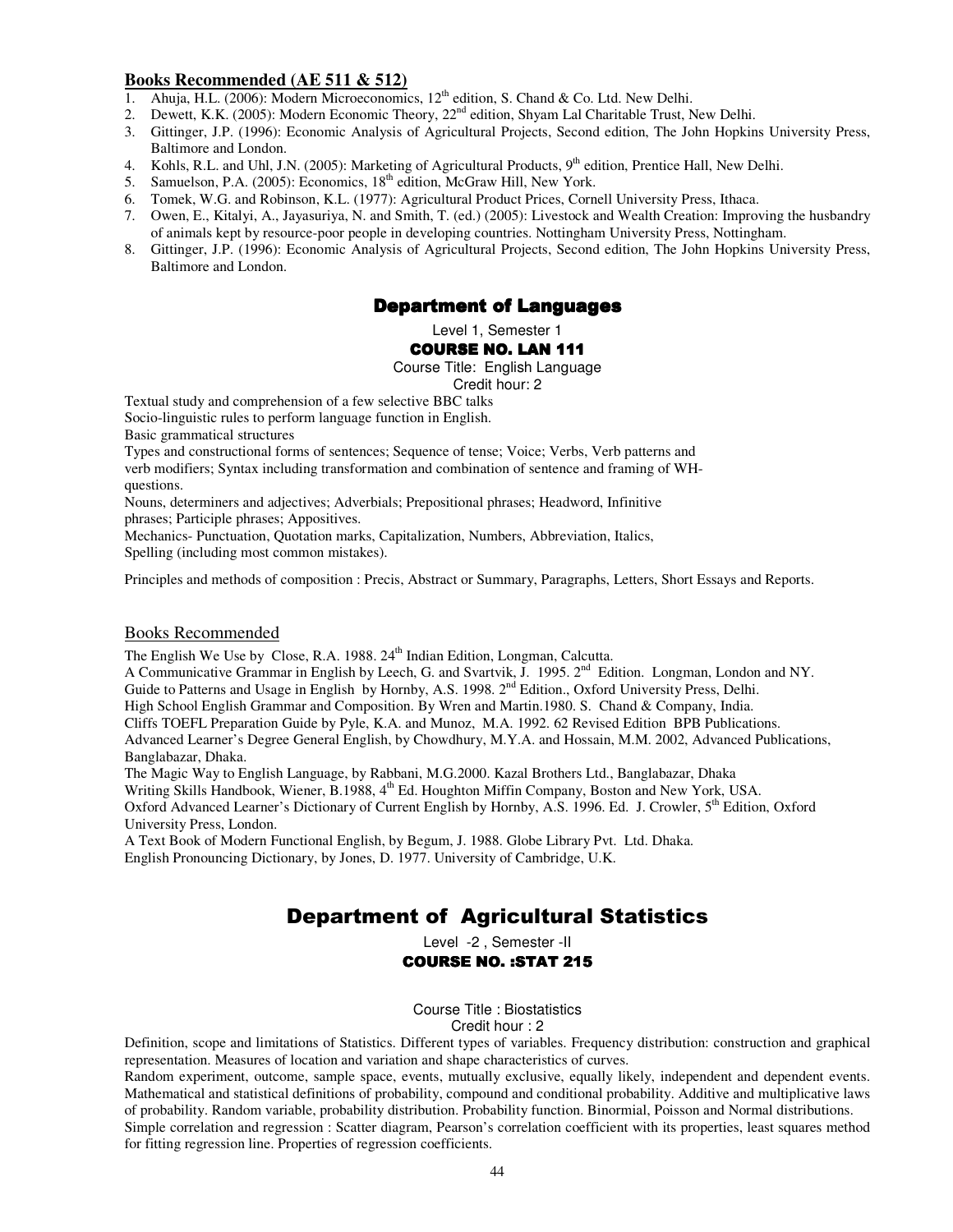Population and sample. Hypothesis, null and alternative hypotheses, type I error, type II error, level of significance. Basic steps for testing hypothesis. Statistical tests: a population mean is equal to a specified value, equality of two population means (independent & correlated), significance of correlation and regression coefficients, independence of attributes.

Experimental design : Basic concepts and principles. Completely randomized and randomized block designs. Basic study design : cohort study, cross-sectional study and case control study. Measures of disease frequency : rates (prevalence and incidence), ratios (odds ratio and risk ratio).

# Department of Agricultural Statistics

Level -2 , Semester -II COURSE NO. :STAT 216

Course Title : Biostatistics Credit hour : 1

Frequency tables and their graphical representation. Measures of location and variation. Moments. Measures of skewness and kurtosis. Pearson'' correlation coefficient. Fitting linear regression to observed data by the method of least squares.

Statistical tests : A population mean is equal to a specified value, equality of two population means (for both independent  $\&$ correlated samples), a population proportion is equal to a specified value, equality of two population means (for both independent & correlated samples), a population proportion is equal to a specified value, equality of two population proportions, independence of attributes, significance of correlation and regression coefficients.

Analysis of variance for completely randomized and randomized block designs.

#### Recommended Books (STAT 215 & 216)

Fundamentals of Mathematical Statistics, Gupta, S.C. & V.K. Kappor (1983). S. Chand and Chand Company Ltd., New Delhi.

Epidemiologic Research : Principles and Quantitative Methods, Kleinbaum, D.G, L.L. Kupper and H. Morgenstern (1982), Van Nostrand Reinhold, New York.

Statistics Methods in Agriculture and Experimental Biology. Meed R. and Currow R.N. (1983), Chapman and Hall, Lond An Introduction to the Theory of Statistics, Shil, R.N. and S.C. Debnath (1992), Minati Shil and Amita Debnath, Mymensingh.

Principles and procedures of Statistics, Steel, R.G.D and J.H. Torrie (1960), McGraw-Hill Book Co. Inc. New York. Veterinary Epidemiology, Thrusfield, M. (1986), Butterworth & Co. Ltd., London.

f¢lpwMÉ¡e x ašÅ J fË-u¡N, ¢àa£u pwØLle, Bq-jc, Bë¤l l¢nc, Bm£ BSNl i¥Cu¡ J S¤m¢gL¡l Bq-jc ®lS¡(2001), n¡jp¤e e¡q¡l Bq-jc Nw Ešl ®pJa¡, j¡¢eLN"

fË¡b¢jL f¢lpwMÉ¡e, M¡e, ®j¡x Sue¡m B-hc£e J p¤i¡o Q¾cÐ ®che¡b (1987), S¡q¡e¡l¡ M¡e J A¢ja ®che¡b, juje¢pwq z

# Department of Agricultural Extension Education

Level -4 , Semester-II

# **COURSE NO. : AGEXT 423**

Course Title : Agricultural Extension Education

Credit hour : 3

Agricultural Extension : Concept, meaning and principles of Agricultural Extension; Importance of veterinary extension and livestock situation in Bangladesh.

Extension Organization and Leadership : Meaning and features of an extension organization. Meaning types and forms of leadership. Qualifications of a good leader, role of professional and local leaders.

Motivation and learning : Concept and meaning of motivation. Maslow's need theory. Learning process and laws of learning with their implications.

Communication in Extension : Meaning and importance of communication process. Key elements in the communication process. Factors affective communication in extension work for livestock development.

Extension Teaching Methods : Classification of extension teaching methods, Essential elements, requirements and preparing/conducting of important extension teaching methods, advantages and limitations of using different extension teaching methods with reference to Bangladesh condition.

Diffusion and Adoption of Innovation : Innovation and its types ; elements in the diffusion process; paradigm of innovation decision process; innovativeness and adopter categories.

Programme Planning and Evaluation in Extension : Concept, importance, principles and steps of extension programme planning for livestock development. Meaning, purpose, principles and steps of monitoring and evaluation of projects related to veterinary extension work.

# Department of Agricultural Extension Education

Level -4 , Semester-II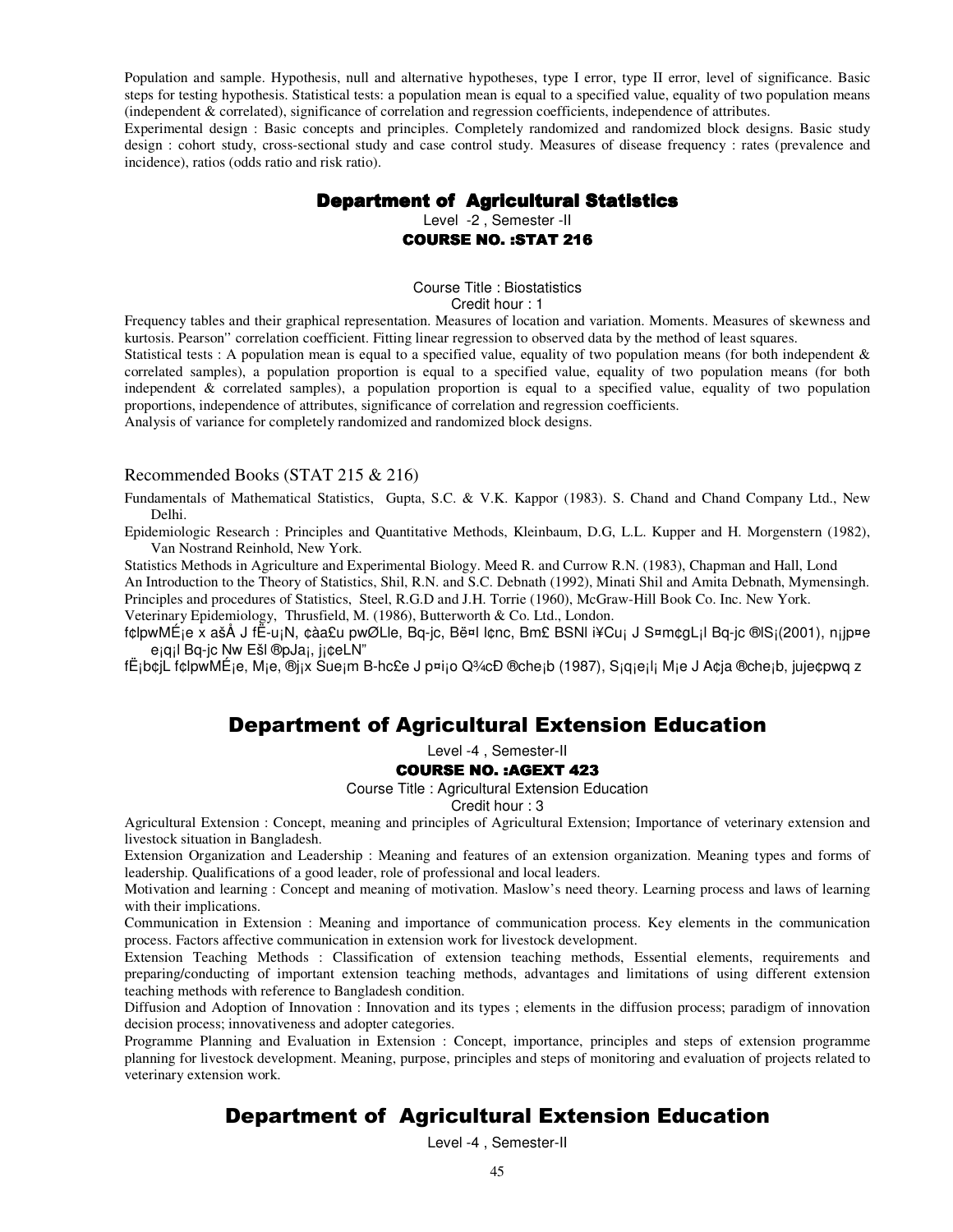# **COURSE NO. : AGEXT 424**

Course Title : Agricultural Extension Education

Credit hour : 1

An orientation to different organizations related to agricultural and livestock development.

Preparation of interview schedule for collection of data about rural and livestock situation.

Preparation of teaching aids: poster, flashcards and leaflets.

Group discussion techniques : lecture, Role playing and Philip 66.

Extension Field trip to rural areas/Upazila Headquarters to observe rural development activities in the field situation with special emphasis on livestock.

#### **Books Recommended (AGEXT 423 & 424)**

Leadership and Dynamic Group Action. Beal, G.M., J.M. Bholen and J.N. Roudabaugh 1972. Ames : The Iowa State University Press.

Krishi Samprasaran Parichiti, Bhyiya, M.H. 1988., Dhaka: Jamuna Printers

Samprasaran Monobignan. Bhuiya, M.H. and M.A.M. Miah. 1998. Dhaka : Dhaka, Krishi Lekhak Forum.

Extension Organization Management. Bhuiyan, M.H. 1999. Dhaka, Gulshan Publications

Education and Communication for Development. 2<sup>nd</sup> edn. Dahama, O.P. and O.P. Bhatnagar 1980. New Delhi, Oxford and IBH Publishing Co. Pvt. Ltd.

Samprasaran Bijnan (Extension Science). Kashem, M.A. 1992. Dhaka, The Bangladesh Packing Press.

Cooperative Extension Work. 3rd edn. Kelsey, L.D, C.C. Hearne 1963. New York, Comstock Publishing.

Extension Communication and Management. 4<sup>th</sup> edn. Ray, G.L., 1996. Kolkata, Naya Prokash. Rogers. E.M. 1995. Diffusion of Innovations. New York, The Free Press

Agricultural Extension. 2<sup>nd</sup> edn. Van den Ban, A.W. and H.S. Hawkins 1996. London Blackwell Science Ltd.

# **Department of Biochemistry**

Level -1, Semester -1

#### COURSE NO. : BCHEM 111

Course title : Biophysics and Chemistry of Biomolecules

Credit hour : 3

Solutions and methods of expressing concentration. Law of mass action. Water, acids, bases and electrolytes pH and buffers.

Surface tension. Viscosity. Adsorption. Colloidal state and membrane phenomenon. Diffusion and 0smosis.

Sphectrophotometry, Electrophoresis, Isoelectric focussing chromatography.

**Carbohydrates:** 0ccurrence, classification, biological importance of carbohydrates and their derivatives. Cell wall polysaccharides.

**Proteins:** Classification and physiochemical properties. Classification of amino acids. Naturally occurring peptides.

Determination of amino terminal and carboxy terminal amino acids. Concept of protein structures. Denaturation.

**Lipids:** Classification, biological importance and functions. Chemistry of fatty acids, fats, phospholipids, sphingolipids,

glycolipids, lipoproteins and sterols. Lipids as membrane constituents. Characterization of fat.

**Nucleic acids:** 0ccurrence, classification, composition, structural features and physicochemical properties.

**Hormones:** Chemical nature, classification and biochemical functions.

#### **Books Recommended:**

Biochemistry, by Albert L. Lehninger, 1982. 2<sup>nd</sup> Edition. Kalyani Publishers. Ludhiana, New

Delhi.

Biochemistry, by Lubert Stryer, 1986Published by S.K. Jain for CBS Publishers and

Distributors, 485 Jain Bhawan, Bola Nath Nagar, Delhi, India.

- Harper's Review of Biochemistry by David W. Martin, Jr. Peter A. Mayes, Victor W. Rodwell and Davy K. 1983. Granner.  $20^{th}$  Edition, 1983. Lange Medical Publication. Drawer L. Los, Altos, California, USA.
- 0utlines of Biochemistry, by Eric E. Conn, Paul K. Stumpf, George Brueming and Roy, H. Doi. 1987. John Wiley and Sons, New York.
- Text Book of Biochemistry, by Edward S. West, Wilber R. Todd, Haward S. Mason and John T.Van Bruggan1966. 4<sup>th</sup> Edition. The Macmillan Company. Collier-MaCmillan Ltd. London.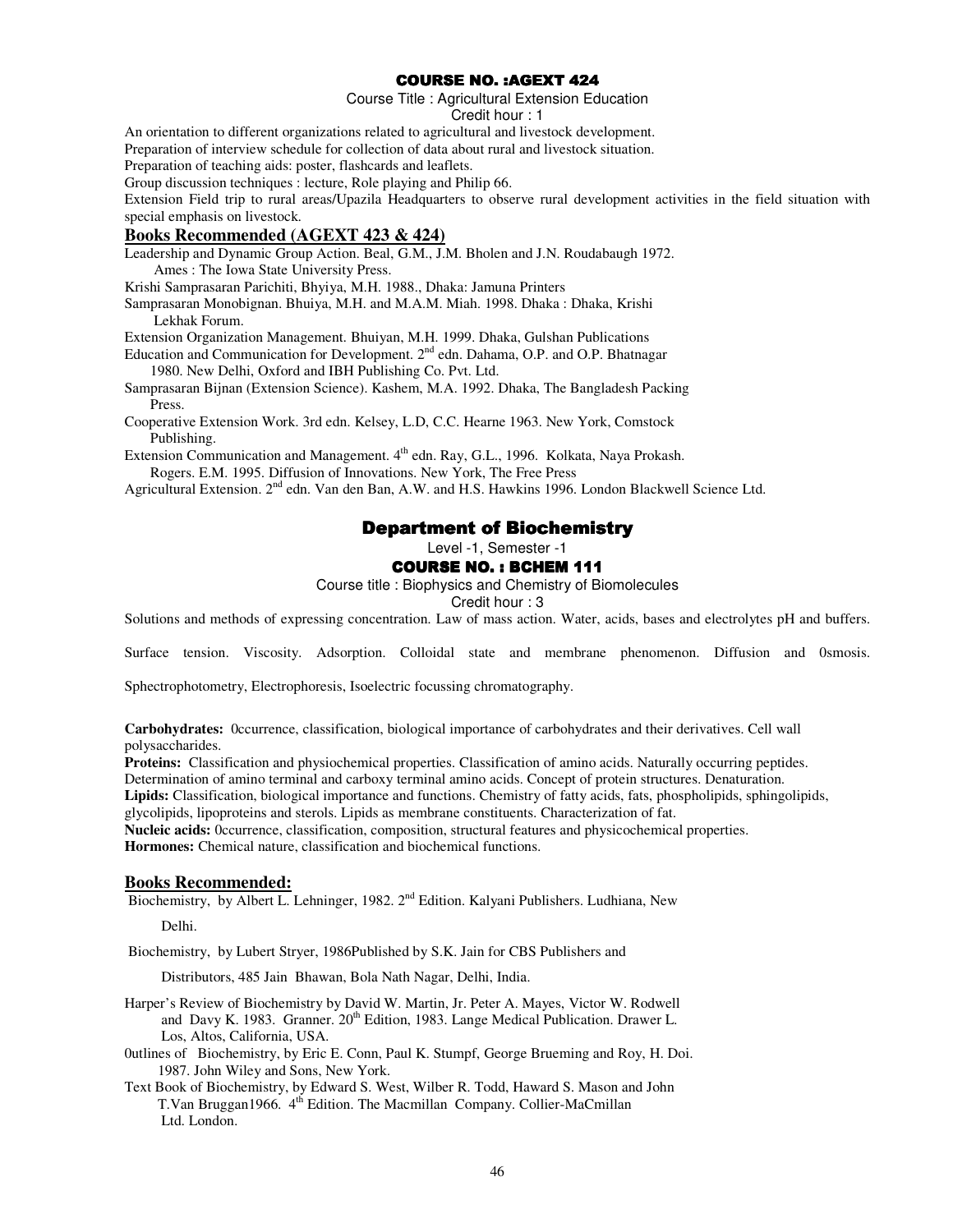# Department of Biochemistry

Level -1, Semester -1

#### **COURSE NO. : BCHEM 112**

Course title : Biophysics and Chemistry of Biomolecules

Credit hour : 1

Preparation of solutions. Determination of pKa value. Preparation of buffer solutions and determination of pH. Activity of

salivary amylase. Colour tests of carbohydrates and proteins. Separation and identification of sugars and amino acids by TLC.

Determination of reducing sugars. Detection of sugars and proteins in blood and urine. Solulbility tests for fats.Estimation of

vitamin C and thiamine.

#### **Books Recommended:**

- An introduction to practical Biochemistry, by Davit T. Plummer.1995. Tata McGraw-Hill Publishing Company Limited, New Delhi.
- Biochemistry Laboratory Manual by F. M. Strong 1965. WM.C. Brown Company Publishers, USA.
- Biochemistry Laboratory Technioques, by Sterling Chaykin 1970. Wiley Eastern Private Limited, New Delhi.

Biochemical Calculations. How to Solve Mathematical Problem in General Biochemistry, by Irwin H. Segel 1968. John Wiley and Sons, Inc. New York.

Experimental Biochemistry. A Laboratory Manual, by Gerald Litwack 1960. John Liley and Sons. Inc, New York.

Association of Official Analytical Chemists (AOAC), Official Methods of Analysis. By Washington D.C., 1990.

Practical Clinical Biochemistry. Vol. 1, Varley, H; Gowelock, A.H. and Bell, M. 1980.

William Heinemann Medical Books Ltd. London, U.K.

# Department of Biochemistry

Level 1, Semester II

#### COURSE NO. : BCHEM 123

Course Title : Metabolism of Biomolecules.

Credit hour : 3

Free energy, Entrophy and enthalpy. Exergonic and endergonic reactions. ADP-ATP cycle.

**Enzymes:** Classification . Elements of kinetics. Mode of action. Coenzymes. Inhibition and prosthetic groups. Clinical importance of enzymes.

An overview of metabolism.

Stages in the breakdown of biomolecules.

**Carbohydrate metabolism**: Glycolysis, Krebs cycle, Entry of different substances in glycolytic pathway. Gluconeogenesis, Alcoholic fermentation. Cori cycle. Metabolic regulation of glycolysis and Krebs cycle. Shuttle systems. Electron transport chain. 0xidative and substrate level phosphorylations. Pentose phosphate pathway. Lactose biosynthesis.

**Protein metabolism**: Blood amino acid pool. Nitrogen balance. Catabolism of amino acids. Transamination, Deamination, decarboxylation, deamidation. Inborn error of amino acid metabolism. Detoxification of ammonia in liver and brain.

**Lipid metabolism**: Biological oxidation of fatty acids, Propionate catabolism in animals. Ketone body formation, utilization and physiological effects of ketosis. Biosynthesis of fatty acids.

**Nucleic acid metabolism**: Replication, transcription and translation. Recombinant DNA.

**Vitamin and Mineral :** Sources and biochemical functions.

#### **Books Recommended:**

Applied Human Nutrition, F. Ann Walker. 1990.. Ellis Horwood Limited, West Sussex, England.

Biochemistry. 2<sup>nd</sup> Edition, Albert L. Lehminger. 1982.. Kalyani Publishers. Ludhiana, New Delhi..

Biochemistry, Lubert Stryer. 1986. Publshed by S.K. Jain for CBS Publishers and Distributors, 485 Jain Bhawan, Bhola Nath Nagar, Delhi.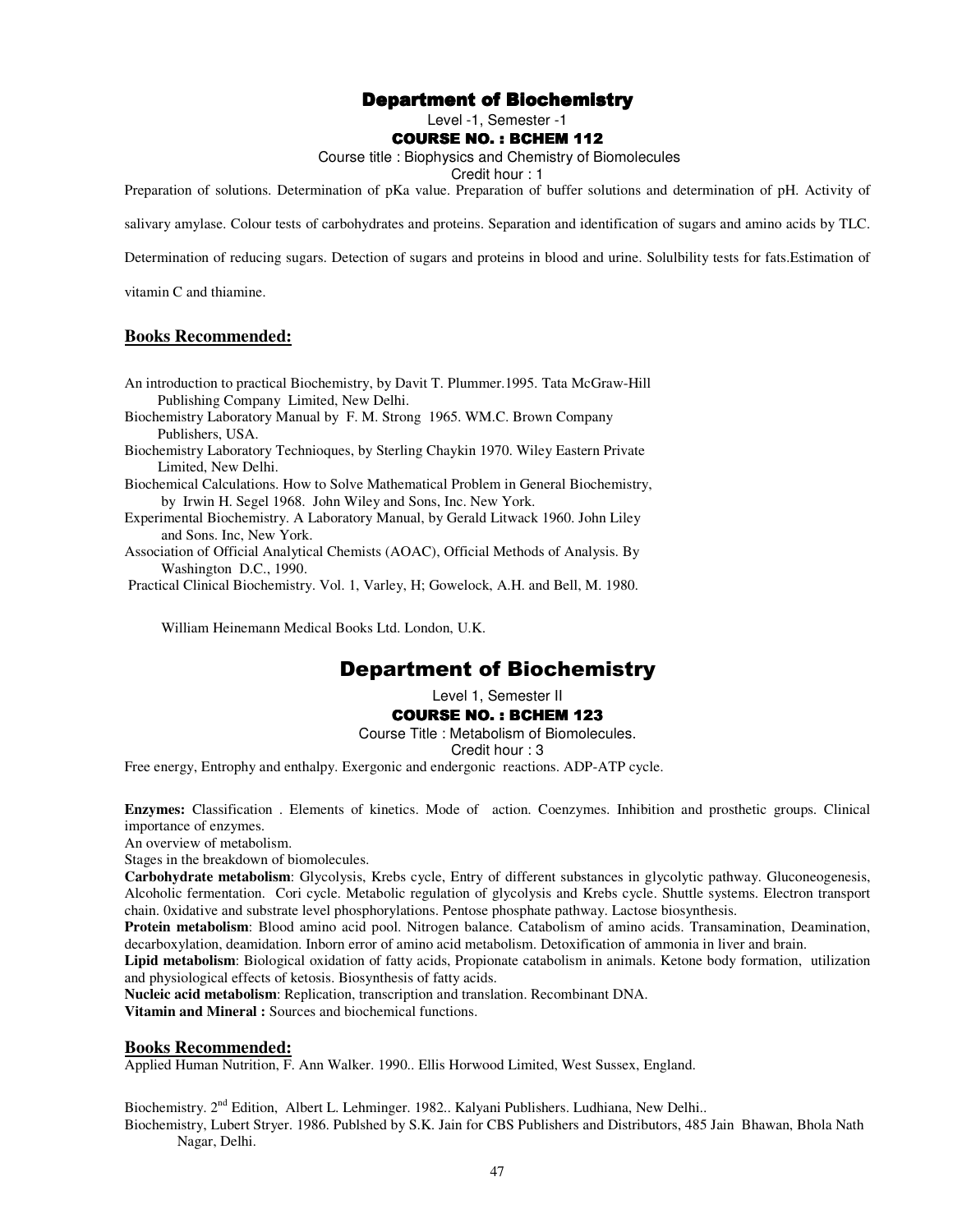Harper's Review of Biochemistry. Granner. 20<sup>th</sup> Edition. David W. Martin, Jr. Peter A. Mayes, Victor W. Rodwell & Davy' K. 1983. Lange Medical Publication. Drawer L. Los, Altos, California, USA.

Nutrition in Health and Disease, Helen M. S. 1976.. J.B. Lippincott Company, Philadelphia.

0utlines of Biochemistry, Conn, E.E., Paul K. Stumpf, George Brueming and Roy, H. Doi. 1987. John Wiley and Sons. New York.

Text Book of Biochemistry, 4<sup>th</sup> Edition. Edward S. West, Wilber R.Todd, Haward S. Mason & John T. Van Bruggan. 1966. The MaCmillan Company. Collier-MaCmillan Ltd. London.

# Department of Biochemistry

Level 1, Semester II

#### COURSE NO. : BCHEM 124

Course Title : Metabolism of Biomolecules.

Credit hour : 1

Separation of allbumins and globulins.

Determination of isoelectric pH.

Estimation of proteins by Kjeldahl and Biuret methods.

Determination of saponification value, iodine value and acid value.

Estimation of cholesterol.

Estimation of serum phosphorus.

Assay of SAP, SGPT and SGOT.

#### **Books Recommended:**

An introduction to practical Biochemistry, David T. Plummer 1995. Tata McGraw-Hill Publishing Company Limited, New Delhi.

Biochemical Calculations. How to Solve Mathematical Problem in General Biochemistry. Irwin H.Segel 1968. John Wiley and Sons, Inc. New York.

Biochemistry Laboratory Manual. F. M. Strong 1965. WM.C. Brown Company Publishers, USA.

Biochemistry Laboratory Technioques, Sterling Chaykin 1970.. Wiley Eastern Private Limited, New Delhi.

Experimental Biochemistry, Gerald Litwack 1960.. A Laboratory Manual. John Liley and Sons. Inc, New York.

Official Methods of Analysis. Association of Official Analytical Chemists (AOAC), Washington D.C., 1990.

Practical Clinical Biochemistry. Verley, H.; Gowelock, A.H. and Bell, M. 1980. Vol. 1. William Heinemann Medical Books Ltd. London, U.K.

#### **Department of Agronomy**

Level -2, Semester-1

#### COURSE NO. : AGRON 211

Course title : Forage Agronomy

Credit hour : 2

**Introduction to Agronomy:** Definition and scope of Agronomy. Relationship of Agronomy with other branches of Agriculture.

**Climatology:** Concept of weather and climate. Effect of temperature, day length and solar radiation on growth, development and yield of crops. Cropping seasons of Bangladesh and their characteristics.

Crops and Cropping Systems: **Agronomic classification of crops. Methods of cropping. Crop suitability in different** 

#### **agroecological zones in Bangladesh. Distribution of crops in relation to season, soil and land topography.**

**Soil and Soil Management:** Definition of soil. Physical and chemical properties of soil. Soil organic matter and soil organisms. Soil fertility and productivity.

**Tillage:** Concept, objectives and types of tillage. Effect of tillage on soil characteristics and nutrient availability. Characteristics of ideal tilth.

- **Plant Nutrition:** Plant nutrient elements, their sources and forms of absorption. Functions and deficiency symptoms of nutrient elements in crop plants. Concept of manures and fertilizers.
- **Intercultural Operations:** Weeding, mulching and thinning, irrigation and drainage– their objectives, methods, advantages and disadvantages.
- **Production Technology of Fodder Crops:** Origin and distribution, botanical description, climate and soil requirements, cultivation practices of the crops used as animal feed and fodder such as maize, sorghum, triticale, rice; cowpea, soybean, barseem, alfalfa, sunnhemp, dhaincha, German grass: napier, para, guinea and pangola grasses.
- **Pasture and Pasture Management:** Concept and importance of pasture. Pasture establishment, management of pasture, and pasture herbage utilization. Feasibility of pasturing in Bangladesh.

# Department of Agronomy